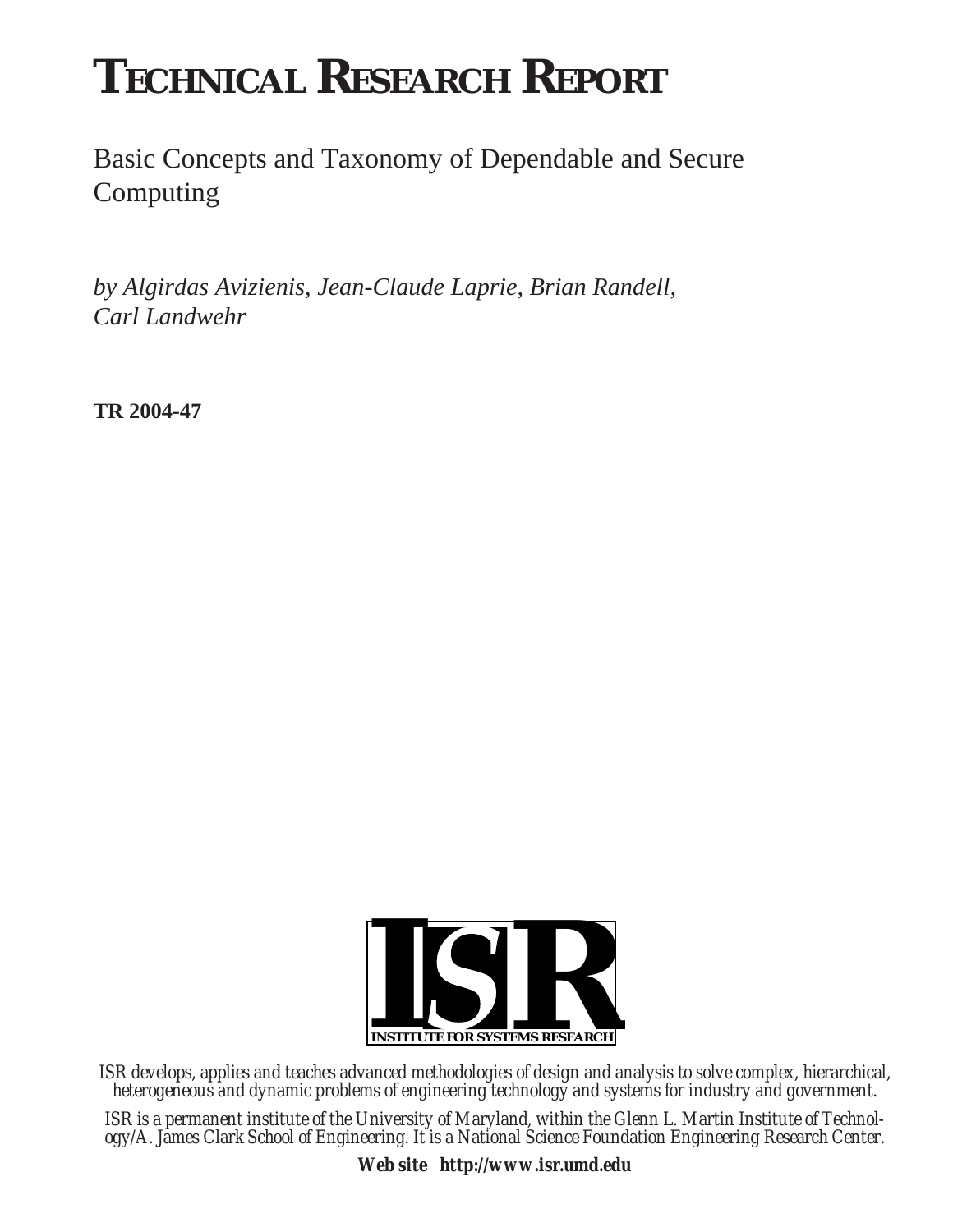# Basic Concepts and Taxonomy of Dependable and Secure Computing

Algirdas Avizienis Vytautas Magnus University, Kaunas, Lithuania and UCLA, Los Angeles, CA USA aviz@cs.ucla.edu aviz@adm.vdu.lt

Jean-Claude Laprie LAAS-CNRS Toulouse France laprie@laas.fr

Brian Randell School. of Computing Science Univ. of Newcastle upon Tyne **I**IK Brian.Randell@newcastle. ac.uk

Carl Landwehr Institute for Systems Research University of Maryland, MD **I**ISA landwehr@isr.umd.edu

# *Abstract*

*This paper gives the main definitions relating to dependability, a generic concept including as special case such attributes as reliability, availability, safety, integrity, maintainability, etc. Security brings in concerns for confidentiality, in addition to availability and integrity. Basic definitions are given first. They are then commented upon, and supplemented by additional definitions, which address the threats to dependability and security (faults, errors, failures), their attributes, and the means for their achievement (fault prevention, fault tolerance, fault removal, fault forecasting). The aim is to explicate a set of general concepts, of relevance across a wide range of situations, and so to help communication and cooperation among a number of scientific and technical communities, including ones that are concentrating on particular types of system, of system failures, or of causes of system failures.* 

Index Terms: Dependability, security, trust, faults, errors, failures, vulnerabilities, attacks, fault tolerance, fault removal, fault forecasting

# *1. Introduction*

This paper aims to give precise definitions characterizing the various concepts that come into play when addressing the dependability and security of computing and communication systems. Clarifying these concepts is surprisingly difficult when we discuss systems in which there are uncertainties about system boundaries. Furthermore, the very complexity of systems (and their specification) is often a major problem, the determination of possible causes or consequences of failure can be a very subtle process, and there are (fallible) provisions for preventing faults from causing failures.

Dependability is first introduced as a global concept that subsumes the usual attributes of reliability, availability, safety, integrity, maintainability, etc. The consideration of security brings in concerns for confidentiality, in addition to availability and integrity. The basic definitions are then commented upon, and supplemented by additional definitions. **Boldface** characters are used when a term is defined, while *italic* characters are an invitation to focus the reader's attention.

This paper can be seen as an attempt to document a minimum consensus on concepts within various specialties in order to facilitate fruitful technical interactions; in addition, we hope that it will be suitable a) for use by other bodies (including standardization organizations), and b) for educational purposes. Our concern is with the concepts: words are only of interest because they unequivocally label concepts, and enable ideas and viewpoints to be shared. An important issue, for which we believe a consensus has not yet emerged, concerns the measures of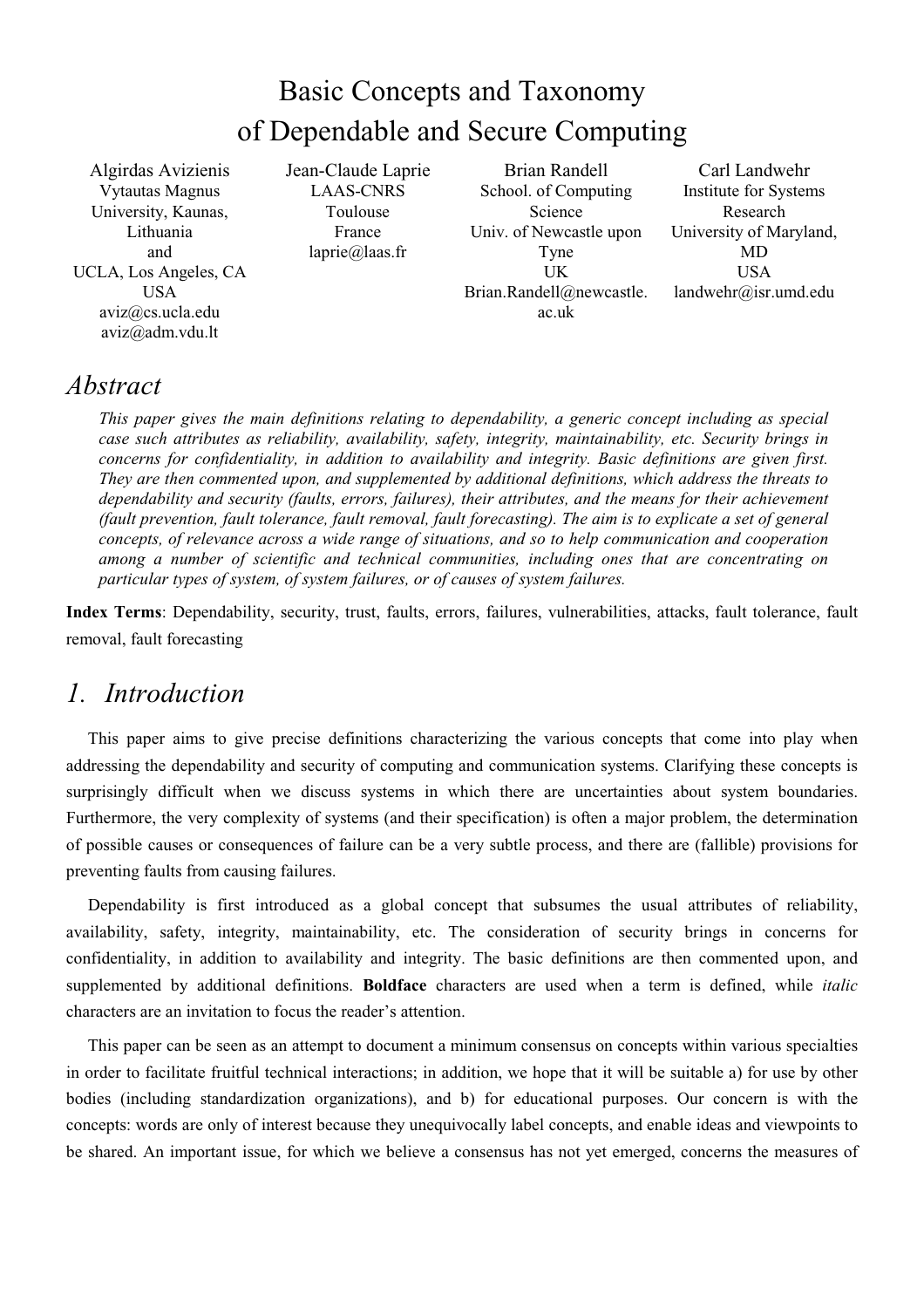dependability and security; this issue will necessitate further elaboration before being documented consistently with the other aspects of the taxonomy that is presented here.

The paper has no pretension of documenting the state-of-the-art. Thus, together with the focus on concepts, we do not address implementation issues such as can be found in standards, for example in [IEC 1998] for safety or [ISO/IEC 1999] for security.

The dependability and security communities have followed distinct, but convergent paths: a) dependability has realized that restriction to non-malicious faults was addressing only a part of the problem, b) security has realized that the main focus that was put in the past on confidentiality needed to be augmented with concerns for integrity and for availability (they have been always present in the definitions, but did not receive as much attention as confidentiality). The paper aims to bring together the common strands of dependability and security although, for reasons of space limitation, confidentiality is not given the attention it deserves.

#### *Preceding Work and Goals for the Future*

The origin of this effort dates back to 1980, when a joint committee on "Fundamental Concepts and Terminology" was formed by the TC on Fault-Tolerant Computing of the IEEE CS and the IFIP WG 10.4 "Dependable Computing and Fault Tolerance". Seven position papers were presented in 1982 at a special session of FTCS-12 [FTCS 1982], and a synthesis was presented at FTCS-15 in 1985 [Laprie 1985] which is a direct predecessor of this paper, but provides a much less detailed classification, in particular of dependability threats and attributes.

Continued intensive discussions led to the 1992 book *Dependability: Basic Concepts and Terminology* [Laprie 1992], which contained a 34-page English text with an eight-page glossary and its translations into French, German, Italian, and Japanese. The principal innovations were the addition of *security* as an attribute and of the class of *intentional malicious faults* in the taxonomy of faults. Many concepts were refined and elaborated.

The next major step was the recognition of security as a composite of the attributes of *confidentiality, integrity and availability* and the addition of the class of *intentional non-malicious faults, together with an analysis of the problems of inadequate system specifications* [Laprie 1995], though this account provided only a summary classification of dependability threats.

The present paper represents the results of a continuous effort since 1995 to expand, refine and simplify the taxonomy of dependable & secure computing. It is also our goal to make the taxonomy readily available to practitioners and students of the field, therefore this paper is self-contained and does not require reading of the above mentioned publications. The major new contributions are:

- 1) *the relationship between dependability and security* is clarified (sec. 2.3)
- 2) *a quantitative definition of dependability* is introduced (sec. 2.3);
- 3) *the criterion of capability* is introduced in the classification of human-made non-malicious faults (sec. 3.2.1, 3.2.3), enabling the consideration of *competence*;
- 4) *the discussion of malicious faults* is extensively updated (sec. 3.2.4);
- 5) *service failures (3.3.1)* are distinguished from *dependability failures* (sec. 3.3.3): the latter are recognized when service failures over a period of time are too frequent or too severe;
- 6) *dependability issues of the development process* are explicitly incorporated into the taxonomy, including partial and complete *development failures* (sec. 3.3.2);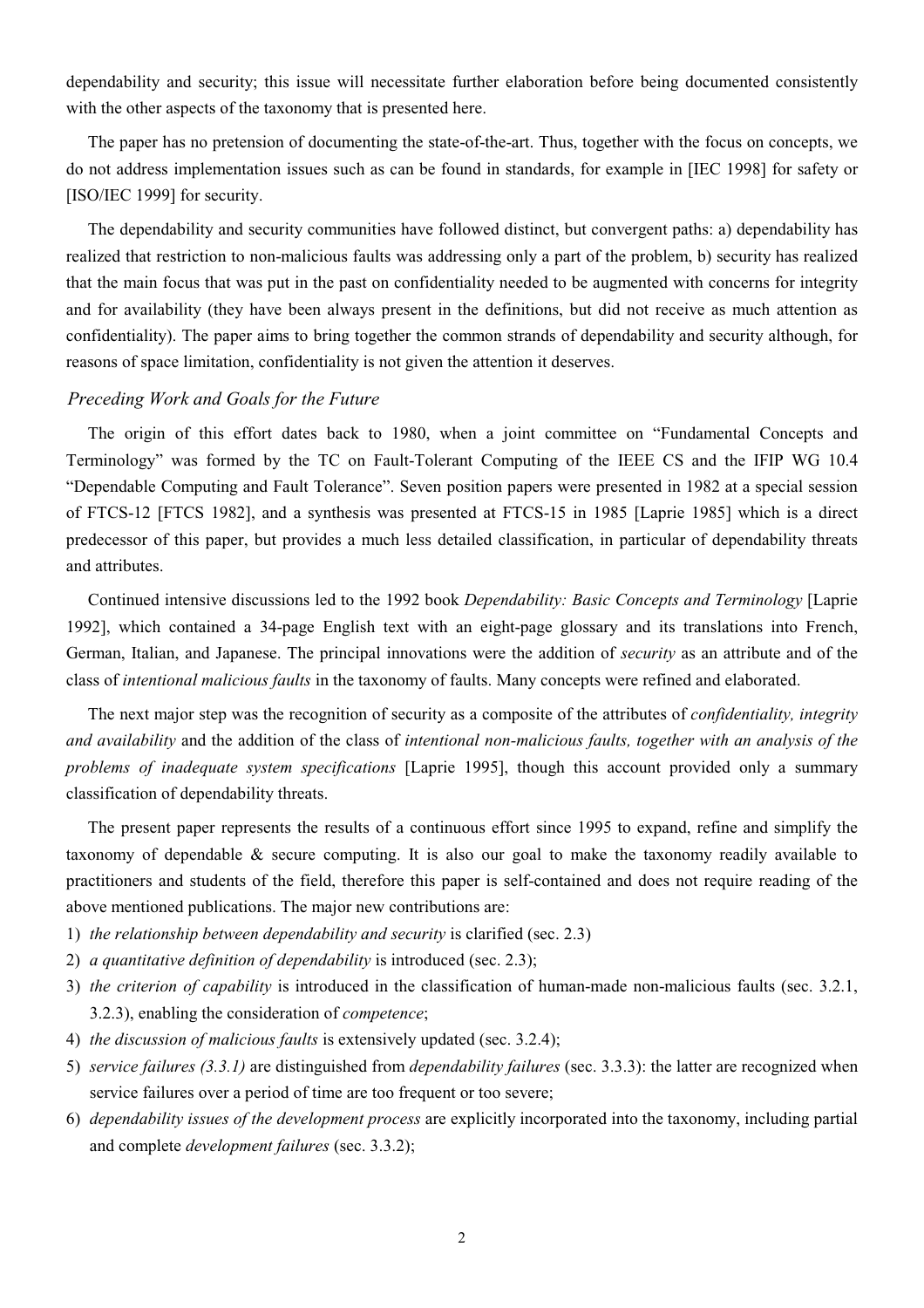7) the concept of *dependability is related to dependence and trust* (sec. 4.2), and compared with three recently introduced similar concepts, including survivability, trustworthiness, high-confidence systems (sec. 4.4).

After the present extensive iteration, what future opportunities and challenges can we foresee that will prompt the evolution of the taxonomy? Certainly, we recognize the desirability of further:

- expanding the discussion of security, for example to cover techniques for protecting confidentiality, establishing authenticity, etc.,
- analyzing issues of trust and the allied topic of risk management,
- searching for unified measures of dependability and security.

We expect that some challenges will come unexpectedly (perhaps as so-called "emergent properties", such as those of the HAL computer in Arthur C. Clarke's "2001: A Space Odyssey") as the complexity of man-machine systems that we can build exceeds our ability to comprehend them. Other challenges are easier to predict:

- 1) New technologies (nanosystems, bio-chips, chemical and quantum computing, etc.) and new concepts of manmachine systems (ambient computing, nomadic computing, grid computing, etc.) will require continued attention to their specific dependability issues.
- 2) The problems of complex human-machine interactions (including user interfaces) remain a challenge that is becoming very critical — the means to improve their dependability and security need to be identified and incorporated.
- 3) The dark side of human nature causes us to anticipate new forms of maliciousness that will lead to more forms of malicious faults and hence requirements for new defenses as well.

In view of the above challenges and because of the continuing and unnecessarily confusing introduction of purportedly "new" concepts to describe the same means, attributes and threats, the most urgent goal for the future is to keep the taxonomy complete to the extent that this is possible, but at the same time as simple and wellstructured as our abilities allow.

# *2. The Basic Concepts*

In this section we present a basic set of definitions that will be used throughout the entire discussion of the taxonomy of dependable & secure computing. The definitions are general enough to cover the entire range of computing and communication systems, from individual logic gates to networks of computers with human operators and users. In what follows we focus mainly on computing and communications systems, but our definitions are also intended in large part to be of relevance to **computer-based systems**, i.e., systems which also encompass the humans and organizations that provide the immediate environment of the computing and communication systems of interest.

### *2.1. System Function, Behavior, Structure, and Service*

A **system** in our taxonomy is an entity that interacts with other entities, i.e., other systems, including hardware, software, humans, and the physical world with its natural phenomena. These other systems are the **environment** of the given system. The **system boundary** is the common frontier between the system and its environment.

Computing and communication systems are characterized by fundamental properties: *functionality*, *performance, dependability & security,* and *cost*. Other important system properties that affect dependability and security include *usability*, *manageability*, and *adaptability* – detailed consideration of these issues is beyond the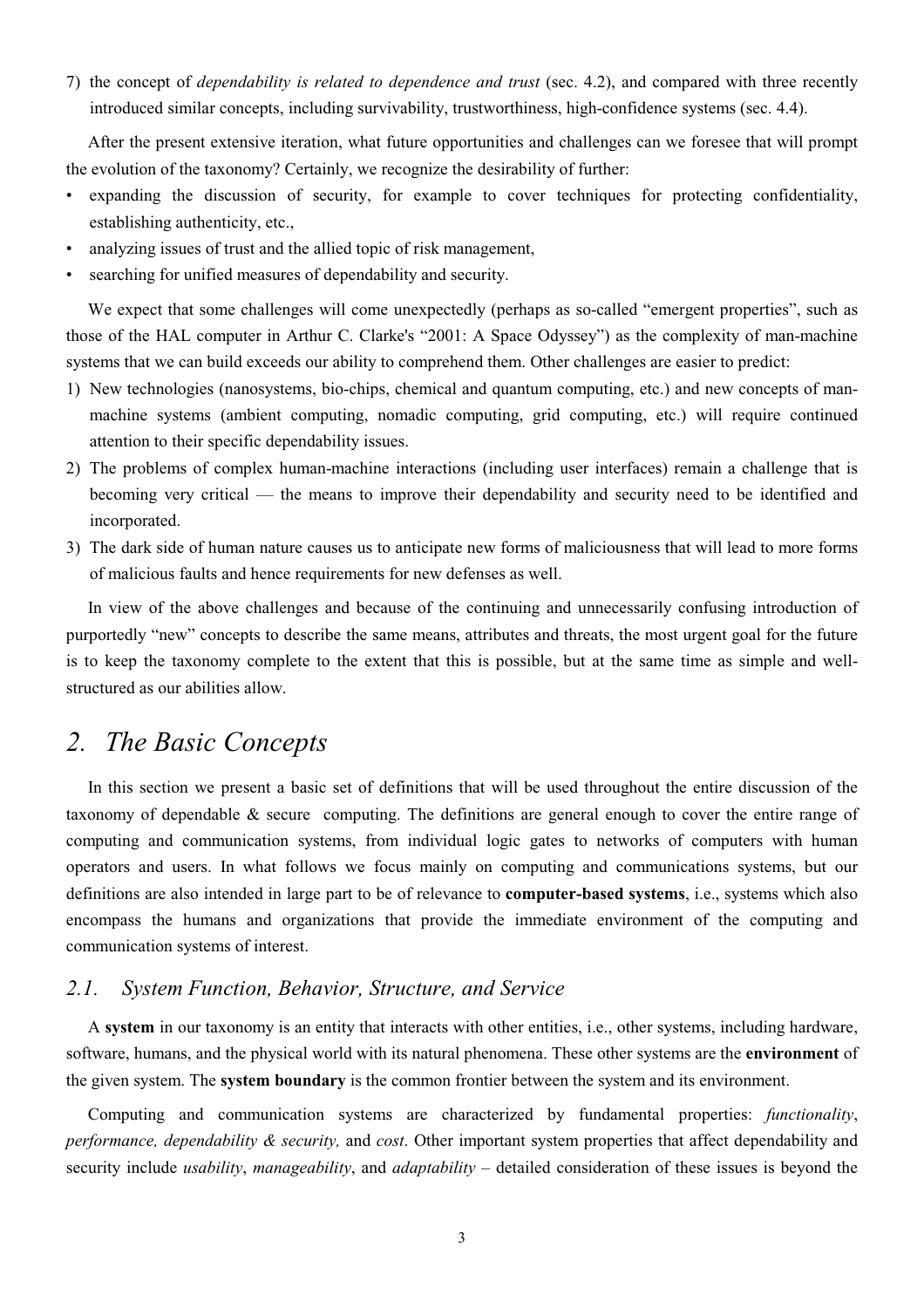scope of this paper. The **function** of such a system is what the system is intended to do and is described by the **functional specification** in terms of functionality and performance. The **behavior** of a system is what the system does to implement its function and is described by a sequence of states. The **total state** of a given system is the set of the following states: computation, communication, stored information, interconnection, and physical condition.

The **structure** of a system is what enables it to generate the behavior. From a structural viewpoint, a system is composed of a set of components bound together in order to interact, where each **component** is another system, etc. The recursion stops when a component is considered to be **atomic**: any further internal structure cannot be discerned, or is not of interest and can be ignored. Consequently, the total state of a system is the set of the (external) states of its atomic components

The **service** delivered by a system (in its role as a **provider**) is its behavior as it is perceived by its user(s); a **user** is another system that receives service from the provider. The part of the provider's system boundary where service delivery takes place is the provider's **service interface**. The part of the provider's total state that is perceivable at the service interface is its **external state**; the remaining part is its **internal state**. The delivered service is a sequence of the provider's external states. We note that a system may sequentially or simultaneously be a provider and a user with respect to another system, i.e., deliver service to and receive service from that other system. The interface of the user at which the user receives service is the **use interface.**We have up to now used the singular for function and service. A system generally implements more than one function, and delivers more than one service. Function and service can be thus seen as composed of function items and of service items. For the sake of simplicity, we shall simply use the plural — functions, services — when it is necessary to distinguish several function or service items.

### *2.2. The Threats to Dependability and Security: Failures, Errors, Faults*

**Correct service** is delivered when the service implements the system function. A **service failure**, often abbreviated here to **failure**, is an event that occurs when the delivered service deviates from correct service. A service fails either because it does not comply with the functional specification, or because this specification did not adequately describe the system function. A service failure is a **transition** from correct service to incorrect service, i.e., to not implementing the system function. The period of delivery of incorrect service is a **service outage**. The transition from incorrect service to correct service is a **service restoration**. The deviation from correct service may assume different forms that are called **service failure modes** and are ranked according to **failure severities**. A detailed taxonomy of failure modes is presented in Section 3.

Since a service is a sequence of the system's external states, a service failure means that at least one (or more) external state of the system deviates from the correct service state. The deviation is called an *error*. The adjudged or hypothesized cause of an error is called a **fault**. Faults can be internal or external to system. The prior presence of a **vulnerability**, i.e., an internal fault that enables an external fault to harm the system, is necessary for an external fault to cause an error, and possibly subsequent failure(s). In most cases a fault first causes an error in the service state of a component that is a part of the internal state of the system and the external state is not immediately affected.

For this reason the definition of an **error** is: the part of the total state of the system that may lead to its subsequent service failure. It is important to note that many errors do not reach the system's external state and cause a failure. A fault is **active** when it causes an error, otherwise it is **dormant**.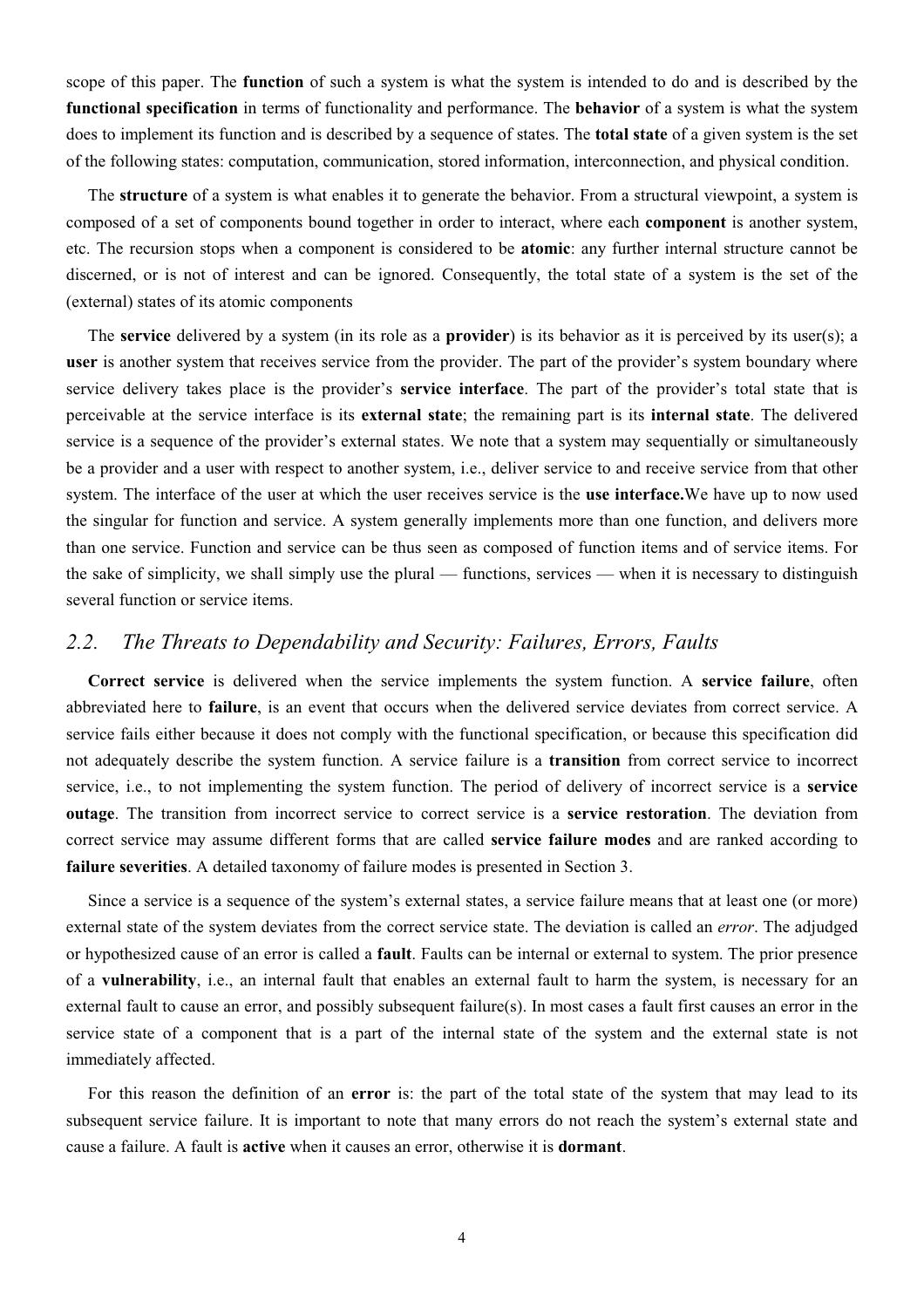When the functional specification of a system includes a set of several functions, the failure of one or more of the services implementing the functions may leave the system in a **degraded mode** that still offers a subset of needed services to the user. The specification may identify several such modes, e.g., slow service, limited service, emergency service, etc. Here we say that the system has suffered a **partial failure** of its functionality or performance. Development failures and dependability failures that are discussed in Section 3.3 also can be partial failures.

### *2.3. Dependability, Security, and their Attributes*

The original definition of **dependability** is: the ability to deliver service that can justifiably be trusted. This definition stresses the need for justification of trust. The alternate definition, that provides the criterion for deciding if the service is dependable, is: the **dependability** of a system is the ability to avoid service failures that are more frequent and more severe than is acceptable.

It is usual to say that the dependability of a system should suffice for the dependence being placed on that system. The **dependence** of system A on system B thus represents the extent to which system A's dependability is (or would be) affected by that of System B. The concept of dependence leads on to that of **trust,** which can very conveniently be defined as *accepted dependence*.

As developed over the past three decades, dependability is an integrating concept that encompasses the following attributes:

- availability: readiness for correct service;
- **reliability:** continuity of correct service;
- safety: absence of catastrophic consequences on the user(s) and the environment;
- **integrity:** absence of improper system alterations;
- **maintainability**: ability to undergo modifications, and repairs.

When addressing security, an additional attribute has great prominence, **confidentiality**, i.e., the absence of unauthorized disclosure of information. **Security** is a composite of the attributes of confidentiality, integrity and availability, requiring the concurrent existence of a) availability for authorized actions only, b) confidentiality, and c) integrity with 'improper' meaning 'unauthorized'.

Figure 2.1 summarizes the relationship between dependability and security in terms of their principal attributes. The picture should *not* be interpreted as indicating that, for example, security developers have no interest in maintainability, or that there has been no research at all in the dependability field related to confidentiality rather it indicates where the main balance of interest and activity lies in each case.



The **dependability & security specification** of a system must include the requirements for the attributes in terms of the acceptable frequency and severity of service failures for specified classes of faults and a given use environment. One or more attributes may not be required at all for a given system.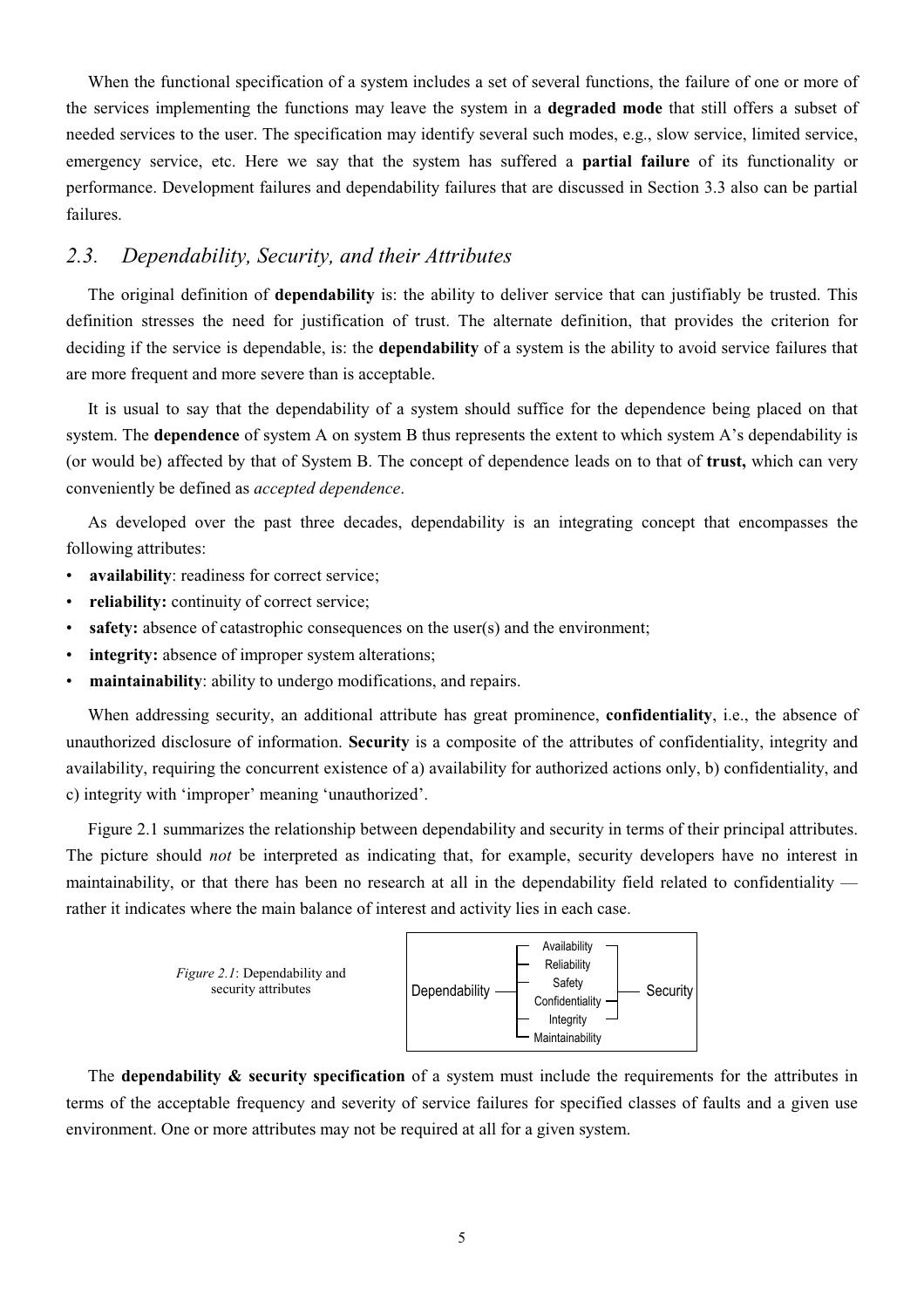### *2.4. The Means to Attain Dependability and Security*

Over the course of the past fifty years many means have been developed to attain the various attributes of dependability and security. Those means can be grouped into four major categories:

- **fault prevention**: means to prevent the occurrence or introduction of faults;
- fault tolerance: means to avoid service failures in the presence of faults;
- **fault removal**: means to reduce the number and severity of faults;
- **fault forecasting**: means to estimate the present number, the future incidence, and the likely consequences of faults.

Fault prevention and fault tolerance aim to provide the ability to deliver a service that can be trusted, while fault removal and fault forecasting aim to reach confidence in that ability by justifying that the functional and the dependability & security specifications are adequate and that the system is likely to meet them.

### *2.5. Summary: the Dependability and Security Tree*

The schema of the complete taxonomy of dependable  $\&$  secure computing as outlined in this section is shown in Figure 2.2.



# *3. The Threats to Dependability and Security*

### *3.1. System Life Cycle: Phases and Environments*

In this section we present the taxonomy of threats that may affect a system during its entire life. The **life cycle**  of a system consists of two phases: *development* and *use*.

**The development phase** includes all activities from presentation of the user's initial concept to the decision that the system has passed all acceptance tests and is ready to deliver service in its user's environment. During the development phase the system interacts with the development environment and *development faults* may be introduced into the system by the environment. The **development environment** of a system consists of the following elements:

- 1. the *physical world* with its natural phenomena;
- 2. *human developers*, some possibly lacking competence or having malicious objectives;
- 3. *development tools*: software and hardware used by the developers to assist them in the development process;
- 4. *production and test facilities*.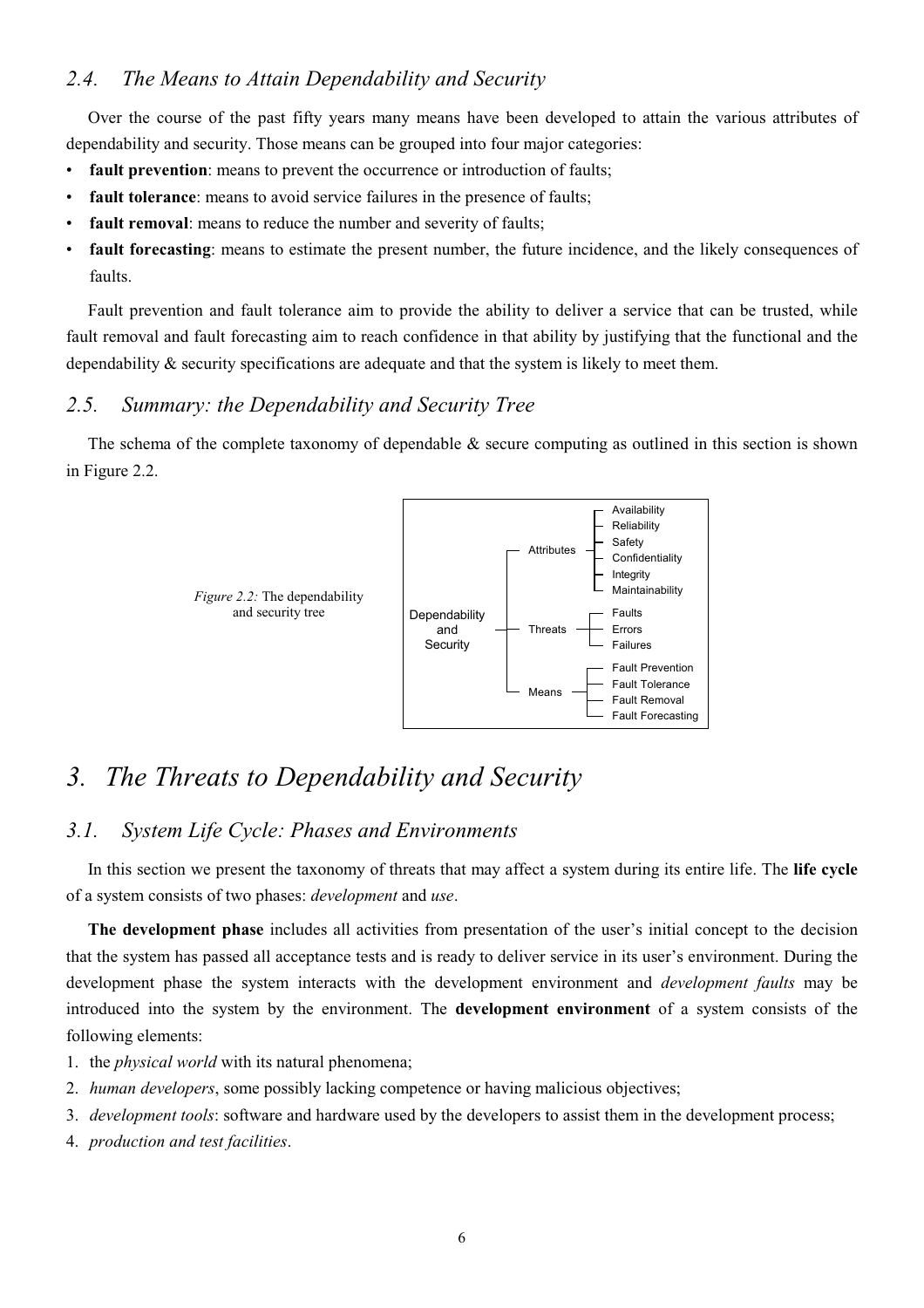**The use phase** of a system's life begins when the system is accepted for use and starts the delivery of its services to the users. Use consists of alternating periods of correct service delivery (to be called **service delivery**), service outage, and service shutdown. A *service outage* is caused by a service failure. It is the period when incorrect service (including no service at all) is delivered at the service interface. A **service shutdown** is an intentional halt of service by an authorized entity. **Maintenance** actions may take place during all three periods of the use phase.

During the use phase the system interacts with its *use environment* and may be adversely affected by faults originating in it. The **use environment** consists of the following elements:

- 1. *the physical world* with its natural phenomena;
- 2. *administrators* (including maintainers): entities (humans or other systems) that have the authority to manage, modify, repair and use the system; some authorized humans may lack competence or have malicious objectives;
- 3. *users:* entities (humans or other systems) that receive service from the system at their use interfaces;
- 4. *providers:* entities (humans or other systems) that deliver services to the system at its use interfaces;
- 5. *the infrastructure*: entities that provide specialized services to the system, such as information sources (e.g., time, GPS, etc.), communication links, power sources, cooling airflow, etc.
- 6. *intruders*: malicious entities (humans and other systems) that attempt to exceed any authority they might have and alter service or halt it, alter the system's functionality or performance, or to access confidential information. Examples include hackers, vandals, corrupt insiders, agents of hostile governments or organizations, and malicious software.

As used here, the term **maintenance**, following common usage, includes not only repairs, but also all modifications of the system that take place during the use phase of system life. Therefore maintenance is a development process, and the preceding discussion of development applies to maintenance as well. The various forms of maintenance are summarized in Figure 3.1.



It is noteworthy that repair and fault tolerance are related concepts; the distinction between fault tolerance and maintenance in this paper is that maintenance involves the participation of an external agent, e.g., a repairman, test equipment, remote reloading of software. Furthermore, repair is part of fault removal (during the use phase), and fault forecasting usually considers repair situations. In fact, repair can be seen as a fault tolerance activity within a larger system that includes the system being repaired and the people and other systems that perform such repairs.

### *3.2. Faults*

#### *3.2.1. A Taxonomy of Faults*

All faults that may affect a system during its life are classified according to eight basic viewpoints, leading to the *elementary fault* classes, as shown in Figure 3.2.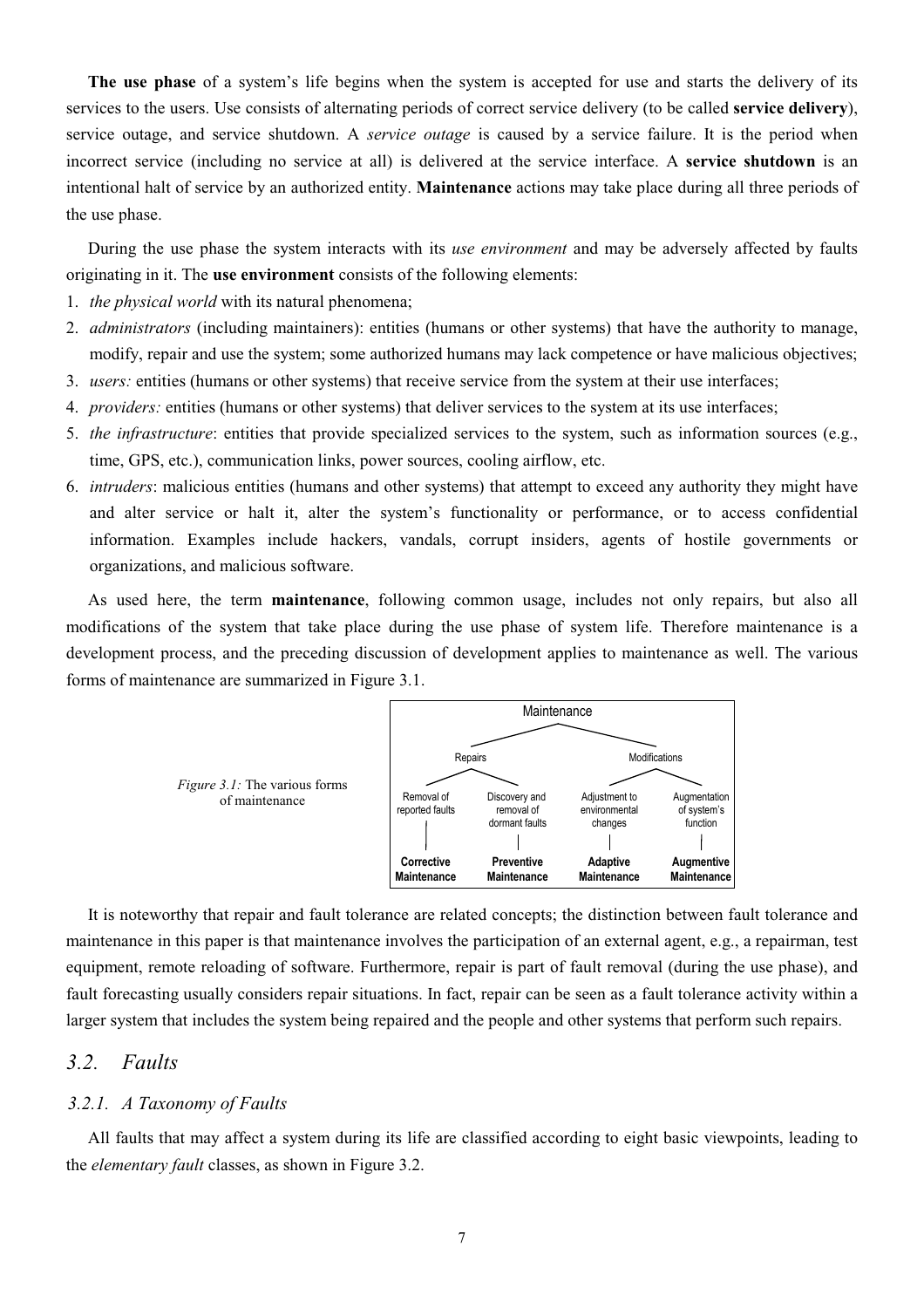

If all combinations of the eight elementary fault classes were possible, there would be 256 different *combined fault classes*. However, not all criteria are applicable to all fault classes; for example, natural faults cannot be classified by objective, intent, and capability. *We have identified 31 likely combinations;* they are shown in Figure 3.3.

More combinations may be identified in the future. The combined fault classes of Figure 3.3 are shown to belong to three major partially overlapping groupings:

- **development faults** that include all fault classes occurring during development;
- **physical faults** that include all fault classes that affect hardware;
- interaction faults that include all external faults.

The boxes at the bottom of Figure 3.3.a identify the names of some illustrative fault classes.

Knowledge of all possible fault classes allows the user to decide which classes should be included in a dependability & security specification. Next we comment on the fault classes that are shown in Figure 3.3. Fault numbers (#1 to #31) will be used to relate the discussion to Figure 3.3.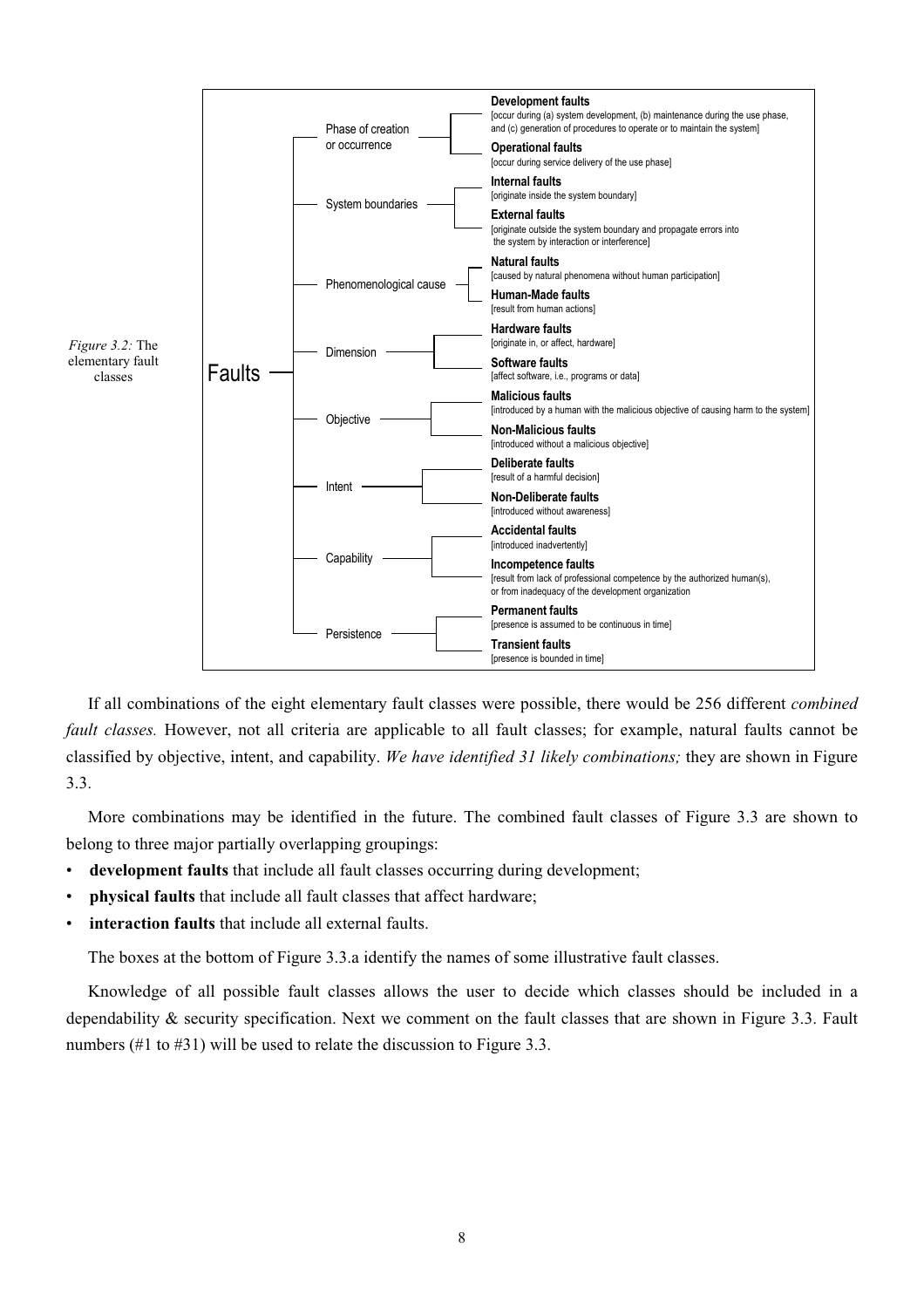

*Figure 3.3:* The classes of combined faults

#### *3.2.2. On Natural Faults*

Natural faults (#11-#15) are physical (hardware) faults that are caused by natural phenomena without human participation. We note that humans also can cause physical faults (#6-#10, #16-#23); these are discussed below. *Production defects* (#11) are natural faults that originate during development. During operation the natural faults are either *internal* (#12-#13), due to natural processes that cause physical deterioration, or *external* (#14-#15), due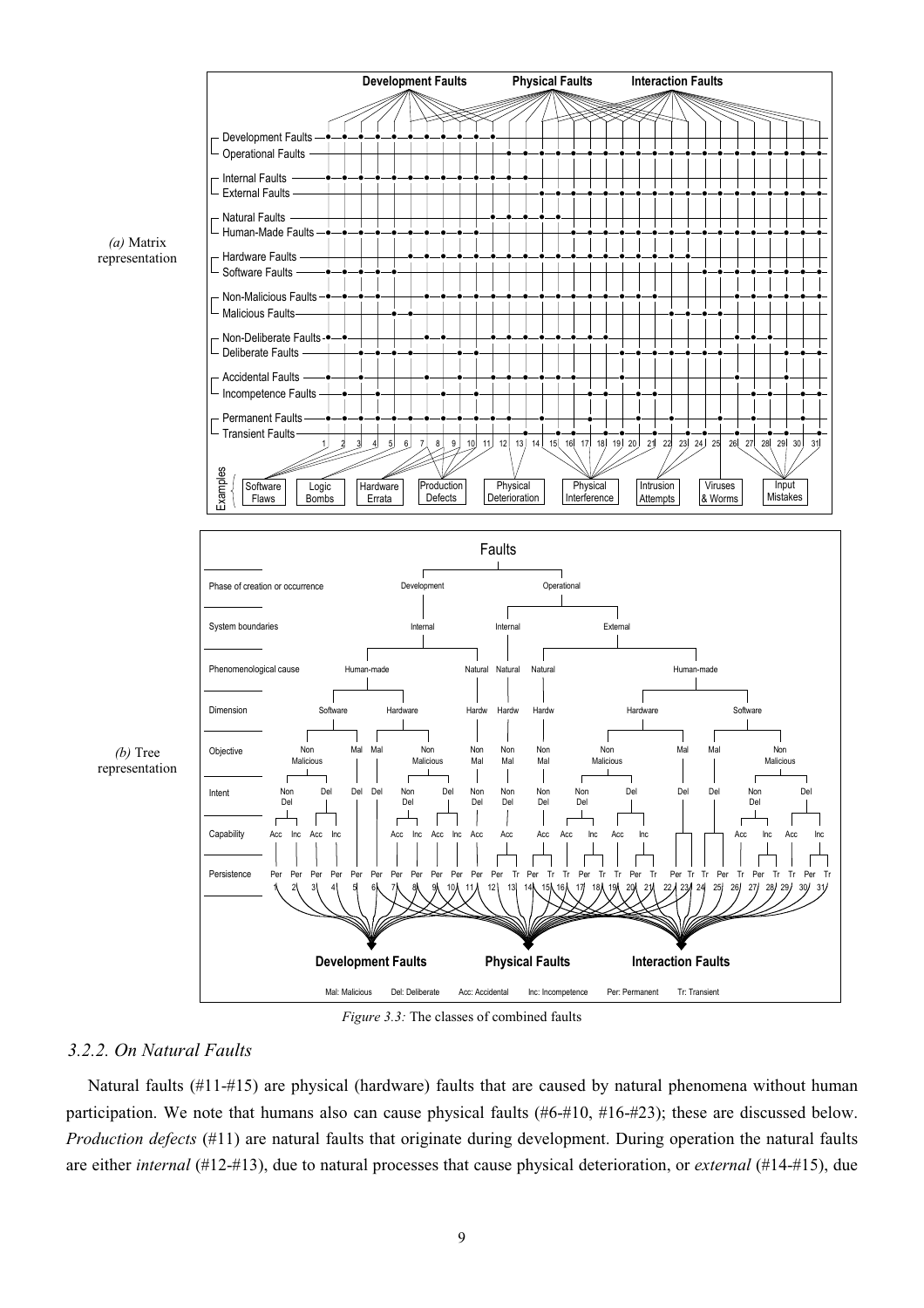to natural processes that originate outside the system boundaries and cause physical interference by penetrating the hardware boundary of the system (radiation, etc.) or by entering via use interfaces (power transients, noisy input lines, etc.).

#### *3.2.3. On Human-Made Faults*

The definition of human-made faults (that result from human actions) includes absence of actions when actions should be performed, i.e., **omission faults**, or simply **omissions**. Performing wrong actions leads to **commission faults**.

The two basic classes of human-made faults are distinguished by the *objective* of the developer or of the humans interacting with the system during its use:

- *malicious faults*, introduced during either system development with the objective to cause harm to the system during its use  $(\#5-\#6)$ , or directly during use  $(\#22-\#25)$
- *non-malicious faults* (#1-#4, #7-#21, #26-#31), introduced without malicious objectives.

We consider non-malicious faults first. They can be partitioned according to the developer's intent:

- *non-deliberate* faults that are due to *mistakes,* that is, *unintended actions* of which the developer, operator, maintainer, etc. is not aware (#1, #2, #7, #8, #16-#18, #26-#28);
- *deliberate* faults that are due to *bad decisions,* that is*, intended actions* that are wrong and cause faults (#3, #4, #9, #10, #19-#21, #29-#31).

Deliberate, non-malicious, development faults (#3, #4, #9, #10) result generally from tradeoffs, either a) aimed at preserving acceptable performance, at facilitating system utilization, or b) induced by economic considerations. Deliberate, non-malicious interaction faults (#19-#21, #29-#31) may result from the action of an operator either aimed at overcoming an unforeseen situation, or deliberately violating an operating procedure without having realized the possibly damaging consequences of this action. Deliberate non-malicious faults are often recognized as faults only *after* an unacceptable system behavior, thus a failure, has ensued; the developer(s) or operator(s) did not realize at the time that the consequence of their decision was a fault.

It is usually considered that both mistakes and bad decisions are *accidental*, as long as they are not made with malicious objectives. However, *not all* mistakes and bad decisions by non-malicious persons are accidents. Some very harmful mistakes and very bad decisions are made by persons who lack professional competence to do the job they have undertaken. A complete fault taxonomy should not conceal this cause of faults, therefore we introduce a further partitioning of non-malicious human-made faults into (1*) accidental faults*, and (2) *incompetence faults.*  The structure of this taxonomy of human-made faults is shown in Figure 3.4.

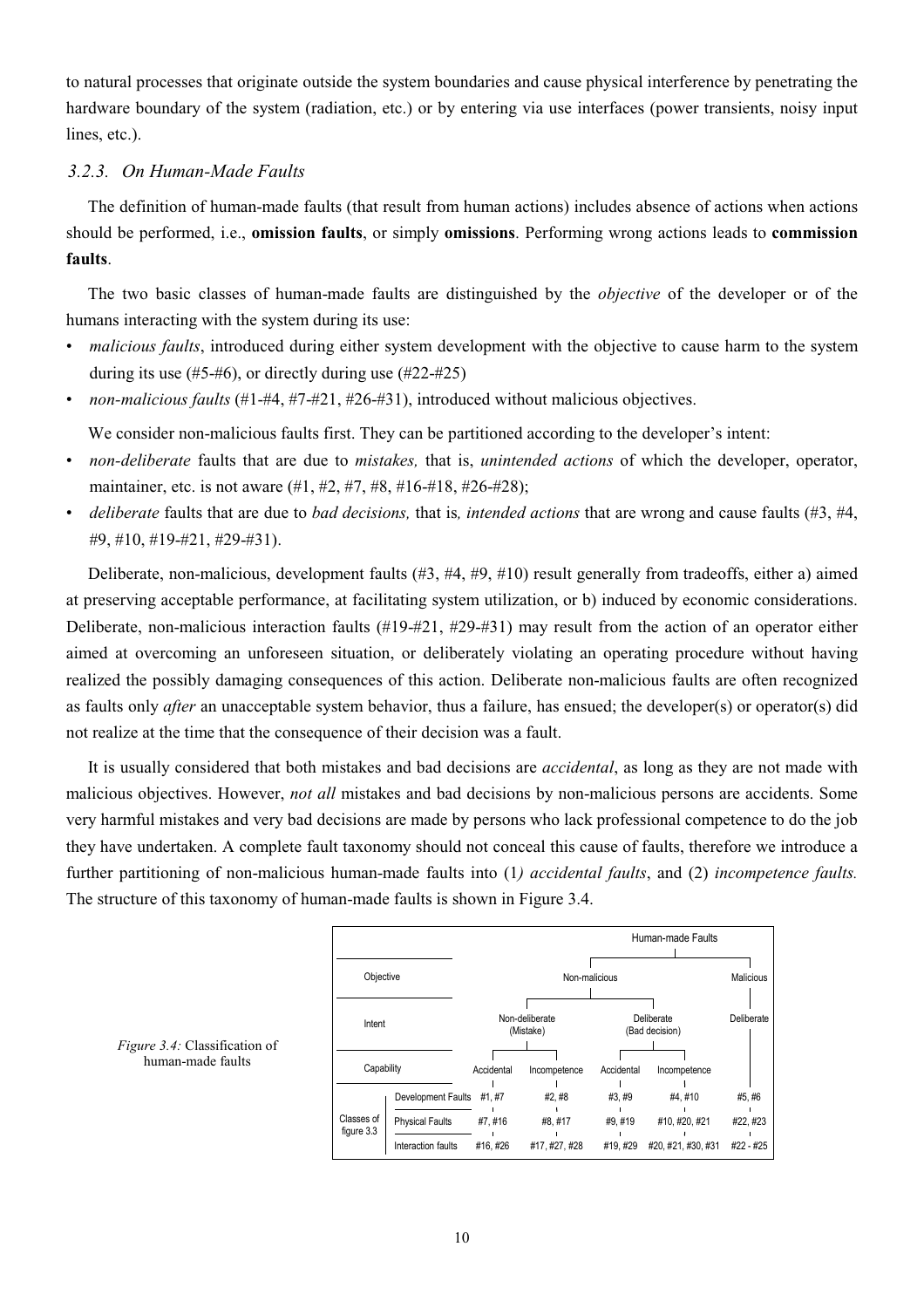The question of how to recognize incompetence faults becomes important when a mistake or a bad decision has consequences that lead to economic losses, injuries, or loss of human lives. In such cases independent professional judgment by a board of inquiry or legal proceedings in a court of law are likely to be needed to decide if professional malpractice was involved.

Thus far the discussion of incompetence faults has dealt with individuals. However, human-made efforts have failed because a team or an entire organization did not have the organizational competence to do the job. A good example of organizational incompetence is the development failure of the AAS system, that was intended to replace the aging air traffic control systems in the USA [US DOT 1998].

Non-malicious development faults can exist in hardware and in software. In hardware, especially in microprocessors, some development faults are discovered after production has started [Avizienis & He 1999]. Such faults are called "errata" and are listed in specification updates. The finding of errata typically continues throughout the life of the processors, therefore new specification updates are issued periodically. Some development faults are introduced because human-made tools are faulty.

Off-the-shelf (OTS) components are inevitably used in system design. The use of OTS components introduces additional problems. They may come with known development faults, and may contain unknown faults as well (bugs, vulnerabilities, undiscovered errata, etc.). Their specifications may be incomplete or even incorrect. This problem is especially serious when *legacy* OTS components are used that come from previously designed and used systems, and must be retained in the new system because of the user's needs.

Some development faults affecting software can cause **software aging** [Huang et al. 1995], i.e., progressively accrued error conditions resulting in performance degradation or complete failure. Examples are [Castelli et al. 2001] memory bloating and leaking, unterminated threads, unreleased file-locks, data corruption, storage space fragmentation, accumulation of round-off errors.

#### *3.2.4. On Malicious Faults*

*Malicious human-made faults* are introduced with the malicious objective to alter the functioning of the system during use. Because of the objective, classification according to intent and capability is not applicable. The goals of such faults are: (1) to disrupt or halt service, causing **denials of service**, (2) to access confidential information, or (3) to improperly modify the system. They are grouped into two classes:

1. **Malicious logic faults**, that encompass development faults (#5,#6) such as *Trojan horses*, logic or timing *bombs*, and *trapdoors*, as well as operational faults (#25) such as *viruses*, *worms,* or *zombies*. Definitions for these faults [Landwehr *et al*. 1994, Powell & Stroud 2003] are given in figure 3.5.

**logic bomb**: *malicious logic* that remains dormant in the host system till a certain time or an event occurs, or certain conditions are met, and then deletes files, slows down or crashes the host system, etc.

**zombie**: *malicious logic* that can be triggered by an attacker in order to mount a coordinated attack.

*Figure 3.5:* Malicious logic faults

**Trojan horse**: *malicious logic* performing, or able to perform, an illegitimate action while giving the impression of being legitimate; the illegitimate action can be the disclosure or modification of information (attack against confidentiality or integrity) or a *logic bomb*;

**trapdoor**: *malicious logic* that provides a means of circumventing access control mechanisms;

**virus**: *malicious logic* that replicates itself and joins another program when it is executed, thereby turning into a *Trojan horse*; a virus can carry a *logic bomb*;

**worm**: *malicious logic* that replicates itself and propagates without the users being aware of it; a worm can also carry a *logic bomb*;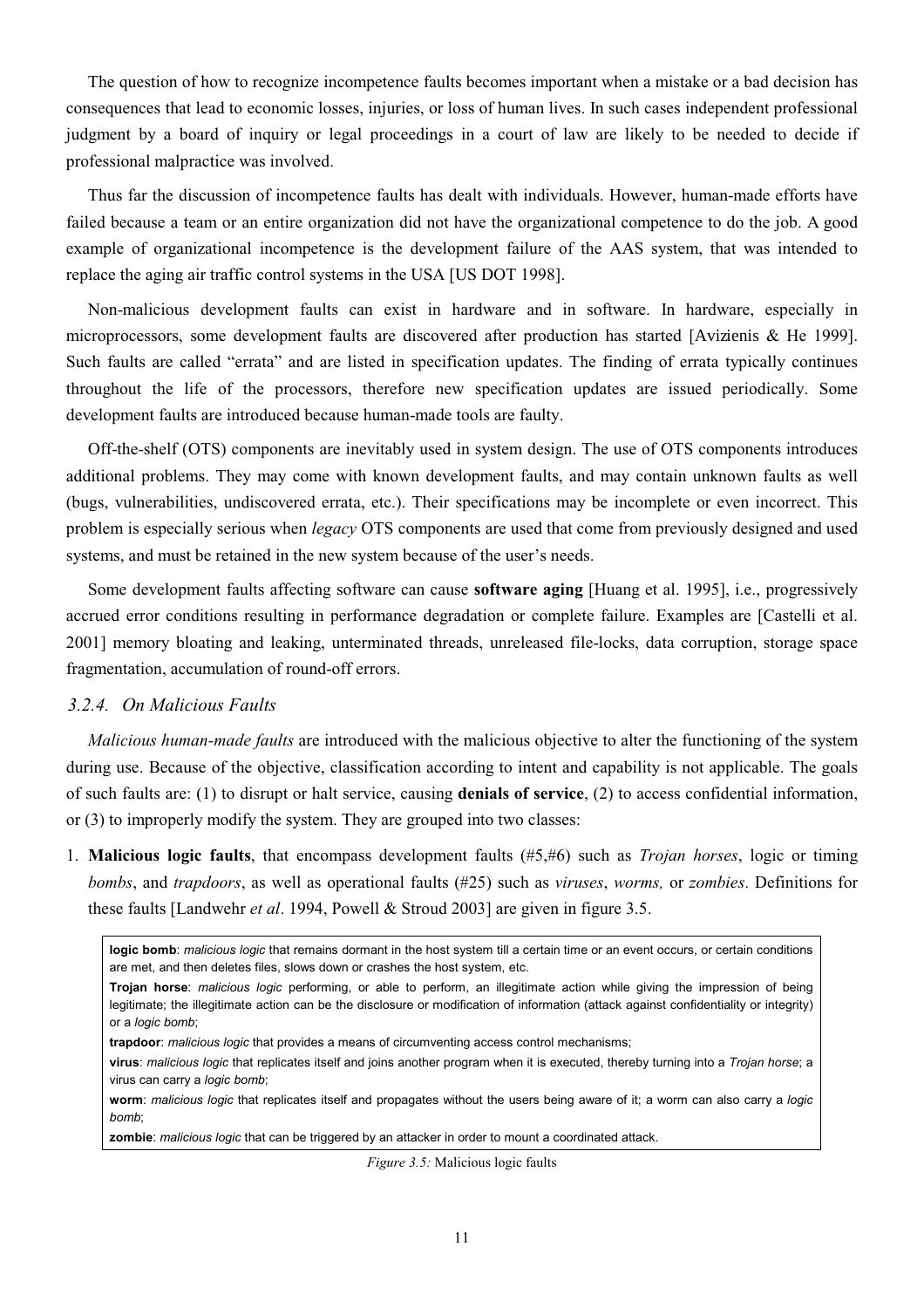2. **Intrusion attempts**, that are operational external faults (#22-#24). The external character of intrusion attempts does not exclude the possibility that they may be performed by system operators or administrators who are exceeding their rights, and intrusion attempts may use physical means to cause faults: power fluctuation, radiation, wire-tapping, heating/cooling, etc.

What is colloquially known as an "exploit" is in essence a software script that will exercise a system vulnerability and allow an intruder to gain access to, and sometimes control of, a system. In the terms defined here, invoking the exploit is an operational, external, human-made, software, malicious interaction fault (#24-#25). Heating the RAM with a hairdryer to cause memory errors that permit software security violations would be an external, human-made, hardware, malicious interaction fault (#22-#23). The vulnerability that an exploit takes advantage of is typically a software flaw (e.g. an unchecked buffer) that could be characterized as a developmental, internal, human-made, software, non-malicious, non-deliberate, permanent fault (#1-#2).

#### *3.2.5. On interaction faults*

Interaction faults occur during the use phase, therefore they are all *operational* faults*.* They are caused by elements of the use environment (see Section 3.1) interacting with the system, therefore they are all *external.* Most classes originate due to some human action in the use environment, therefore they are *human-made*. They are fault classes #16-#31 in Figure 3.3. An exception are external natural faults (#14-#15) caused by cosmic rays, solar flares, etc. Here nature interacts with the system without human participation

A broad class of human-made operational faults are **configuration faults**, i.e., wrong setting of parameters that can affect security, networking, storage, middleware, etc. [Gray 2001]. Such faults can occur during configuration changes performed during adaptive or augmentative maintenance performed concurrently with system operation (e.g., introduction of a new software version on a network server); they are then called **reconfiguration faults** [Wood 1994].

As mentioned in section 2.2, a common feature of interaction faults is that, in order to be 'successful', they usually necessitate the prior presence of a *vulnerability*, i.e. an internal fault that enables an external fault to harm the system. Vulnerabilities can be development or operational faults; they can be malicious or non-malicious, as can be the external faults that exploit them. There are interesting and obvious similarities between an intrusion attempt and a physical external fault that 'exploits' a lack of shielding. A vulnerability can result from a deliberate development fault, for economic or for usability reasons, thus resulting in limited protections, or even in their absence.

#### *3.3. Failures*

#### *3.3.1. Service Failures*

In Section 2.2 a *service failure* is defined as an event that occurs when the delivered service deviates from correct service. The different ways in which the deviation is manifested are a system's *service failure modes.* Each mode can have more than one *service failure severity*.

The occurrence of a failure was defined in Section 2 with respect to the function of a system, not with respect to the description of the function stated in the functional specification: a service delivery complying with the specification may be unacceptable for the system user(s), thus uncovering a specification fault, i.e., revealing the fact that the specification did not adequately describe the system function(s). Such specification faults can be either omission or commission faults (misinterpretations, unwarranted assumptions, inconsistencies, typographical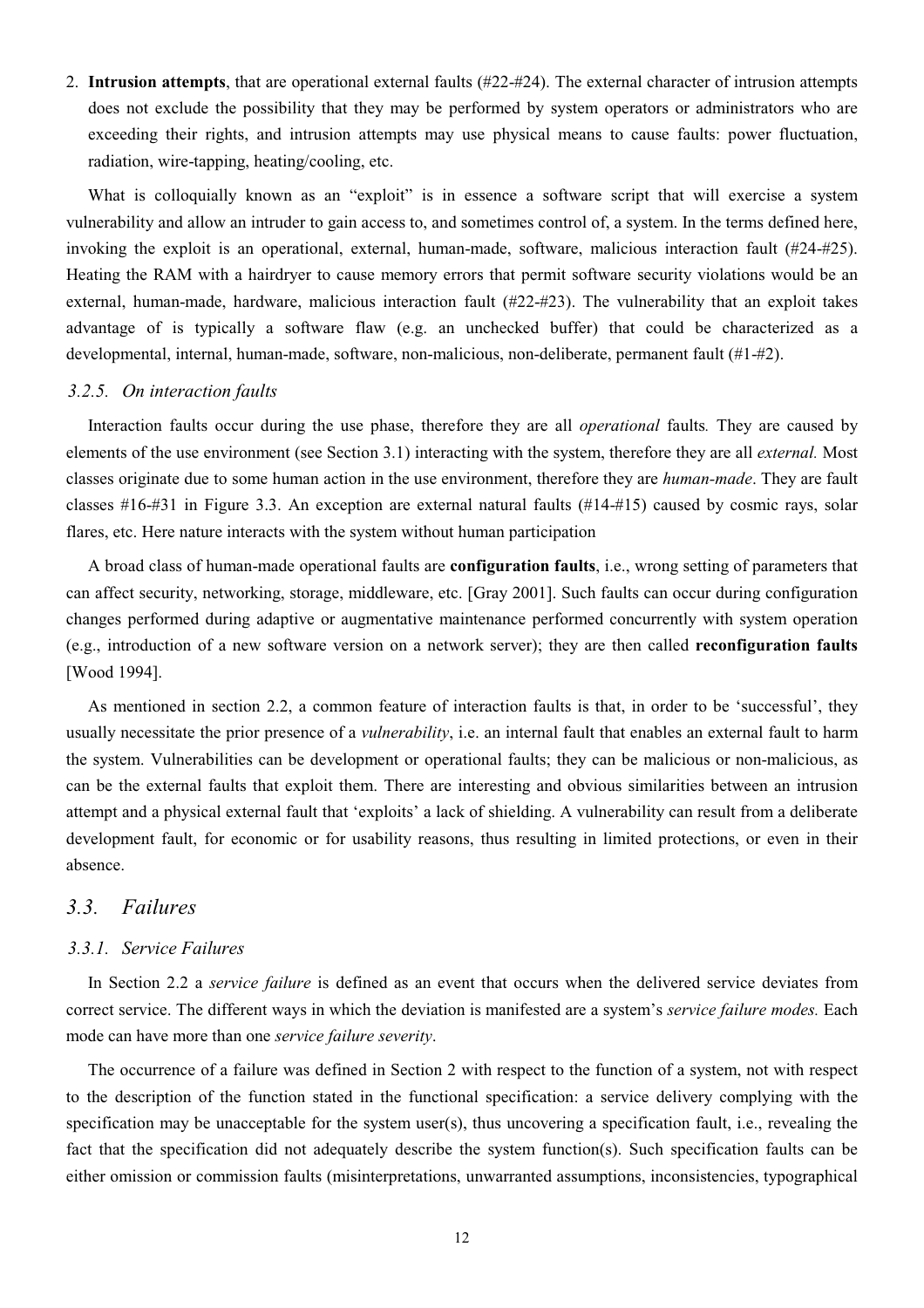mistakes). In such circumstances, the fact that the event is undesired (and is in fact a failure) may be recognized only after its occurrence, for instance via its consequences. So failures can be subjective and disputable, i.e., may require judgment to identify and characterize.

The service failure modes characterize incorrect service according to four viewpoints: a) the failure domain, b) the detectability of failures, c) the consistency of failures, and d) the consequences of failures on the environment.

The **failure domain** viewpoint leads us to distinguish:

- **content failures**: the content of the information delivered at the service interface (i.e., the service content) deviates from implementing the system function;
- **timing failures**: the time of arrival or the duration of the information delivered at the service interface (i.e., the timing of service delivery) deviates from implementing the system function.

These definitions can be specialized: a) the content can be in numerical or non-numerical sets (e.g., alphabets, graphics, colors, sounds), and b) a timing failure may be **early** or **late**, depending on whether the service is delivered too early or too late. Failures when both information and timing are incorrect fall into two classes:

- **halt failure**, or simply **halt**, when the service is *halted* (the external state becomes constant, i.e., system activity, if there is any, is no longer perceptible to the users); a special case of halt is **silent failure**, or simply **silence**, when no service at all is delivered at the service interface (e.g., no messages are sent in a distributed system);
- **erratic failures** otherwise, i.e., when a service is delivered (not halted), but is *erratic* (e.g., babbling)*.*

Figure 3.6 summarizes the service failure modes with respect to the failure domain viewpoint.



The **detectability** viewpoint addresses the *signaling* of service failures to the user(s). Signaling at the service interface originates from detecting mechanisms in the system that check the correctness of the delivered service. When the losses are detected and signaled by a warning signal, then **signaled failures** occur. Otherwise, they are **unsignaled failures**. The detecting mechanisms themselves have two failure modes: a) signaling a loss of function when no failure has actually occurred, that is a **false alarm**, b) not signaling a function loss, that is an *unsignaled failure*. When the occurrence of service failures result in reduced modes of service, the system signals a degraded mode of service to the user(s). Degraded modes may range from minor reductions to emergency service and safe shutdown.

The **consistency** of failures leads us to distinguish, when a system has two or more users:

• **consistent failures**: the incorrect service is perceived identically by all system users;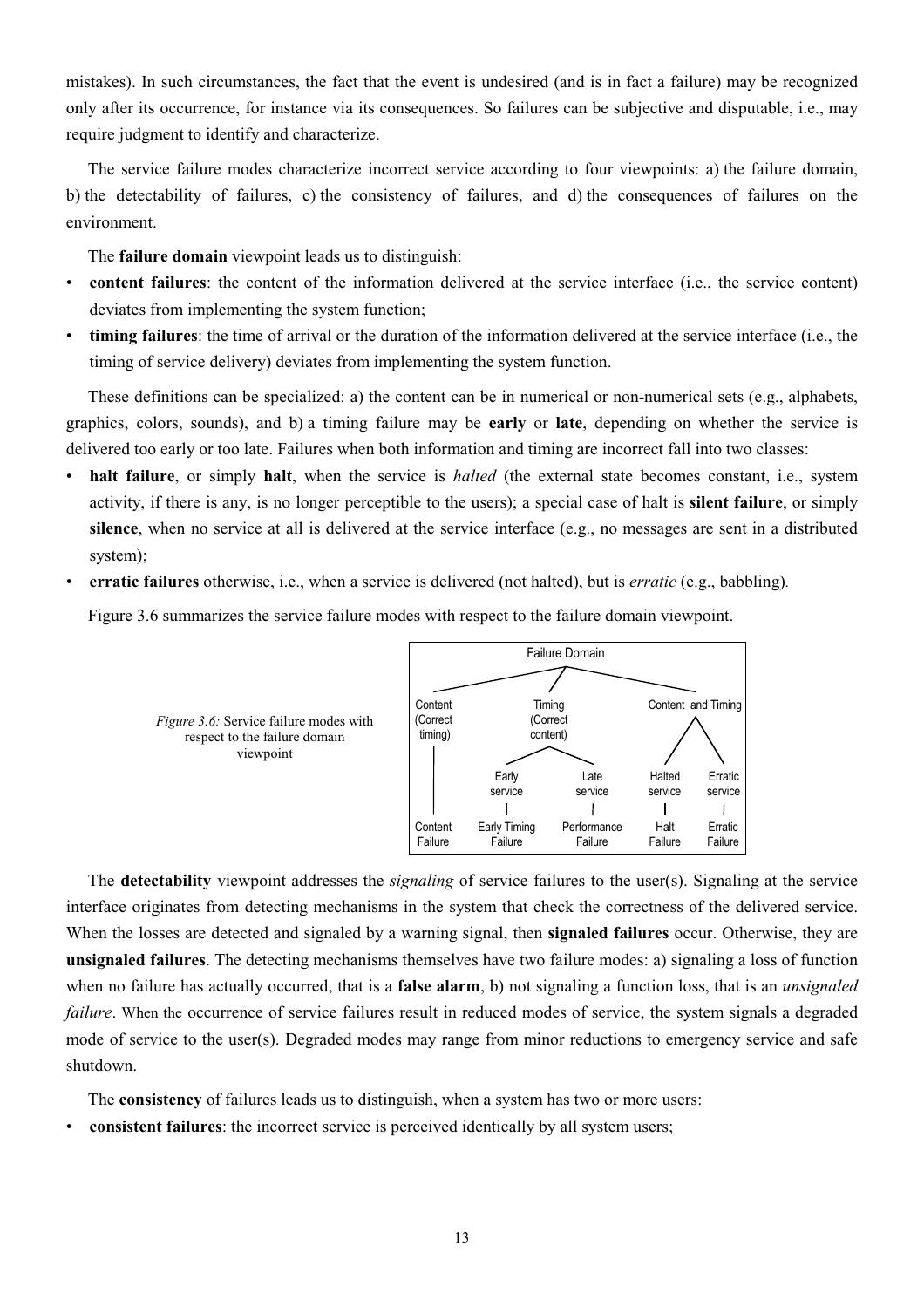• **inconsistent failures**: some or all system users perceive differently incorrect service (some users may actually perceive correct service); inconsistent failures are usually called, after [Lamport et al. 1982], **Byzantine failures**.

Grading the *consequences of the failures* upon the system environment enables failure *severities* to be defined. The failure modes are ordered into severity levels, to which are generally associated maximum acceptable probabilities of occurrence. The number, the labeling and the definition of the severity levels, as well as the acceptable probabilities of occurrence, are application-related, and involve the dependability & security attributes for the considered application(s). Examples of criteria for determining the classes of failure severities are a) for availability, the outage duration, b) for safety, the possibility of human lives being endangered, c) for confidentiality, the type of information that may be unduly disclosed, and d) for integrity, the extent of the corruption of data and the ability to recover from these corruptions.

Generally speaking, two limiting levels can be defined according to the relation between the benefit (in the broad sense of the term, not limited to economic considerations) provided by the service delivered in the absence of failure, and the consequences of failures:

- **minor failures**, where the harmful consequences are of similar cost to the benefits provided by correct service delivery;
- **catastrophic failures**, where the cost of harmful consequences is orders of magnitude, or even incommensurably, higher than the benefit provided by correct service delivery.

Figure 3.7 summarizes the service failure modes.



Systems that are designed and implemented so that they fail only in specific modes of failure described in the dependability & security specification and only to an acceptable extent, are **fail-controlled systems**, e.g., with stuck output as opposed to delivering erratic values, silence as opposed to babbling, consistent as opposed to inconsistent failures. A system whose failures are to an acceptable extent halting failures only, is a **fail-halt** (or fail-stop) **system**; the situations of stuck service and of silence lead respectively to **fail-passive systems** and **failsilent systems** [Powell et al. 1988]. A system whose failures are, to an acceptable extent, all minor ones is a **failsafe system**.

As defined in Section 2, delivery of incorrect service is an *outage*, which lasts until *service restoration. The* outage duration may vary significantly, depending on the actions involved in service restoration after a failure has occurred: a) automatic or operator-assisted recovery, restart or reboot, b) corrective maintenance. Correction of development faults (by patches or workarounds) is usually performed off-line, after service restoration, and the upgraded components resulting from fault correction are then introduced at some appropriate time, with or without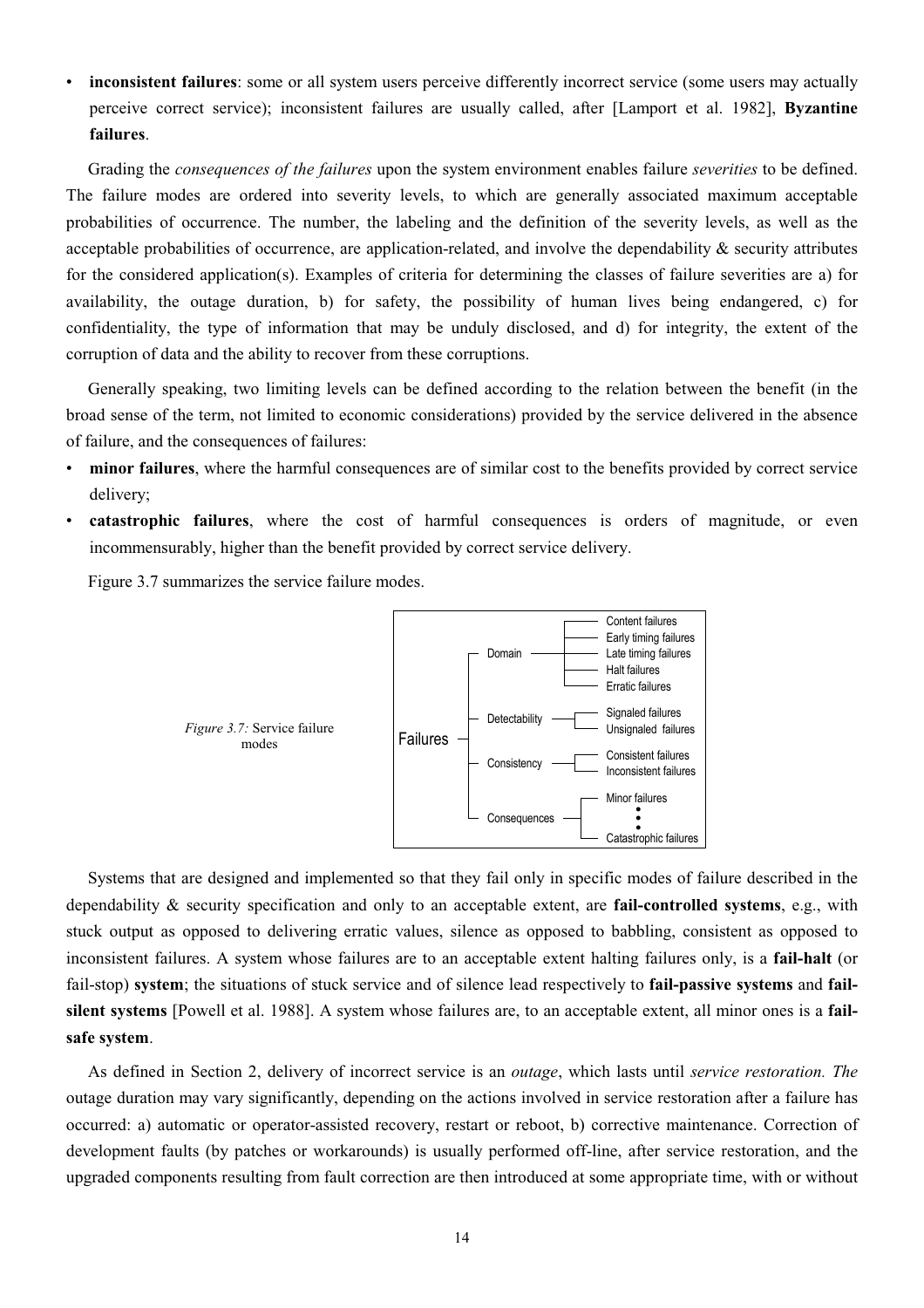interruption of system operation. Preemptive interruption of system operation for an upgrade or for preventive maintenance is a *service shutdown,* also called a *planned outage (*as opposed to an outage consecutive to failure, which is then called an *unplanned outage*)*.*

#### *3.3.2. Development Failures*

As stated in section 3.1, development faults may be introduced into the system being developed by its environment, especially by human developers, development tools, and production facilities. Such development faults may contribute to partial or complete development failures, or they may remain undetected until the use phase. A complete **development failure** causes the development process to be terminated before the system is accepted for use and placed into service. There are two aspects of development failures:

- 1. *Budget failure*: the allocated funds are exhausted before the system passes acceptance testing.
- 2. *Schedule failure*: the projected delivery schedule slips to a point in the future where the system would be technologically obsolete or functionally inadequate for the user's needs.

The principal causes of development failures are: incomplete or faulty specifications, an excessive number of user-initiated specification changes; inadequate design with respect to functionality and/or performance goals; too many development faults; inadequate fault removal capability; prediction of insufficient dependability or security; faulty estimates of development costs. All are usually due to an underestimate of the complexity of the system to be developed.

There are two kinds of **partial development failures**, i.e., failures of lesser severity than project termination. Budget or schedule **overruns** occur when the development is completed, but the funds or time needed to complete the effort exceed the original estimates. Another form of partial development failure is **downgrading**: the developed system is delivered with less functionality, lower performance, or is predicted to have lower dependability or security, than was required in the original system specification.

Development failures, overruns, and downgrades have a very negative impact on the user community: see, e.g., statistics about large software projects [Johnson 1995], or the analysis of the complete development failure of the AAS system, that resulted in the waste of \$1.5 billion [US DOT 1998].

#### *3.3.3. Dependability & Security Failures*

It is to be expected that faults of various kinds will affect the system during its use phase. The faults may cause unacceptably degraded performance or total failure to deliver the specified service. For this reason a *dependability & security specification* is agreed upon that states the goals for each attribute: availability, reliability, safety, confidentiality, integrity, and maintainability.

 The specification explicitly identifies the *classes of faults* that are expected and the *use environment* in which the system will operate. The specification may also require safeguards against certain undesirable or dangerous conditions. Furthermore, the inclusion of specific fault prevention or fault tolerance techniques may be required by the user.

A **dependability or security failure** occurs when the given system suffers service failures more frequently or more severely than acceptable.

The dependability & security specification can also contain faults. Omission faults can occur in description of the use environment or in choice of the classes of faults to be prevented or tolerated. Another class of faults is the unjustified choice of very high requirements for one or more attributes that raises the cost of development and may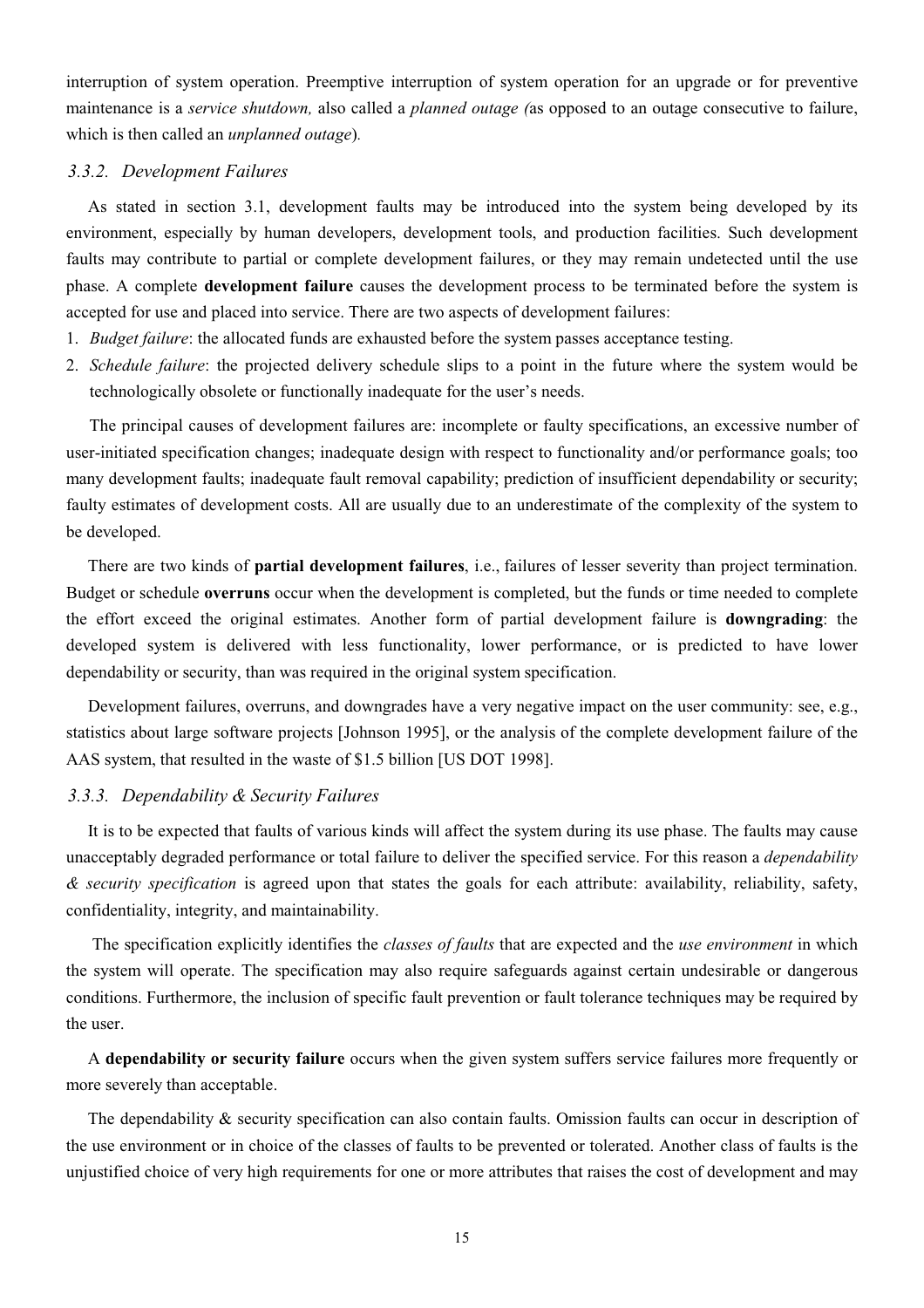lead to a cost overrun or even a development failure. For example, the initial AAS complete outage limit of 3 seconds per year was changed to 5 minutes per year for the new contract in 1994 [US DOT 1998].

### *3.4. Errors*

An *error* has been defined in Section 2.2 as the part of a system's total state that may lead to a failure — a failure occurs when the error causes the delivered service to deviate from correct service. The cause of the error has been called a fault.

An error is **detected** if its presence is indicated by an *error message* or *error signal*. Errors that are present but not detected are **latent** errors.

Since a system consists of a set of interacting components, the total state is the set of its component states. The definition implies that a fault originally causes an error within the state of one (or more) components, but service failure will not occur as long as the external state of that component is not part of the external state of the system. Whenever the error becomes a part of the external state of the component, a service failure of that component occurs, but the error remains internal to the entire system.

Whether or not an error will actually lead to a service failure depends on two factors:

- 1. The structure of the system, and especially the nature of any redundancy that exists in it:
	- *protective* redundancy, introduced to provide fault tolerance, that is explicitly intended to prevent an error from leading to service failure;
	- *unintentional* redundancy (it is in practice difficult if not impossible to build a system without any form of redundancy) that may have the same — presumably unexpected — result as intentional redundancy.
- 2. The behavior of the system: the part of the state that contains an error may never be needed for service, or an error may be eliminated (e.g., when overwritten) before it leads to a failure.

A convenient classification of errors is to describe them in terms of the elementary service failures that they cause, using the terminology of Section 3.3.1: content *vs*. timing errors, detected *vs*. latent errors, consistent *vs*. inconsistent errors when the service goes to two or more users, minor *vs*. catastrophic errors. In the field of error control codes, content errors are further classified according to the damage pattern: single, double, triple, byte, burst, erasure, arithmetic, track, etc., errors.

Some faults (e.g., a burst of electromagnetic radiation) can simultaneously cause errors in more than one component. Such errors are called **multiple related errors**. **Single errors** are errors that affect one component only.

#### *3.5. The Pathology of Failure: Relationship between Faults, Errors and Failures*

The creation and manifestation mechanisms of faults, errors, and failures are illustrated by Figure 3.8, and summarized as follows:

- 1. A fault is *active* when it produces an error, otherwise it is *dormant*. An active fault is either a) an internal fault that was previously dormant and that has been activated by the computation process or environmental conditions, or b) an external fault. **Fault activation** is the application of an input (the activation pattern) to a component that causes a dormant fault to become active. Most internal faults cycle between their dormant and active states.
- 2. Error propagation within a given component (i.e., *internal* propagation) is caused by the computation process: an error is successively transformed into other errors. Error propagation from component A to component B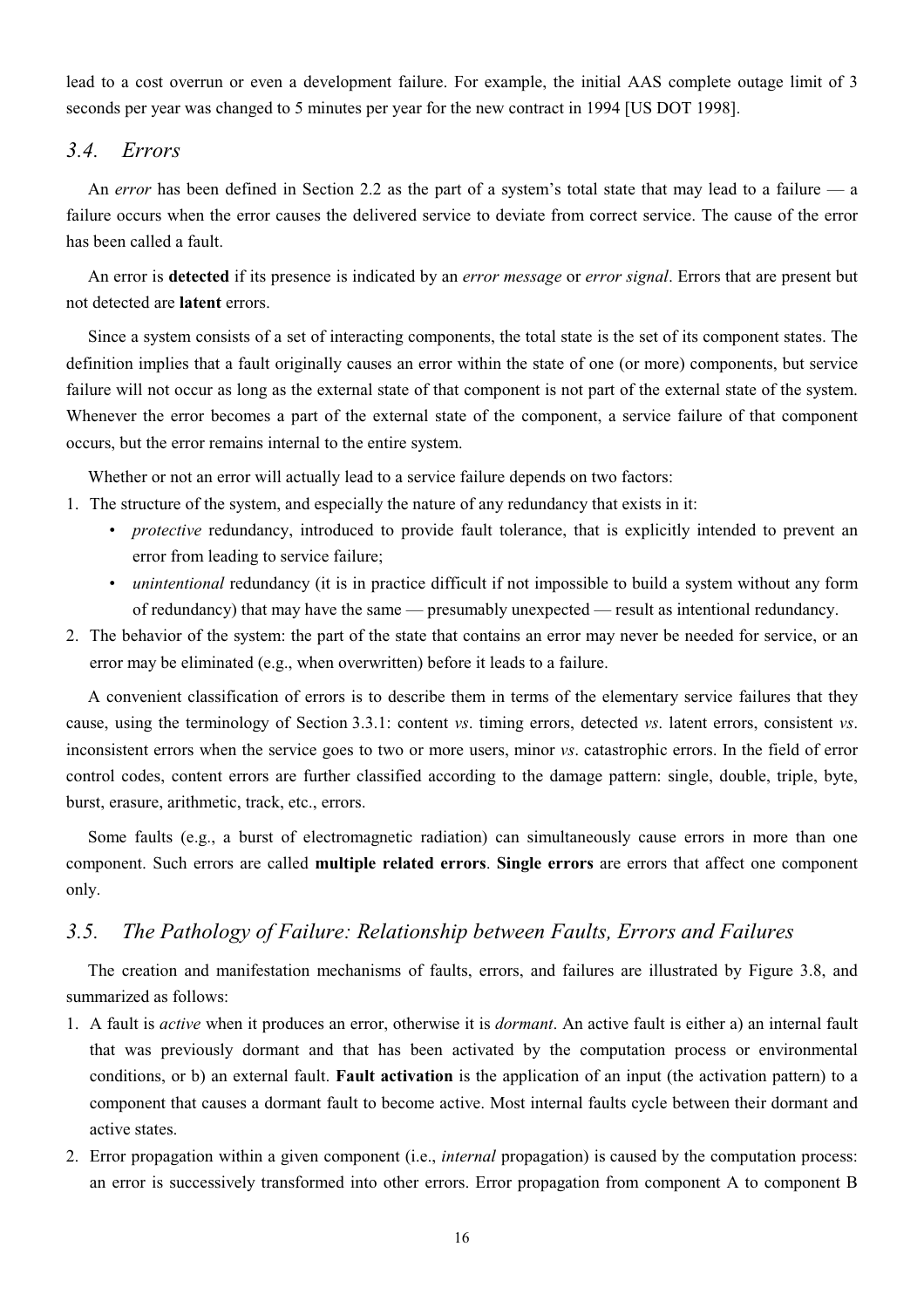that receives service from A (i.e., *external* propagation) occurs when, through internal propagation, an error reaches the service interface of component A. At this time, service delivered by A to B becomes incorrect, and the ensuing service failure of A appears as an external fault to B and propagates the error into B via its use interface.

3. A service failure occurs when an error is propagated to the service interface and causes the service delivered by the system to deviate from correct service. The failure of a component causes a permanent or transient fault in the system that contains the component. Service failure of a system causes a permanent or transient external fault for the other system(s) that receive service from the given system.



These mechanisms enable the 'chain of threats' to be completed, as indicated by Figure 3.9. The arrows in this chain express a causality relationship between faults, errors and failures. They should be interpreted generically: by propagation, several errors can be generated before a failure occurs. It is worth emphasizing that, from the mechanisms above listed, propagation, and thus instantiation(s) of this chain, can occur via interaction between components or systems, composition of components into a system, and the creation or modification of a system.



Some illustrative examples of fault pathology are given in Figure 3.10. From those examples, it is easily understood that fault dormancy may vary considerably, depending upon the fault, the given system's utilization, etc.

The ability to identify the activation pattern of a fault that had caused one or more errors is the **fault activation reproducibility**. Faults can be categorized according to their activation reproducibility: faults whose activation is reproducible are called **solid**, or **hard**, faults, whereas faults whose activation is not systematically reproducible are **elusive**, or **soft**, faults. Most residual development faults in large and complex software are elusive faults: they are intricate enough that their activation conditions depend on complex

combinations of internal state and external requests, that occur rarely and can be very difficult to reproduce [Gray 1986]. Other examples of elusive faults are: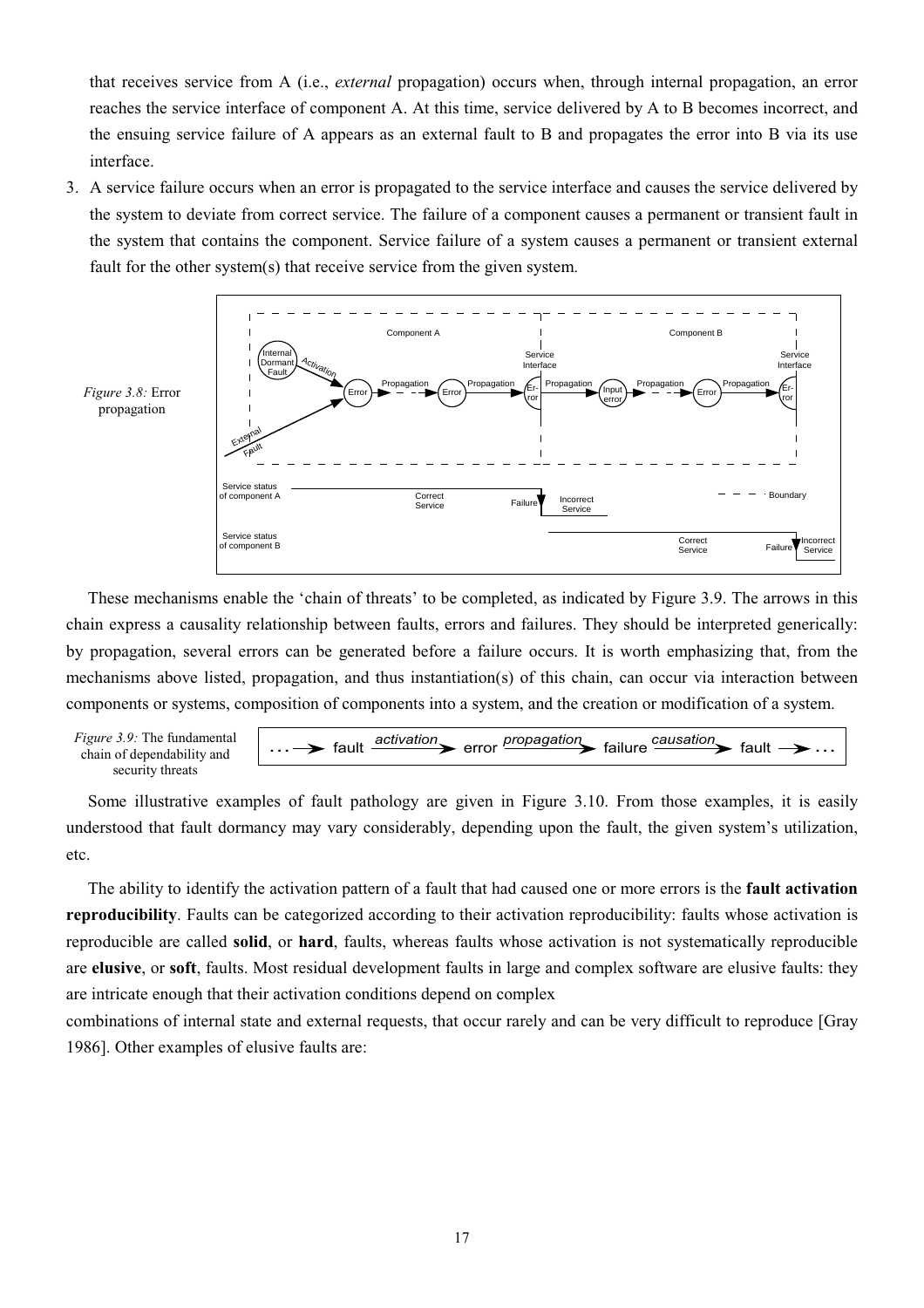- A short circuit occurring in an integrated circuit is a *failure* (with respect to the function of the circuit); the consequence (connection stuck at a Boolean value, modification of the circuit function, etc.) is a *fault* that will remain dormant as long as it is not activated. Upon activation (invoking the faulty component and uncovering the fault by an appropriate input pattern), the fault becomes *active* and produces an *error*, which is likely to propagate and create other errors. If and when the propagated error(s) affect(s) the delivered service (in information content and/or in the timing of delivery), a *failure* occurs.
- The result of an *error* by a programmer leads to a *failure* to write the correct instruction or data, that in turn results in a *(dormant) fault* in the written software (faulty instruction(s) or data); upon activation (invoking the component where the fault resides and triggering the faulty instruction, instruction sequence or data by an appropriate input pattern) the fault becomes *active* and produces an *error*; if and when the error affects the delivered service (in information content and/or in the timing of delivery), a *failure* occurs. This example is not restricted to accidental faults: a l*ogic bomb* is created by a malicious programmer; it will remain *dormant* until activated (e.g. at some predetermined date); it then produces an *error* that may lead to a storage overflow or to slowing down the program execution; as a consequence, service delivery will suffer from a so-called *denial-of-service*.
- The result of an *error* by a specifier' leads to a *failure* to describe a function, that in turn results in a *fault* in the written specification, e.g. incomplete description of the function. The implemented system therefore does not incorporate the missing (sub-)function. When the input data are such that the service corresponding to the missing function should be delivered, the actual service delivered will be different from expected service, i.e., an *error* will be perceived by the user, and a *failure* will thus occur.
- An inappropriate human-system interaction performed by an operator during the operation of the system is an external *fault* (from the system viewpoint); the resulting altered processed data is an *error;* etc.
- An *error* in reasoning leads to a maintenance or operating manual writer's *failure* to write correct directives, that in turn results in a *fault* in the corresponding manual (faulty directives) that will remain *dormant* as long as the directives are not acted upon in order to address a given situation, etc.
- A failure often results from the combined action of several faults; this is especially true when considering security issues: a trapdoor (i.e., some way to by-pass access control) that is inserted into a computing system, either accidentally or deliberately, is a development *fault*; this fault may remain *dormant* until some malicious human makes use of it to enter the system; the intruder login is a deliberate interaction *fault*; when the intruder is logged in, he or she may deliberately create an *error*, e.g., modifying some file (integrity attack); when this file is used by an authorized user, the service will be affected, and a *failure* will occur.
- A given fault in a given component may result from various different possible sources; for instance, a permanent *fault* in a physical component — e.g., stuck at ground voltage — may result from:
- a physical *failure* (e.g., caused by a threshold change),
- an *error* caused by a development *fault* e.g., faulty microinstruction decoding circuitry propagating 'down' through the layers and causing an illegal short between two circuit outputs for a duration long enough to provoke a short-circuit having the same consequence as a threshold change.
- Another example of top-down propagation is the exploitation during operation of an inadvertently introduced buffer overflow for gaining root privilege and subsequently re-writing the flash-ROM.

*Figure 3.10:* Examples illustrating fault pathology

- 'pattern sensitive' faults in semiconductor memories, changes in the parameters of a hardware component (effects of temperature variation, delay in timing due to parasitic capacitance, etc.);
- conditions affecting either hardware or software that occur when the system load exceeds a certain level, causing, for example, marginal timing and synchronization.

The similarity of the manifestation of elusive development faults and of transient physical faults leads to both classes being grouped together as **intermittent faults**. Errors produced by intermittent faults are usually termed **soft errors.** Figure 3.11 summarizes this discussion.



Situations involving multiple faults and/or failures are frequently encountered. System failures often turn out on later examination to have been caused by errors that are due to a number of different co-existing faults. Given a system with defined boundaries, a **single fault** is a fault caused by *one* adverse physical event or *one* harmful human action. **Multiple faults** are *two or more* concurrent, overlapping, or sequential single faults whose consequences, i.e., errors, overlap in time, that is, the errors due to these faults are concurrently present in the system. Consideration of multiple faults leads one to distinguish a) **independent faults**, that are attributed to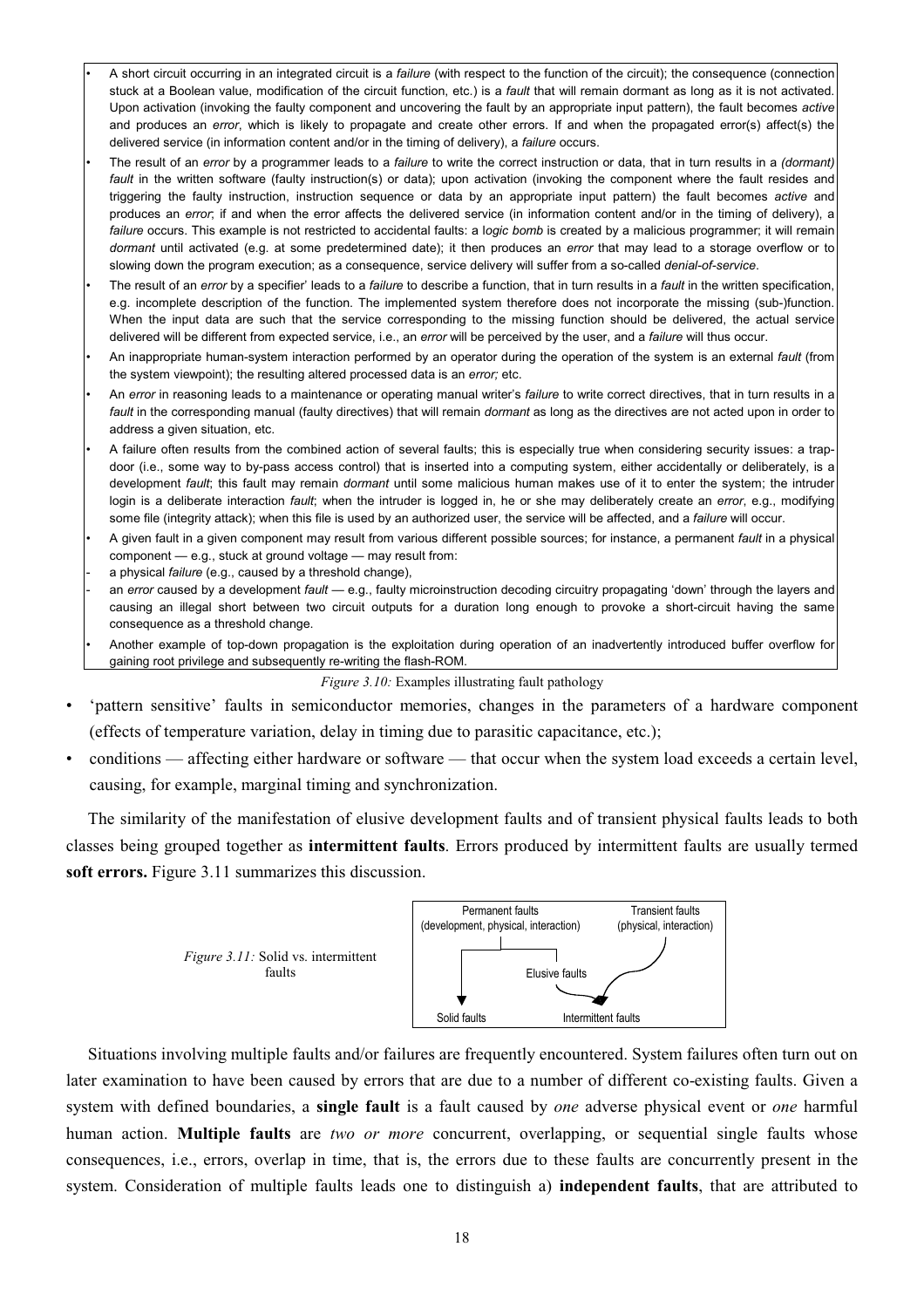different causes, and b) **related faults**, that are attributed to a common cause. Related faults generally cause *similar errors*, i.e., errors that cannot be distinguished by whatever detection mechanisms are being employed, whereas independent faults usually cause *distinct errors*. However, it may happen that independent faults (especially omissions) lead to similar errors [Avizienis & Kelly 1984], or that related faults lead to distinct errors. The failures caused by similar errors are **common-mode failures**.

Three additional comments, about the words, or labels, "threats", "fault", "error", and "failure":

- a) the use of *threats,* for generically referring to faults, errors and failures, has a broader meaning than its common use in security, where it essentially retains it usual notion of potentiality. In our terminology, it has both this potentiality aspect (e.g., faults being not yet active, service failures not having impaired dependability), and a realization aspect (e.g., active fault, error that is present, service failure that occurs). In security terms, a malicious external fault is an *attack*.
- b) the exclusive use in this paper of faults, errors, failures, does not preclude the use in special situations of words which designate, briefly and unambiguously, a specific class of threat; this is especially applicable to faults (e.g., bug, defect, deficiency, flaw, erratum) and to failures (e.g., breakdown, malfunction, denial-of-service);
- c) the assignment made of the particular terms fault, error, failure simply takes into account common usage: i) fault prevention, tolerance, and diagnosis, ii) error detection and correction, iii) failure rate.

# *4. Dependability, Security and their Attributes*

### *4.1. The definitions of dependability and security*

In Section 2.3, we have presented two alternate definitions of dependability:

- the original definition: the ability to deliver service that can justifiably be trusted;
- an alternate definition: the ability of a system to avoid service failures that are more frequent or more severe than is acceptable.

The original definition is a general definition that aims to generalize the more classical notions of availability, reliability, safety, integrity, maintainability, etc., that then become attributes of dependability. The alternate definition of dependability comes from the following argument. A system can, and usually does, fail. Is it however still dependable ? When does it become undependable ? The alternate definition thus provides a criterion for deciding whether or not, in spite of service failures, a system is still to be regarded as dependable. In addition, the notion of dependability failure, that is directly deduced from that definition, enables the establishment of a connection with development failures.

The definitions of dependability that exist in current standards differ from our definitions. Two such differing definitions are:

- "The collective term used to describe the availability performance and its influencing factors: reliability performance, maintainability performance and maintenance support performance" [ISO 1992].
- "The extent to which the system can be relied upon to perform exclusively and correctly the system task(s) under defined operational and environmental conditions over a defined period of time, or at a given instant of time" [IEC 1992].

The ISO definition is clearly centered upon availability. This is no surprise as this definition can be traced back to the definition given by the international organization for telephony, the CCITT [CCITT 1984], at a time when availability was the main concern to telephone operating companies. However, the willingness to grant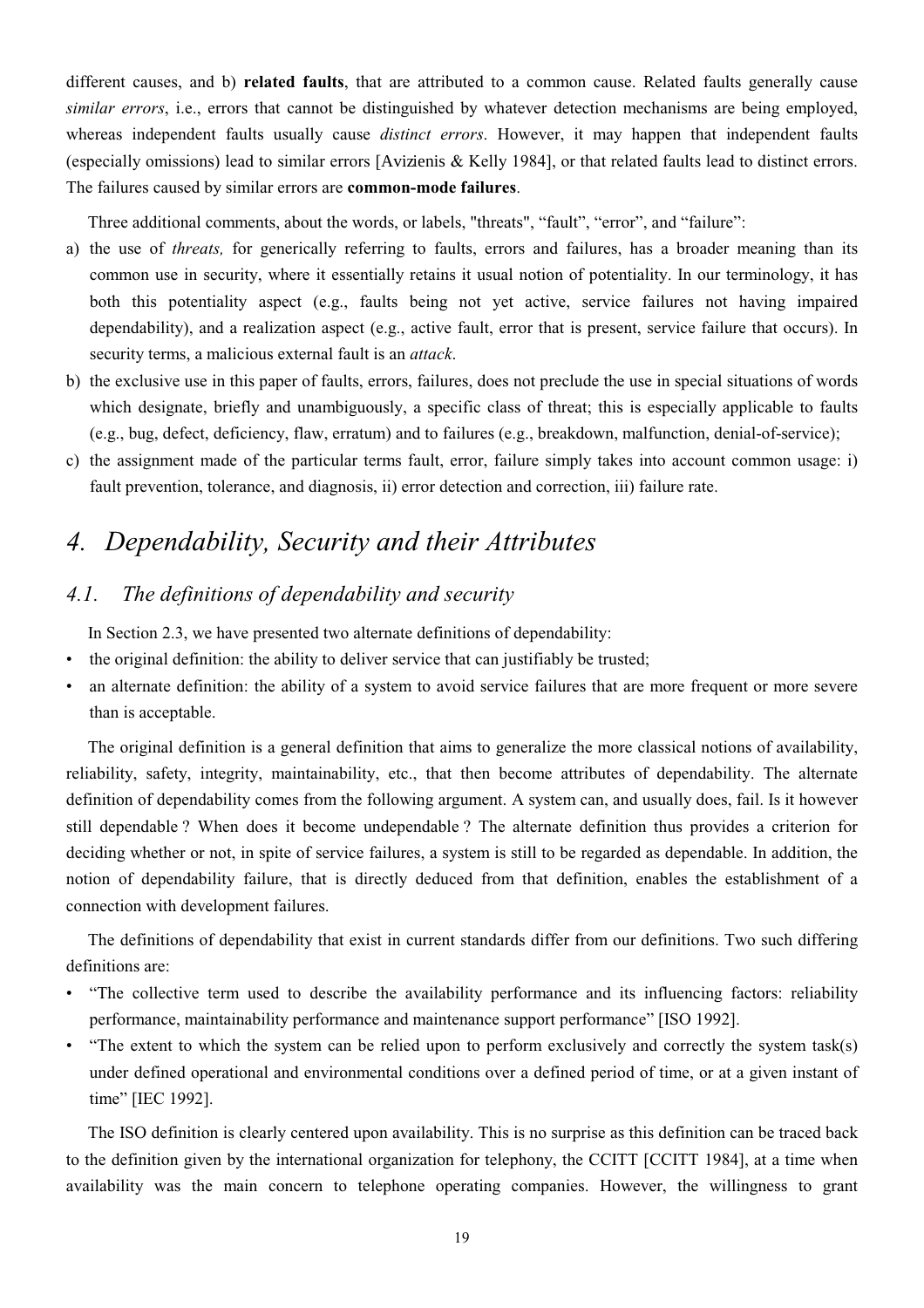dependability a generic character is noteworthy, since it goes beyond availability as it was usually defined, and relates it to reliability and maintainability. In this respect, the ISO/CCITT definition is consistent with the definition given in [Hosford 1960] for dependability: "the probability that a system will operate when needed". The second definition, from [IEC 1992], introduces the notion of reliance, and as such is much closer to our definitions.

Terminology in the security world has its own rich history. Computer security, communications security, information security, and information assurance are terms that have had a long development and use in the community of security researchers and practitioners, mostly without direct reference to dependability. Nevertheless, all of these terms can be understood in terms of the three primary security attributes of confidentiality, integrity, and availability.

Security has not been characterized as a single attribute of dependability. This is in agreement with the usual definitions of security, that view it as a *composite* notion, namely "the combination of confidentiality, the prevention of the unauthorized disclosure of information, integrity, the prevention of the unauthorized amendment or deletion of information, and availability, the prevention of the unauthorized withholding of information" [CEC 1991, Pfleeger 2000]. Our unified definition for **security** is: the absence of unauthorized access to, or handling of, system state. The relationship between dependability and security is illustrated by figure 4.1, that is a refinement of figure 2.1.



#### *4.2. Dependence and trust*

We have introduced the notions of dependence and trust in section 2.3:

- the dependence of system A on system B represents the extent to which System A's dependability is (or would be) affected by that of System B;
- trust is accepted dependence.

The dependence of a system on another system can vary from total dependence (any failure of B would cause A to fail) to complete independence (B cannot cause A to fail). If there is reason to believe that B's dependability will be insufficient for A's required dependability, the former should be enhanced, or A's dependence reduced, or additional means of fault tolerance provided. Our definition of dependence relates to the relation *depends upon* [Parnas 1972, Cristian 1991], whose definition is: a component *a* depends upon a component *b* if the correctness of *b*'s service delivery is necessary for the correctness of *a*'s service delivery. However, this relation is expressed in terms of the narrower concept of correctness, rather than dependability, and hence is only binary, whereas our notion of dependence can take values on a measurable space.

By accepted dependence, we mean the dependence (say of A on B) allied to a judgment that this level of dependence is acceptable. Such a judgment (made by or on behalf of A) about B is possibly explicit, and even laid down in a contract between A and B, but might be only implicit, even unthinking. Indeed it might even be unwilling  $-$  in that A has no alternative option but to put its trust in B. Thus to the extent that A trusts B, it need not assume responsibility for, i.e. provide means of tolerating, B's failures (the question of whether it is capable of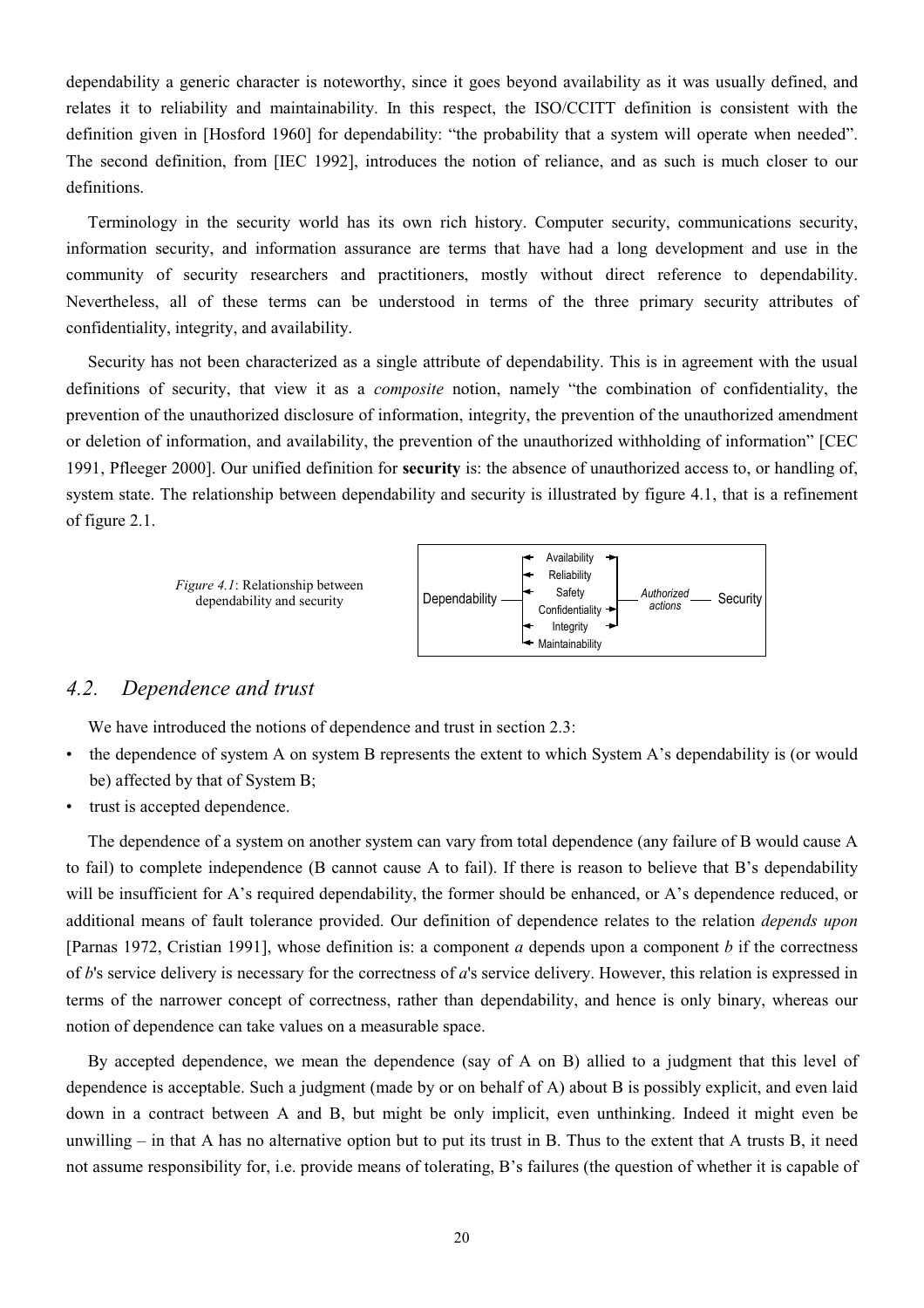doing this is another matter). In fact the extent to which A fails to provide means of tolerating B's failures is a measure of A's (perhaps unthinking or unwilling) trust in B.

### *4.3. The attributes of dependability and security*

The attributes of dependability and security that have been defined in Section 2.3 may be of varying importance depending on the application intended for the given computing system: availability, integrity and maintainability are generally required, although to a varying degree depending on the application, whereas reliability, safety, and confidentiality may or may not be required according to the application. The extent to which a system possesses the attributes of dependability and security should be considered in a relative, probabilistic, sense, and not in an absolute, deterministic sense: due to the unavoidable presence or occurrence of faults, systems are never totally available, reliable, safe, or secure.

The definition given for integrity — absence of improper system state alterations — goes beyond the usual definitions, that a) relate to the notion of authorized actions only, and, b) focus on information (e.g., prevention of the unauthorized amendment or deletion of information [CEC 1991], assurance of approved data alterations [Jacob 1991]): a) naturally, when a system implements an authorization policy, 'improper' encompasses 'unauthorized', b) 'improper alterations' encompass actions that prevent (correct) upgrades of information, and c) 'system state' includes system modifications or damages.

The definition given for maintainability intentionally goes beyond corrective and preventive maintenance, and encompasses the other forms of maintenance defined in section 3, i.e., adaptive and augmentative maintenance. The concept of **autonomic computing** [Ganek & Korbi 2003] has as its major aim the provision of high maintainability for large networked computer systems, though automation of their management.

Besides the attributes defined in Section 2, and discussed above, other, *secondary*, attributes can be defined, which refine or specialize the *primary* attributes as defined in Section 2. An example of a specialized secondary attribute is **robustness**, i.e., dependability with respect to external faults, which characterizes a system reaction to a specific class of faults.

The notion of secondary attributes is especially relevant for security, and is based on distinguishing among various types of information [Cachin *et al.* 2000]. Examples of such secondary attributes are:

- **accountability**: availability and integrity of the identity of the person who performed an operation;
- **authenticity**: integrity of a message content and origin, and possibly of some other information, such as the time of emission;
- **non-repudiability**: availability and integrity of the identity of the sender of a message (non-repudiation of the origin), or of the receiver (non-repudiation of reception).

The concept of a **security policy** is that of a set of security-motivated constraints, that are to be adhered to by, for example, an organization or a computer system [NIST 1995]. The enforcement of such constraints may be via technical, management and/or operational controls, and the policy may lay down how these controls are to be enforced. In effect therefore a security policy is a (partial) system specification, lack of adherence to which will be regarded as a security failure. In practice there may be a hierarchy of such security policies, relating to a hierarchy of systems - for example, an entire company, its information systems department, and the individuals and computer systems in this department. Separate, albeit related policies, or separate parts of an overall policy document, may be created concerning different security issues, e.g. a policy regarding the controlled public disclosure of company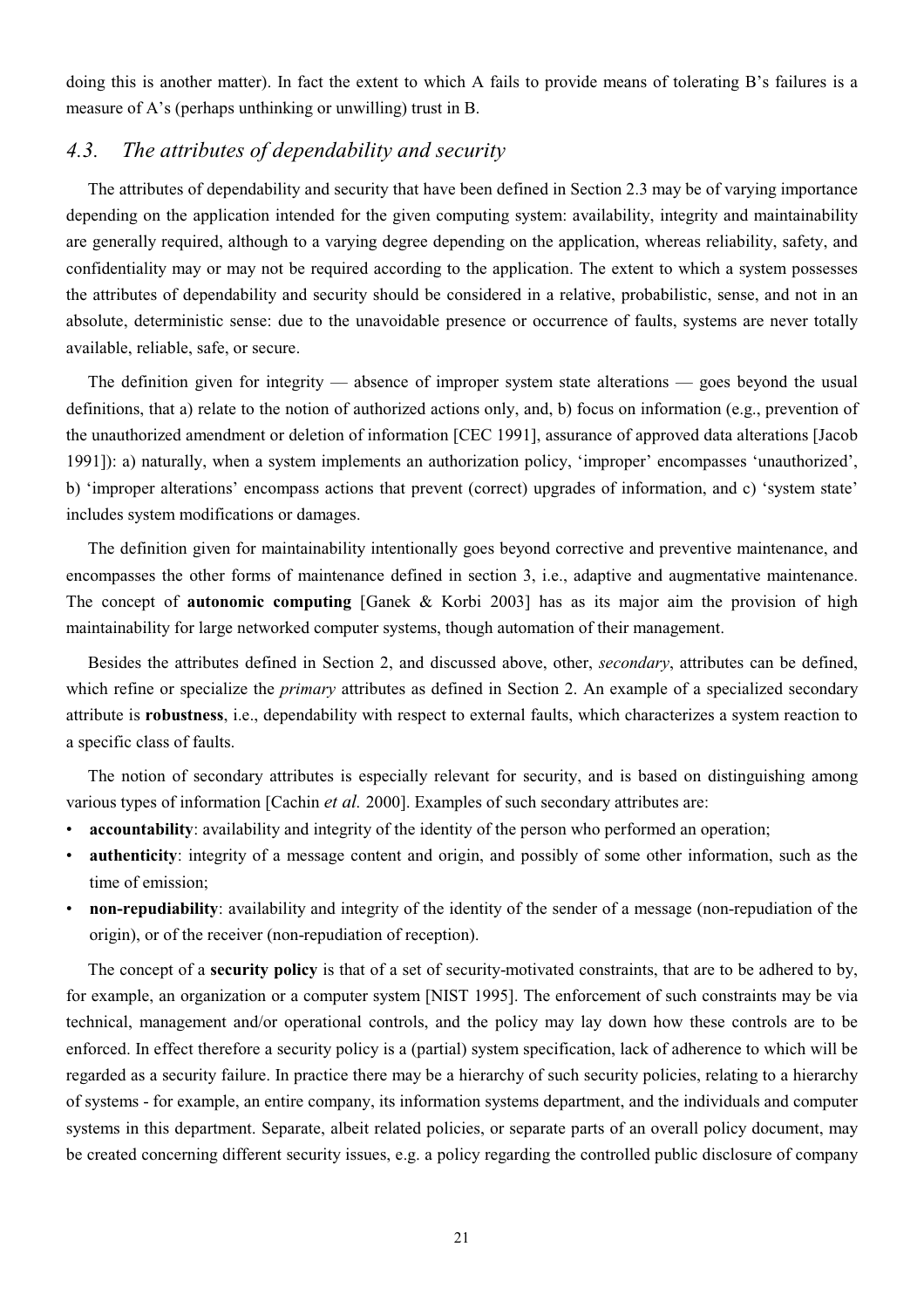information, one on physical and networked access to the company's computers. Some computer security policies include constraints on how information may flow within a system as well as constraints on system states.

As with any set of dependability and security specifications, issues of completeness, consistency, and accuracy are of great importance. There has thus been extensive research on methods for formally expressing and analyzing security policies. However, if some system activity is found to be in a contravention of a relevant security policy then, as with any system specification, the security failure may either be that of the system, or because the policy does not adequately describe the intended security requirement. A well-known example of an apparently satisfactory security policy that proved to be deficient, by failing to specify some particular behaviour as insecure, is discussed by [McLean 1985].

*Dependability & security classes* are generally defined via the analysis of failure frequencies and severities, and of outage durations, for the attributes that are of concern for a given application. This analysis may be conducted directly, or indirectly, via risk assessment (see, e.g., [Grigonis 2001] for availability, [RTCA/EUROCAE 1992] for safety, and [ISO/IEC 1999] for security).

The variations in the emphasis placed on the different attributes directly influence the balance of the techniques (fault prevention, tolerance, removal and forecasting) to be employed in order to make the resulting system dependable and secure. This problem is all the more difficult as some of the attributes are conflicting (e.g., availability and safety, availability and confidentiality), necessitating that trade-offs be made.

### *4.4. Dependability, high confidence, survivability, trustworthiness*

Other concepts similar to dependability exist, such as **high confidence**, **survivability** and **trustworthiness**. They are presented and compared to dependability in Figure 4.2. A side-by-side comparison leads to the conclusion that all four concepts are essentially equivalent in their goals and address similar threats.

| Concept            | Dependability                                                                                                                                                                                                                                                                                      | <b>High Confidence</b>                                                                                                                          | Survivability                                                                                                                                                                                                                                                                                   | <b>Trustworthiness</b>                                                                                                                                                                                                                   |  |  |
|--------------------|----------------------------------------------------------------------------------------------------------------------------------------------------------------------------------------------------------------------------------------------------------------------------------------------------|-------------------------------------------------------------------------------------------------------------------------------------------------|-------------------------------------------------------------------------------------------------------------------------------------------------------------------------------------------------------------------------------------------------------------------------------------------------|------------------------------------------------------------------------------------------------------------------------------------------------------------------------------------------------------------------------------------------|--|--|
| Goal               | 1) ability to deliver service<br>that can justifiably be trusted<br>2) ability of a system to avoid<br>service failures that are more<br>frequent or more severe than<br>is acceptable                                                                                                             | consequences of the system<br>behavior are well understood<br>and predictable                                                                   | capability of a system to<br>fulfill its mission in a timely<br>manner                                                                                                                                                                                                                          | assurance that a system will<br>perform as expected                                                                                                                                                                                      |  |  |
| Threats<br>present | 1) development faults (e.g.,<br>software flaws, hardware<br>errata, malicious logic)<br>2) physical faults (e.g.,<br>production defects, physical<br>deterioration)<br>3) interaction faults (e.g.,<br>physical interference, input<br>mistakes, attacks, including<br>viruses, worms, intrusions) | • internal and external threats<br>• naturally occurring hazards<br>and malicious attacks from a<br>sophisticated and well-<br>funded adversary | 1) attacks (e.g., intrusions,<br>probes, denials of service)<br>2) failures (internally<br>generated events due to,<br>e.g., software design errors,<br>hardware degradation,<br>human errors, corrupted<br>data)<br>3) accidents (externally<br>generated events such as<br>natural disasters) | 1) hostile attacks (from<br>hackers or insiders)<br>2) environmental disruptions<br>(accidental disruptions,<br>either man-made or natural)<br>3) human and operator<br>errors (e.g., software flaws,<br>mistakes by human<br>operators) |  |  |
| Referenc<br>е      | This paper                                                                                                                                                                                                                                                                                         | "Information Technology<br>Frontiers for a New<br>Millennium (Blue Book<br>2000)" [NSTC 2000]]                                                  | "Survivable network<br>systems" [Ellison et al. 1999]                                                                                                                                                                                                                                           | "Trust in cyberspace"<br>[Schneider 1999]                                                                                                                                                                                                |  |  |

*Figure 4.2*: Dependability, high confidence, survivability and trustworthiness

# *5. The Means to Attain Dependability and Security*

In this section, we examine in turn fault prevention, fault tolerance, fault removal and fault forecasting. The section ends with a discussion on the relationship between these various means.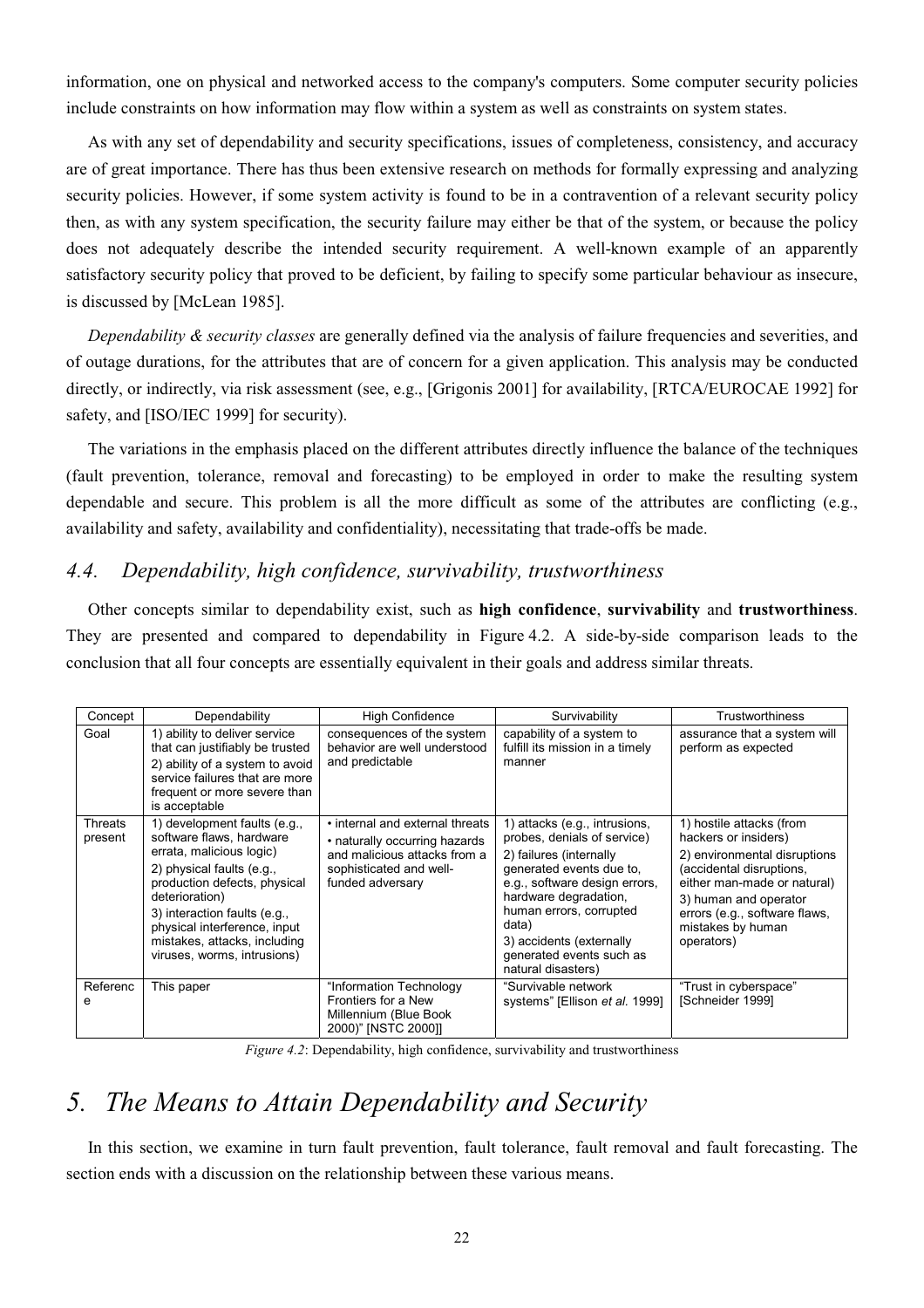### *5.1. Fault Prevention*

Fault prevention is part of general engineering, and, as such, will not be much emphasized here. However, there are facets of fault prevention that are of direct interest regarding dependability and security, and that can be discussed according to the classes of faults defined in section 3.2.

Prevention of development faults is an obvious aim for development methodologies, both for software (e.g., information hiding, modularization, use of strongly-typed programming languages) and hardware (e.g., design rules). Improvement of development processes in order to reduce the number of faults introduced in the produced systems is a step further in that it is based on the recording of faults in the products, and the elimination of the causes of the faults via process modifications [Chillarege et al. 1992, Paulk et al. 1993].

#### *5.2. Fault Tolerance*

#### *5.2.1. Fault Tolerance Techniques*

Fault tolerance [Avizienis 1967], which is aimed at failure avoidance, is carried out via error detection and system recovery. Figure 5.1 gives the techniques involved in fault tolerance.



Usually, fault handling is followed by corrective maintenance, aimed at removing faults that were isolated by fault handling; in other words, the factor that distinguishes fault tolerance from maintenance is that maintenance requires the participation of an external agent. Closed systems are those systems where fault removal cannot be practically implemented (e.g., the hardware of a deep space probe).

Rollback and rollforward are invoked on demand, after error detection has taken place, whereas compensation can be applied either on demand or systematically, at predetermined times or events, independently of the presence or absence of (detected) error. Error handling on demand followed by fault handling together form **system recovery**, hence the name of the corresponding strategy for fault tolerance: **error detection and system recovery**, or simply **detection and recovery**.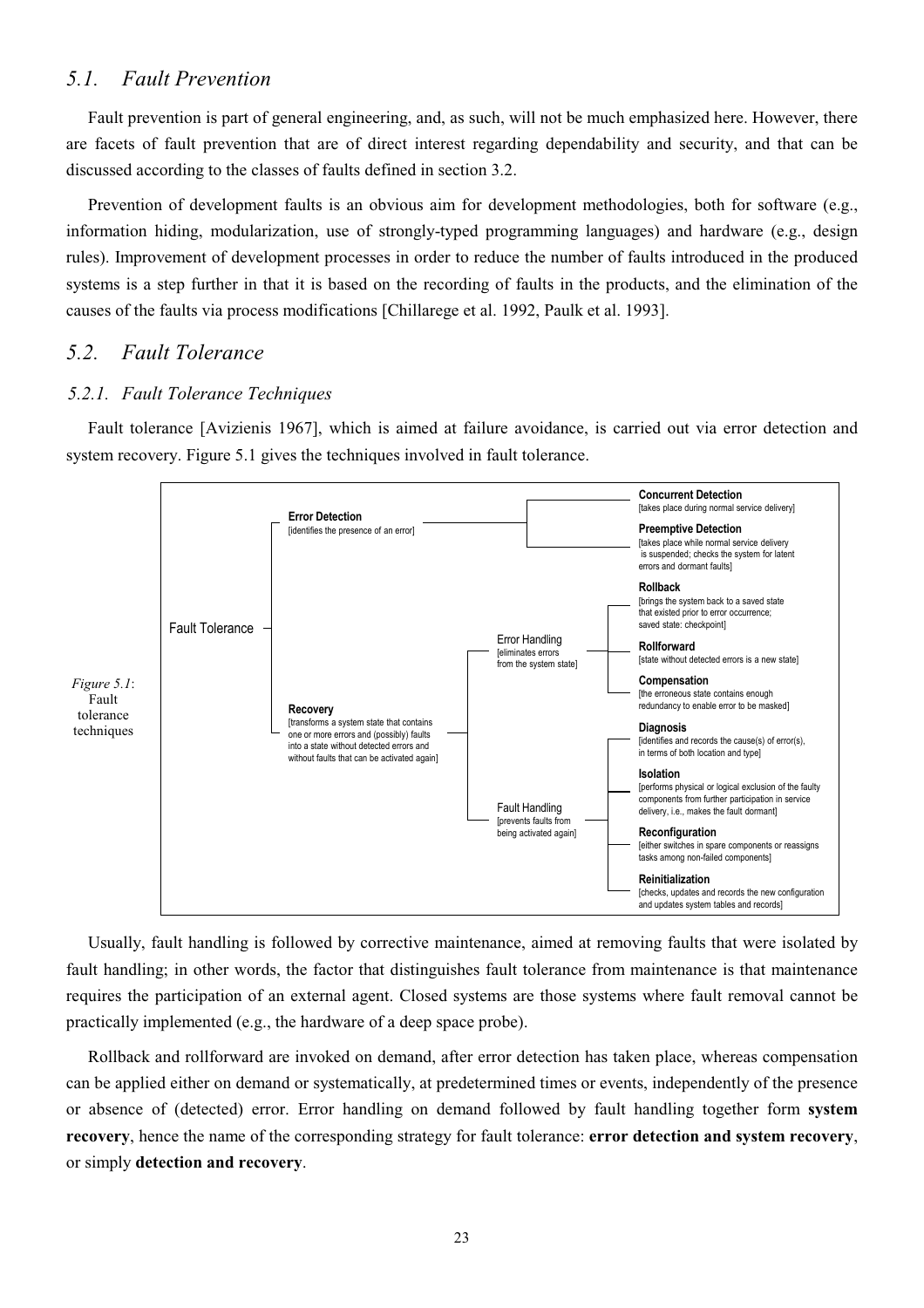**Fault masking**, or simply **masking**, results from the systematic usage of compensation. Such masking will conceal a possibly progressive and eventually fatal loss of protective redundancy. So, practical implementations of masking generally involve error detection (and possibly fault handling), leading to **masking and recovery**.

It is noteworthy that:

- a) rollback and rollforward are not mutually exclusive: rollback may be attempted first; if the error persists, rollforward may then be attempted;
- b) intermittent faults do not necessitate isolation or reconfiguration; identifying whether a fault is intermittent or not can be performed either by error handling (error recurrence indicates that the fault is not intermittent), or via fault diagnosis when rollforward is used;
- c) fault handling may directly follow error detection, without error handling being attempted,

Preemptive error detection and handling, possibly followed by fault handling, is commonly performed at system power up. It also comes into play during operation, under various forms such as spare checking, memory scrubbing, audit programs, or so-called **software rejuvenation** [Huang et al. 1995], aimed at removing the effects of software aging before they lead to failure.

Figure 5.2 gives four typical and schematic examples for the various strategies identified for implementing fault tolerance.



*Figure 5.2:* Examples for the basic strategies for implementing fault tolerance

#### *5.2.2. Implementation of Fault Tolerance*

The choice of error detection, error handling and fault handling techniques, and of their implementation, is directly related to, and strongly dependent upon, the underlying fault assumption: the class(es) of faults that can actually be tolerated depend(s) on the fault assumption that is being considered in the development process, and thus relies on the *independence* of redundancies with respect to the process of fault creation and activation. A (widely-used) method of achieving fault tolerance is to perform multiple computations through multiple channels, either sequentially or concurrently. When tolerance of physical faults is foreseen, the channels may be of identical design, based on the assumption that hardware components fail independently. Such an approach has proven to be adequate for elusive development faults, via rollback [Gray 1986, Huang & Kintala 1995]; it is however not suitable for the tolerance of solid development faults, which necessitates that the channels implement the same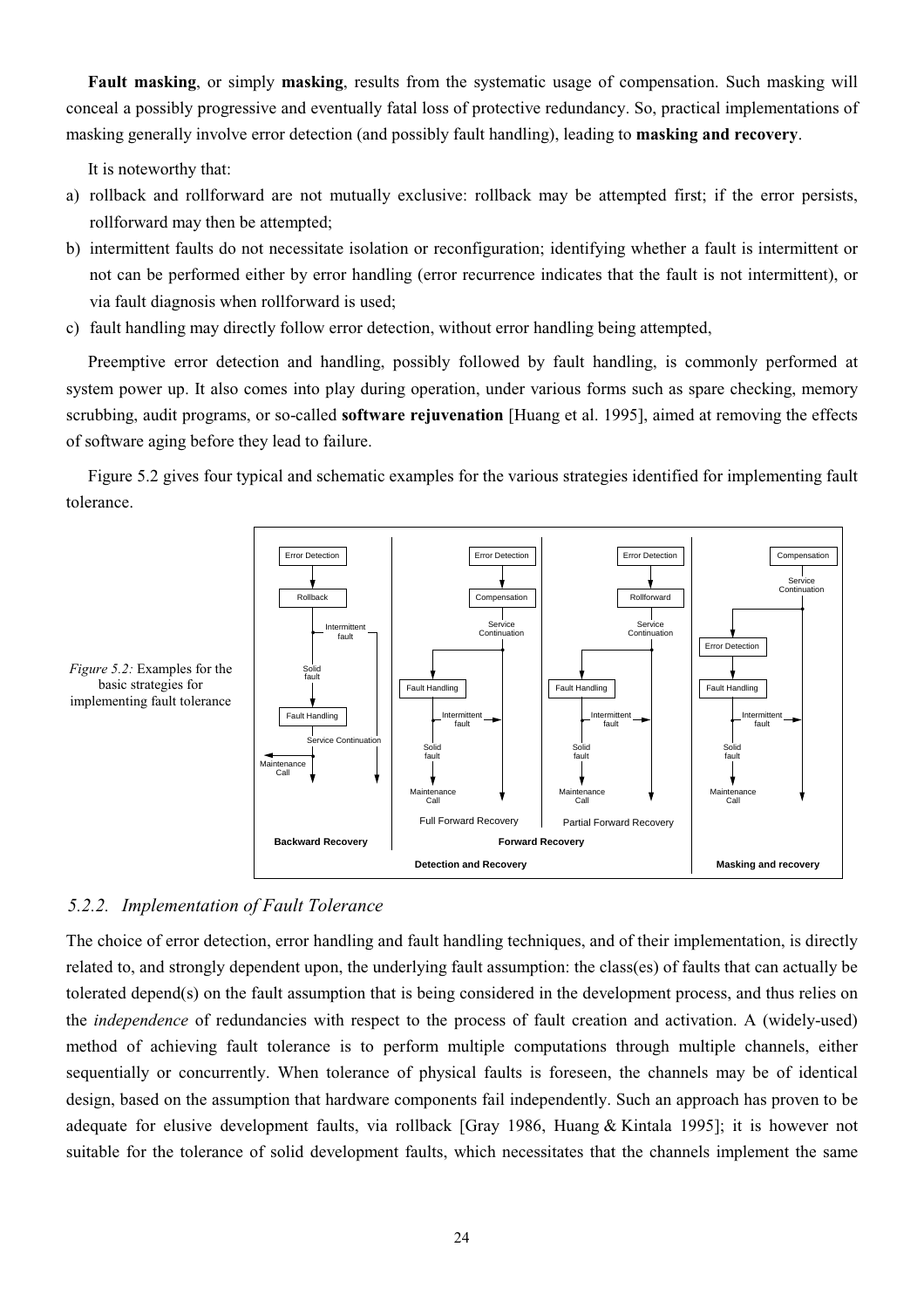function via separate designs and implementations [Randell 1975, Avizienis & Chen 1977], i.e., through **design diversity** [Avizienis & Kelly 1984].

The provision within a component of the required functional processing capability together with concurrent error detection mechanisms leads to the notion of **self-checking component**, either in hardware or in software; one of the important benefits of the self-checking component approach is the ability to give a clear definition of *error confinement areas* [Siewiorek & Swarz 1992].

It is evident that not all fault tolerance techniques are equally effective. The measure of effectiveness of any given fault tolerance technique is called its **coverage**. The imperfections of fault tolerance, i.e. the lack of *fault tolerance coverage,* constitute a severe limitation to the increase in dependability that can be obtained. Such imperfections of fault tolerance (figure 5.3) are due either

- a) to development faults affecting the fault tolerance mechanisms with respect to the fault assumptions stated during the development, the consequence of which is a lack of *error and fault handling coverage* (defined with respect to a class of errors or faults, e.g., single errors, stuck-at faults, etc., as the conditional probability that the technique is effective, given that the errors or faults have occurred), or
- b) to fault assumptions that differ from the faults really occurring in operation, resulting in a lack of *fault assumption coverage*, that can be in turn due to either i) failed component(s) not behaving as assumed, that is a lack of *failure mode coverage*, or ii) the occurrence of common-mode failures when independent ones are assumed, that is a lack of *failure independence coverage*.

*Figure 5.3:* Fault tolerance coverage



The lack of error and fault handling coverage has been shown to be a drastic limit to dependability improvement [Bouricius et al. 1969, Arnold 1973]. Similar effects can result from the lack of failure mode coverage: conservative fault assumptions (e.g., Byzantine faults) will result in a higher failure mode coverage, at the expense of necessitating an increase in the redundancy and more complex fault tolerance mechanisms, which can lead to an overall decrease in system dependability and security [Powell 1992].

An important issue in coordination of the activities of multiple components is prevention of error propagation from affecting the operation of non-failed components. This issue becomes particularly important when a given component needs to communicate some information to other components. Typical examples of such *single-source information* are local sensor data, the value of a local clock, the local view of the status of other components, etc. The consequence of this need to communicate single-source information from one component to other components is that non-failed components must reach an agreement as to how the information they obtain should be employed in a mutually consistent way. This is known as the *consensus* problem [Lynch 1996].

Fault tolerance is (also) a recursive concept: it is essential that the mechanisms that implement fault tolerance should be protected against the faults that might affect them. Examples of such protection are voter replication, self-checking checkers, 'stable' memory for recovery programs and data.

Systematic introduction of fault tolerance is often facilitated by the addition of support systems specialized for fault tolerance (e.g., software monitors, service processors, dedicated communication links).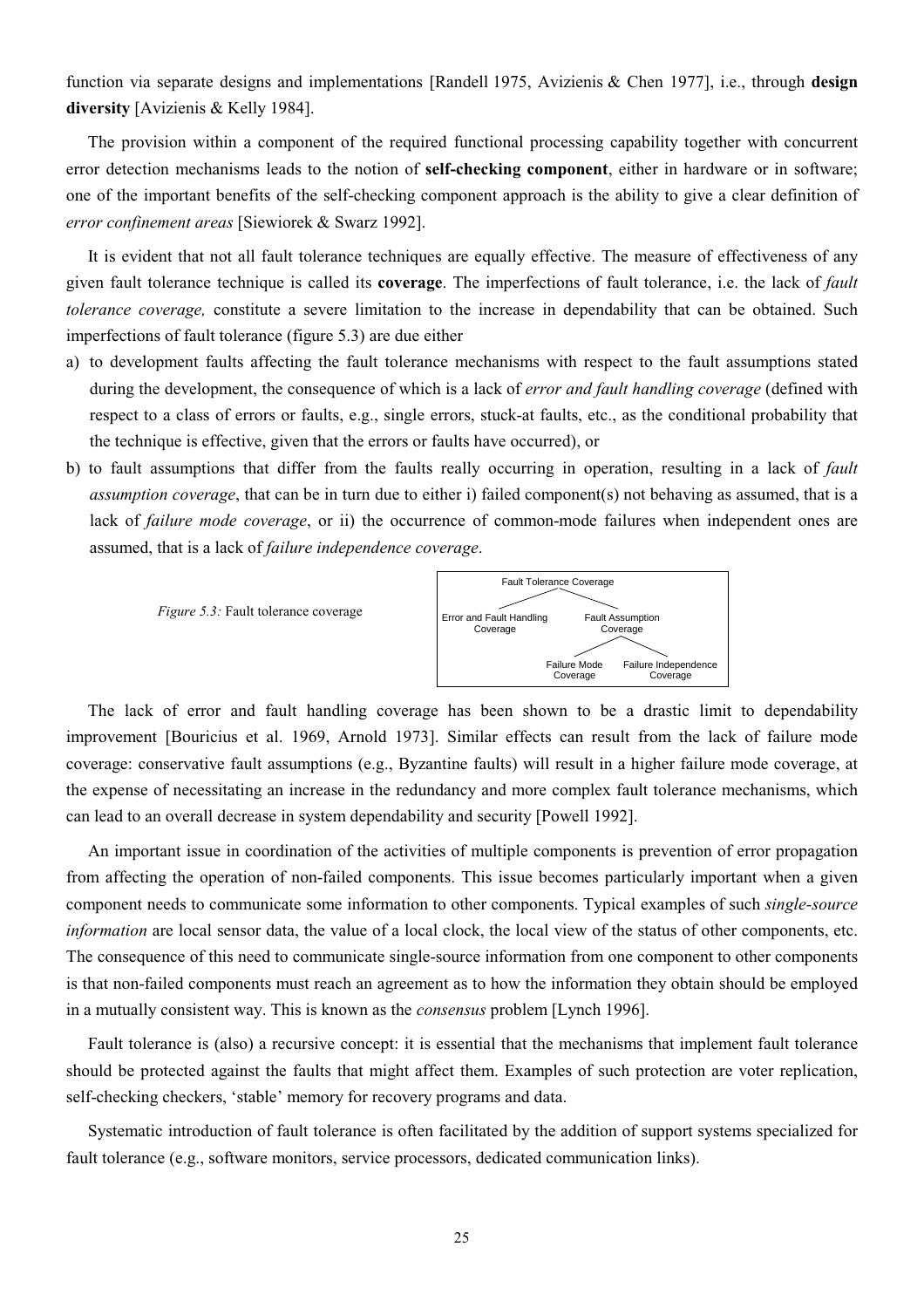**Reflection**, a technique for transparently and appropriately augmenting all relevant actions of an object or software component, e.g., in order to ensure that these actions can be undone if necessary, can be used in objectoriented software and through the provision of middleware [Fabre et al. 1995].

Fault tolerance applies to all classes of faults. Protection against intrusions traditionally involves cryptography and firewalls. Some mechanisms of error detection are directed towards both non-malicious and malicious faults (e.g., memory access protection techniques). Intrusion detection is usually performed via likelihood checks [Forrest et al. 1996, Debar et al. 1998]. Approaches and schemes have been proposed for tolerating:

- intrusions and physical faults, via information fragmentation and dispersal [Fray et al. 1986, Rabin 1989],
- malicious logic, and more specifically to viruses, either via control flow checking [Joseph & Avizienis 1988a], or via design diversity [Joseph & Avizienis 1988b],
- intrusions, malicious logic, vulnerabilities due to physical or development faults, via server diversity [Valdes et al. 2004].

Finally, it is worth mentioning that a) several synonyms exist for fault tolerance : **self-repair**, **self-healing**, **resilience**, and that b) the term **recovery-oriented computing** [Fox & Patterson 2003] has recently been introduced for what is essentially a fault tolerance approach to achieving overall system dependability, i.e., at the level above individual computer systems, in which the failures of these individual systems constitute the faults to be tolerated.

### *5.3. Fault Removal*

In this section, we consider fault removal during system development, and during system use.

#### *5.3.1. Fault removal during development*

Fault removal *during the development phase* of a system life-cycle consists of three steps: verification, diagnosis, correction. We focus in what follows on **verification**, that is the process of checking whether the system adheres to given properties, termed the *verification conditions*; if it does not, the other two steps have to be undertaken: diagnosing the fault(s) that prevented the verification conditions from being fulfilled, and then performing the necessary corrections. After correction, the verification process should be repeated in order to check that fault removal had no undesired consequences; the verification performed at this stage is usually termed **non-regression verification**.

Checking the specification is usually referred to as **validation** [Boehm 1979]. Uncovering specification faults can happen at any stage of the development, either during the specification phase itself, or during subsequent phases when evidence is found that the system will not implement its function, or that the implementation cannot be achieved in a cost-effective way.

Verification techniques can be classified according to whether or not they involve exercising the system. Verifying a system without actual execution is **static verification**. Such verification can be conducted:

- on the system itself, in the form of a) *static analysis* (e.g., inspections or walk-through, data flow analysis, complexity analysis, abstract interpretation, compiler checks, vulnerability search, etc.) or b) *theorem proving*;
- on a model of the system behavior, where the model is usually a state-transition model (Petri nets, finite or infinite state automata), leading to *model checking*.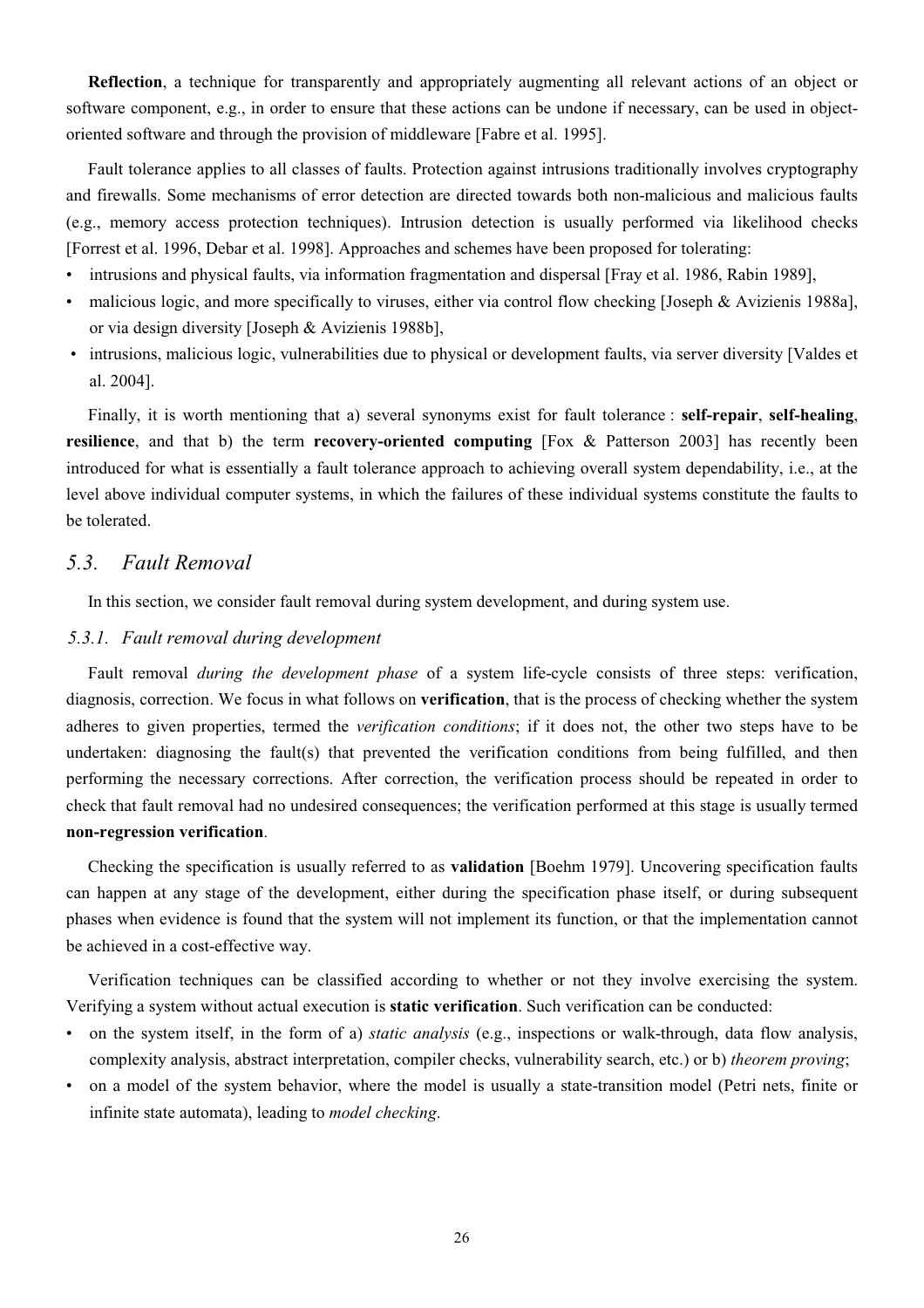Verifying a system through exercising it constitutes **dynamic verification**; the inputs supplied to the system can be either symbolic in the case of **symbolic execution**, or actual in the case of verification testing, usually simply termed **testing**.

Figure 5.4 summarizes the verification approaches.



Exhaustive testing of a system with respect to all its possible inputs is generally impractical. The methods for the determination of the test patterns can be classified according to two viewpoints: criteria for selecting the test inputs, and generation of the test inputs.

Figure 5.5 summarizes the various testing approaches according to test selection. The upper part of the figure identifies the elementary testing approaches. The lower part of the figure gives the combination of the elementary approaches, where a distinction is made between hardware and software testing, since hardware testing is mainly aimed at removing production faults, whereas software testing is concerned only with development faults: hardware testing is usually fault-based, whereas software testing is criteria-based, with the exception of mutation testing, which is fault-based.



The *generation* of the test inputs may be deterministic or probabilistic:

- in **deterministic testing**, test patterns are predetermined by a selective choice;
- in **random**, or **statistical**, **testing**, test patterns are selected according to a defined probability distribution on the input domain; the distribution and the number of input data are determined according to the given fault model or criteria.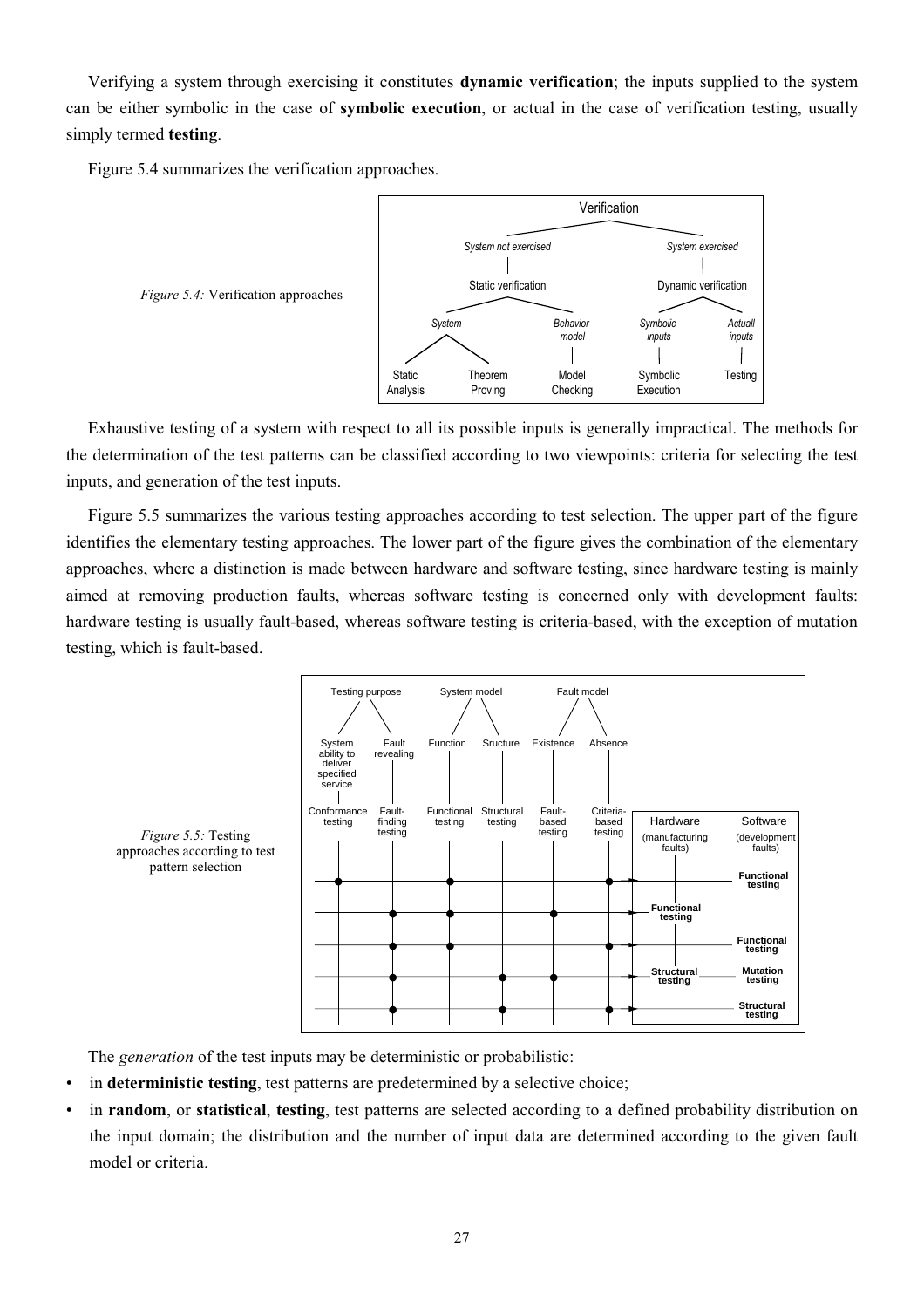Observing the test outputs and deciding whether or not they satisfy the verification conditions is known as the **oracle problem**. The verification conditions may apply to the whole set of outputs or to a compact function of the latter (e.g., a system signature when testing for physical faults in hardware, or to a 'partial oracle' when testing for development faults of software [Weyuker 1982]). When testing for physical faults, the results — compact or not — anticipated from the system under test for a given input sequence are determined by simulation or from a reference system (**golden unit**). For development faults, the reference is generally the specification; it may also be a prototype, or another implementation of the same specification in the case of design diversity (**back-to-back testing**).

Verification methods can be used in combination. For instance, symbolic execution may be used to facilitate the determination of the testing patterns, theorem proving may be used to check properties of infinite state models [Rushby 1995], mutation testing may be used to compare various testing strategies [Thevenod-Fosse et al. 1991].

As verification has to be performed throughout a system's development, the above techniques are applicable to the various forms taken by a system during its development: prototype, component, etc.

The above techniques apply also to the verification of fault tolerance mechanisms, especially a) formal static verification [Rushby 1992], and b) testing that necessitates faults or errors to be part of the test patterns, that is usually referred to as **fault injection** [Avresky et al. 1996].

Verifying that the system *cannot do more* than what is specified is especially important with respect to what the system should not do, thus with respect to safety and security (e.g., **penetration testing**).

Designing a system in order to facilitate its verification is termed **design for verifiability**. This approach is well-developed for hardware with respect to physical faults, where the corresponding techniques are termed **design for testability**.

#### *5.3.2. Fault removal during use*

Fault removal *during the use* of a system is corrective or preventive maintenance. Corrective maintenance aims to remove faults that have produced one or more errors and have been reported, while preventive maintenance is aimed at uncovering and removing faults before they might cause errors during normal operation. The latter faults include a) physical faults that have occurred since the last preventive maintenance actions, and b) development faults that have led to errors in other similar systems. Corrective maintenance for development faults is usually performed in stages: the fault may be first isolated (e.g., by a workaround or a patch) before the actual removal is completed. These forms of maintenance apply to non-fault-tolerant systems as well as to fault-tolerant systems, that can be maintainable on-line (without interrupting service delivery) or off-line (during service outage).

### *5.4. Fault Forecasting*

Fault forecasting is conducted by performing an *evaluation of the system behavior* with respect to fault occurrence or activation. Evaluation has two aspects:

- **qualitative**, or **ordinal**, **evaluation**, that aims to identify, classify, and rank the failure modes, or the event combinations (component failures or environmental conditions) that would lead to system failures;
- **quantitative**, or **probabilistic**, **evaluation**, that aims to evaluate in terms of probabilities the extent to which some of the attributes are satisfied; those attributes are then viewed as *measures*.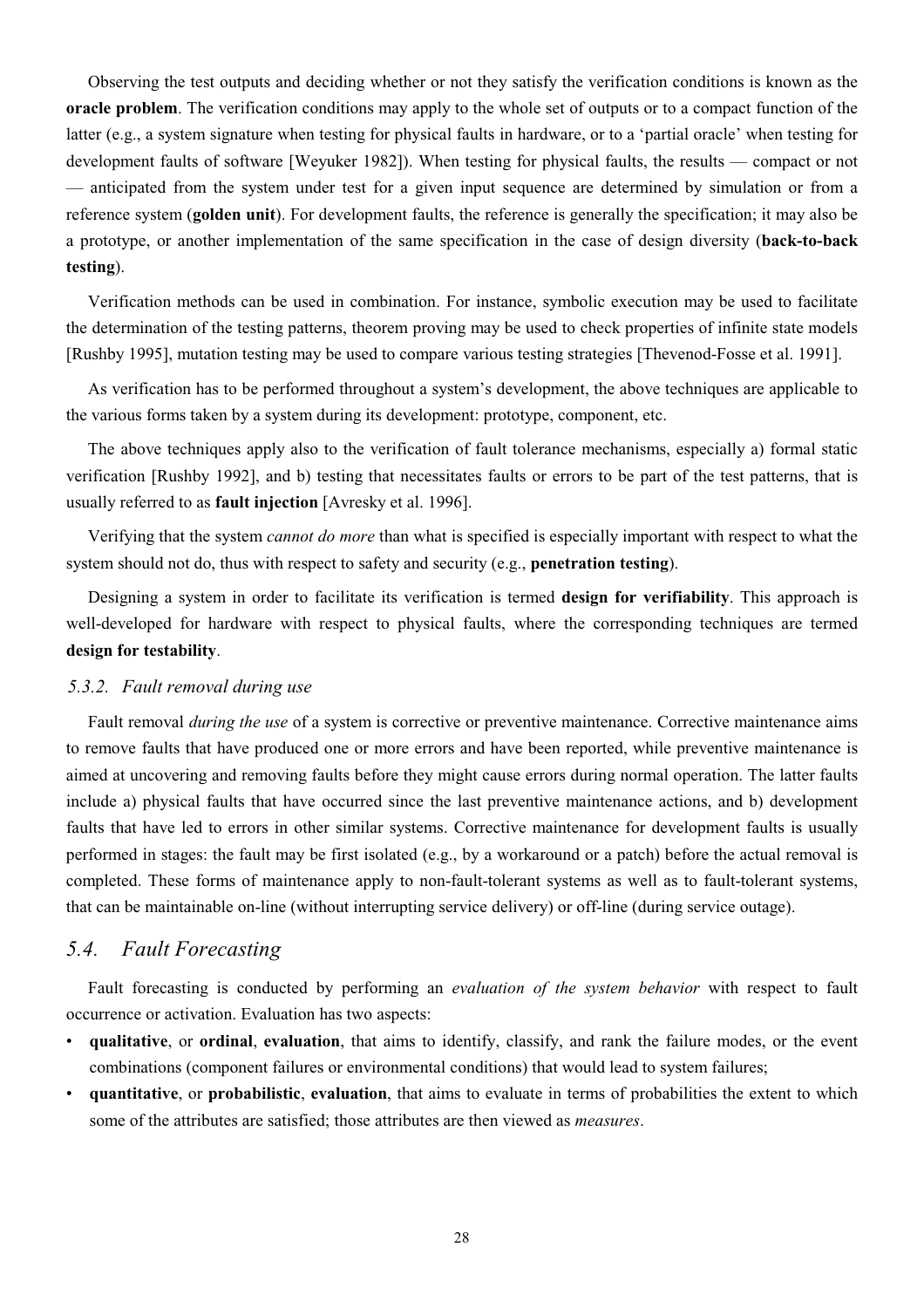The methods for qualitative and quantitative evaluation are either specific (e.g., failure mode and effect analysis for qualitative evaluation, or Markov chains and stochastic Petri nets for quantitative evaluation), or they can be used to perform both forms of evaluation (e.g., reliability block diagrams, fault-trees).

The two main approaches to probabilistic fault-forecasting, aimed to derive probabilistic estimates, are *modeling* and *(evaluation) testing*. These approaches are complementary, since modeling needs data on the basic processes modeled (failure process, maintenance process, system activation process, etc.), that may be obtained either by testing, or by the processing of failure data.

Modeling can be conducted with respect to a) physical faults, b) development faults, or c) a combination of both. Although modeling is usually performed with respect to non-malicious faults, attempts to perform modeling with respect to malicious faults are worth mentioning [Ortalo et al. 1999, Sanders et al. 2002]. Modeling is composed of two phases:

- *construction* of a model of the system from the elementary stochastic processes that model the behavior of the components of the system and their interactions; these elementary stochastic processes relate to failure, to service restoration including repair, and possibly to system duty cycle or phases of activity;
- *processing* the model to obtain the expressions and the values of the dependability measures of the system.

Generally, several services can be distinguished, as well as two or more modes of service, e.g., ranging from full capacity to emergency service. These modes distinguish less and less complete service deliveries. Performance-related measures of dependability are usually subsumed into the notion of **performability** [Meyer 1978, Smith & Trivedi 1988].

*Reliability growth* models, either for hardware, for software, or for both, are used to perform reliability predictions from data about past system failures.

*Evaluation testing* can be characterized using the viewpoints defined in section section 5.3.1, i.e., conformance, functional, non fault-based, statistical, testing, although it is not — primarily — aimed at verifying a system. A major concern is that the input profile should be representative of the operational profile [Musa 1992], hence the usual name of evaluation testing is **operational testing**.

When evaluating fault-tolerant systems, the coverage provided by error and fault handling mechanisms has a drastic influence [Bouricius et al. 1969, Arnold 1973] on dependability measures. The evaluation of coverage can be performed either through modeling or through testing, i.e., *fault injection.*

The notion of **dependability & security benchmark**, that is a procedure to assess measures of the behavior of a computer system in the presence of faults, enables the integration of the various techniques of fault forecasting in a unified framework. Such a benchmark enables a) *characterization of* the dependability and security of a system, and b) *comparison of* alternative or competitive solutions according to one or several attributes [Kanoun et al. 2004].

#### *5.5. Relationships between the Means for Dependability and Security*

All the 'how to's' that appear in the definitions of fault prevention, fault tolerance, fault removal, fault forecasting given in section 2 are in fact goals that can rarely if ever be fully reached, since all the design and analysis activities are human activities, and thus imperfect. These imperfections bring in *relationships* that explain why it is only the *combined* utilization of the above activities — preferably at each step of the design and implementation process — that can best lead to a dependable & secure computing system. These relationships can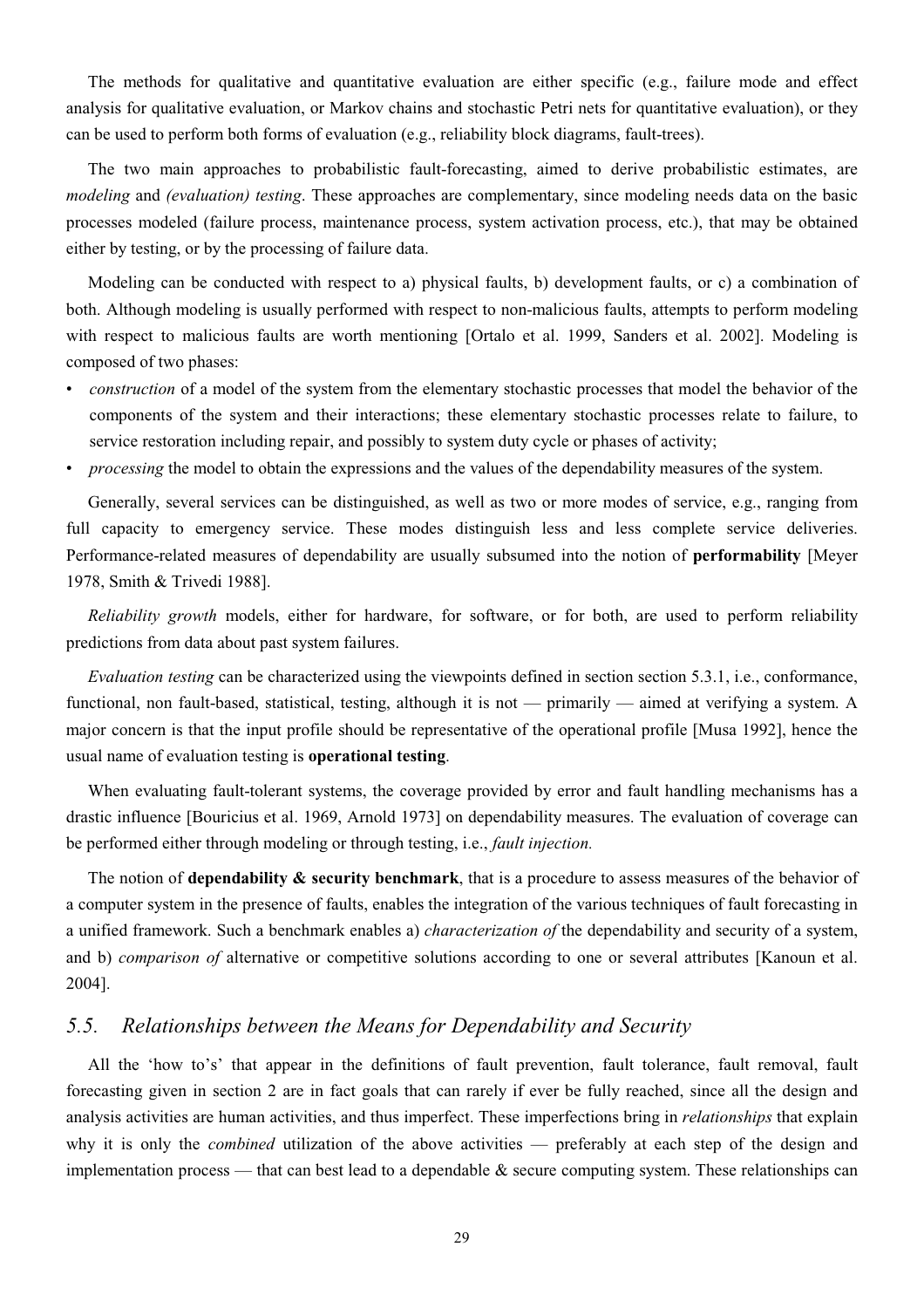be sketched as follows: in spite of fault prevention by means of development methodologies and construction rules (themselves imperfect in order to be workable), faults may occur. Hence there is a need for fault removal. Fault removal is itself imperfect (i.e., all faults cannot be found, and another fault(s) may be introduced when removing a fault), and off-the-shelf components — hardware or software — of the system may, and usually do, contain faults; hence the importance of fault forecasting (besides the analysis of the likely consequences of operational faults). Our increasing dependence on computing systems brings in the requirement for fault tolerance, that is in turn based on construction rules; hence the need again for applying fault removal and fault forecasting to fault tolerance mechanisms themselves. It must be noted that the process is even more recursive than it appears above: current computing systems are so complex that their design and implementation need software and hardware tools in order to be cost-effective (in a broad sense, including the capability of succeeding within an acceptable time scale). These tools themselves have to be dependable and secure, and so on.

The preceding reasoning illustrates the close interactions between fault removal and fault forecasting, and motivates their gathering into **dependability & security analysis**, aimed at *reaching confidence* in the ability to deliver a service that can be trusted, whereas the grouping of fault prevention and fault tolerance constitutes **dependability & security provision**, aimed at *providing* the ability to deliver a service that can be trusted. Another grouping of the means is the association of a) fault prevention and fault removal into **fault avoidance**, i.e., how to *aim for* fault-free systems, and of b) fault tolerance and fault forecasting into **fault acceptance**, i.e., how to *live with* systems that are subject to faults. Figure 5.6 illustrates the groupings of the means for dependability. It is noteworthy that, when focusing on security, such analysis is called *security evaluation* [ISO/IEC 1999].

|                                                                                |                                            |                                                                                                  | Dependability<br>Dependability<br>and Security<br>and Security<br>Provision<br>Analysis |  | Fault<br>Fault<br>Avoidance<br>Acceptance |  |  |
|--------------------------------------------------------------------------------|--------------------------------------------|--------------------------------------------------------------------------------------------------|-----------------------------------------------------------------------------------------|--|-------------------------------------------|--|--|
| <i>Figure 5.6:</i> Groupings of the<br>means for dependability and<br>security | Means for<br>Dependability<br>and Security | <b>Fault Prevention</b><br><b>Fault Tolerance</b><br><b>Fault Removal</b><br>- Fault Forecasting |                                                                                         |  |                                           |  |  |

Besides highlighting the need to assess the procedures and mechanisms of fault tolerance, the consideration of fault removal and fault forecasting as two constituents of the same activity — dependability analysis — leads to a better understanding of the notion of coverage, and thus of an important problem introduced by the above recursion: *the assessment of the assessment,* or how to reach confidence in the methods and tools used in building confidence in the system. **Coverage** refers here to a measure of the representativeness of the situations to which the system is subjected during its analysis compared to the actual situations that the system will be confronted with during its operational life. The notion of coverage as defined here is very general; it may be made more precise by indicating its range of application, e.g.: coverage of a software test with respect to the software text, control graph, etc., coverage of an integrated circuit test with respect to a fault model, coverage of fault tolerance with respect to a class of faults, coverage of a development assumption with respect to reality.

The *assessment* of whether a system is truly dependable and, if appropriate, secure — i.e., the delivered service can justifiably be trusted — goes beyond the analysis techniques as they have been addressed in the previous sections for, at least, the three following reasons and limitations:

• precise checking of the coverage of the design or validation assumptions with respect to reality (e.g., relevance to actual faults of the criteria used for determining test inputs, fault hypotheses in the design of fault tolerance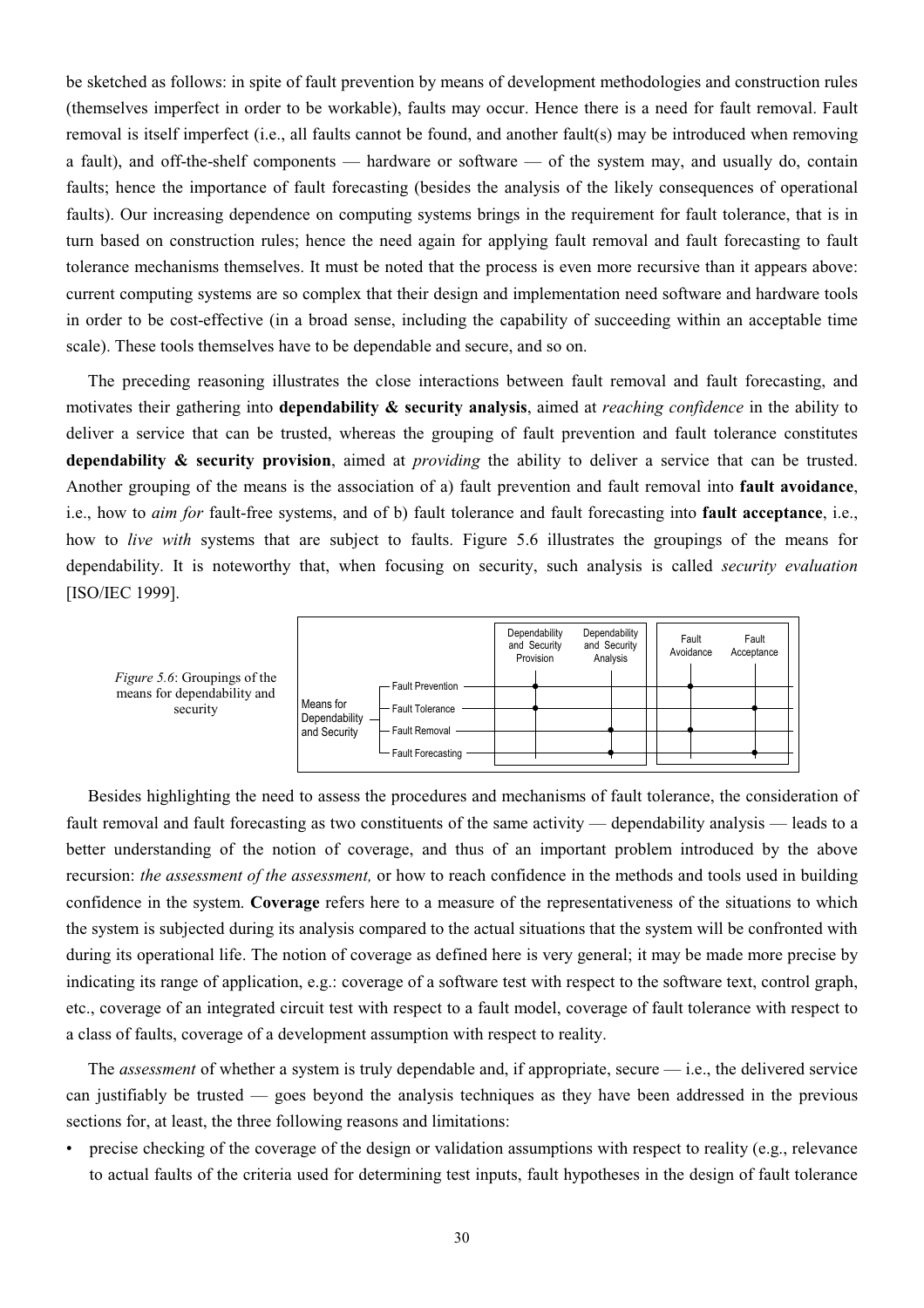mechanisms) would imply a knowledge and a mastering of the technology used, of the intended utilization of the system, etc., that exceeds by far what is generally achievable;

- the evaluation of a system for some attributes of dependability, and especially of security with respect to certain classes of faults is currently considered as unfeasible or as yielding non-significant results, because probability-theoretic bases do not exist or are not yet widely accepted; examples are safety with respect to accidental development faults, security with respect to intentional faults;
- the specifications with respect to which analysis is performed are likely to contain faults as does any system. Among the numerous consequences of this state of affairs, let us mention:
- the emphasis placed on the development process when assessing a system, i.e., on the methods and techniques utilized in development and how they are employed; in some cases, a *grade* is assigned and delivered to the system according to a) the nature of the methods and techniques employed in development, and b) an assessment of their utilization [Paulk et al. 1993, RTCA/EUROCAE 1992, ISO/IEC 1999, SQUALE 1999];
- the presence, in the specifications of some fault-tolerant systems (in addition to probabilistic requirements in terms of dependability measures), of a list of types and numbers of faults that are to be tolerated; such a specification would not be necessary if the limitations mentioned above could be overcome (such specifications are classical in aerospace applications, under the form of a concatenation of "fail-operational" (FO) or "failsafe" (FS) requirements, e.g., FO/FS, or FO/FO/FS, etc.).

# *6. Conclusion*

Increasingly, individuals and organizations are developing or procuring sophisticated computing systems on whose services they need to place great trust — whether to service a set of cash dispensers, control a satellite constellation, an airplane, a nuclear plant, or a radiation therapy device, or to maintain the confidentiality of a sensitive data base. In differing circumstances, the focus will be on differing properties of such services  $-$  e.g., on the average real-time response achieved, the likelihood of producing the required results, the ability to avoid failures that could be catastrophic to the system's environment, or the degree to which deliberate intrusions can be prevented. Simultaneous consideration of dependability and security provides a very convenient means of subsuming these various concerns within a single conceptual framework. It includes as special cases such properties as availability, reliability, safety, confidentiality, integrity, maintainability. It also provides the means of addressing the problem that what a user usually needs from a system is an *appropriate balance* of these properties.

A major strength of the concept formulated in this paper, is its integrative nature; this enables the more classical notions of reliability, availability, safety, confidentiality, integrity, maintainability to be put into perspective. The fault-error-failure model is central to the understanding and mastering of the various threats that may affect a system, and it enables a unified presentation of these threats, while preserving their specificities via the various fault classes that can be defined. The model provided for the means for achieving dependability and security is extremely useful, as those means are much more orthogonal to each other than the more classical classification according to the attributes of dependability, with respect to which the development of any real system has to perform trade-offs, since these attributes tend to conflict with each other. The refinement of the basic definitions given in section 2 leads to a refined dependability and security tree, as given by figure 6.1.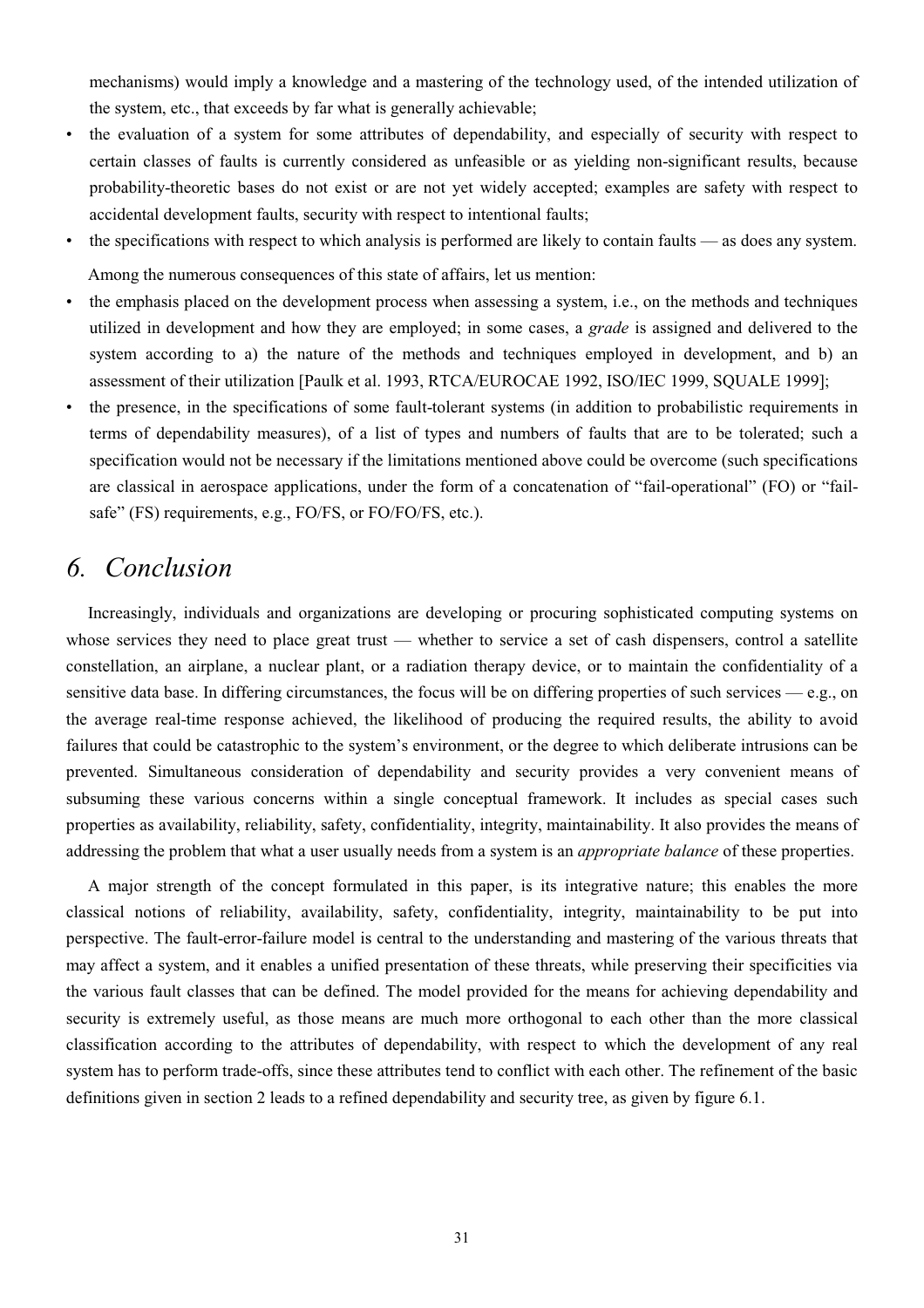

# *Acknowledgements*

The authors are pleased to acknowledge many fruitful interactions with numerous colleagues, in particular Jean Arlat, Alain Costes, Yves Deswarte, Cliff Jones, and especially with fellow members of IFIP WG 10.4 on DependableComputing and Fault Tolerance. Early part of this work received support from the CNRS-NSF grant "Tolerance to intentional faults".

# *References*

- [Arnold 1973] T.F. Arnold, "The concept of coverage and its effect on the reliability model of repairable systems", *IEEE Trans. on Computers,* vol. C-22, June 1973, pp. 251-254.
- [Avresky et al. 1996] D. Avresky, J. Arlat, J.C. Laprie, Y. Crouzet, " Fault injection for formal testing of fault tolerance", *IEEE Trans. on Reliability*, vol. 45, no. 3, Sep. 1996, pp. 443-455.
- [Avizienis 1967] A. Avizienis, "Design of fault-tolerant computers", in *Proc. 1967 Fall Joint Computer Conf., AFIPS Conf. Proc. Vol. 31,* pp. 733-743, 1967.
- [Avizienis & Chen, 1977] A. Avizienis and L. Chen, "On the implementation of N-version programming for software fault tolerance during execution", in *Proc. IEEE COMPSAC 77*, Nov. 1977, pp. 149-155.
- [Avizienis & He 1999] A. Avizienis, Y. He, "Microprocessor entomology: a taxonomy of design faults in COTS microprocessors", in Dependable Computing for Critical Applications 7, C.B. Weinstock and J. Rushby, eds, IEEE CS Press, 1999, pp. 3-23.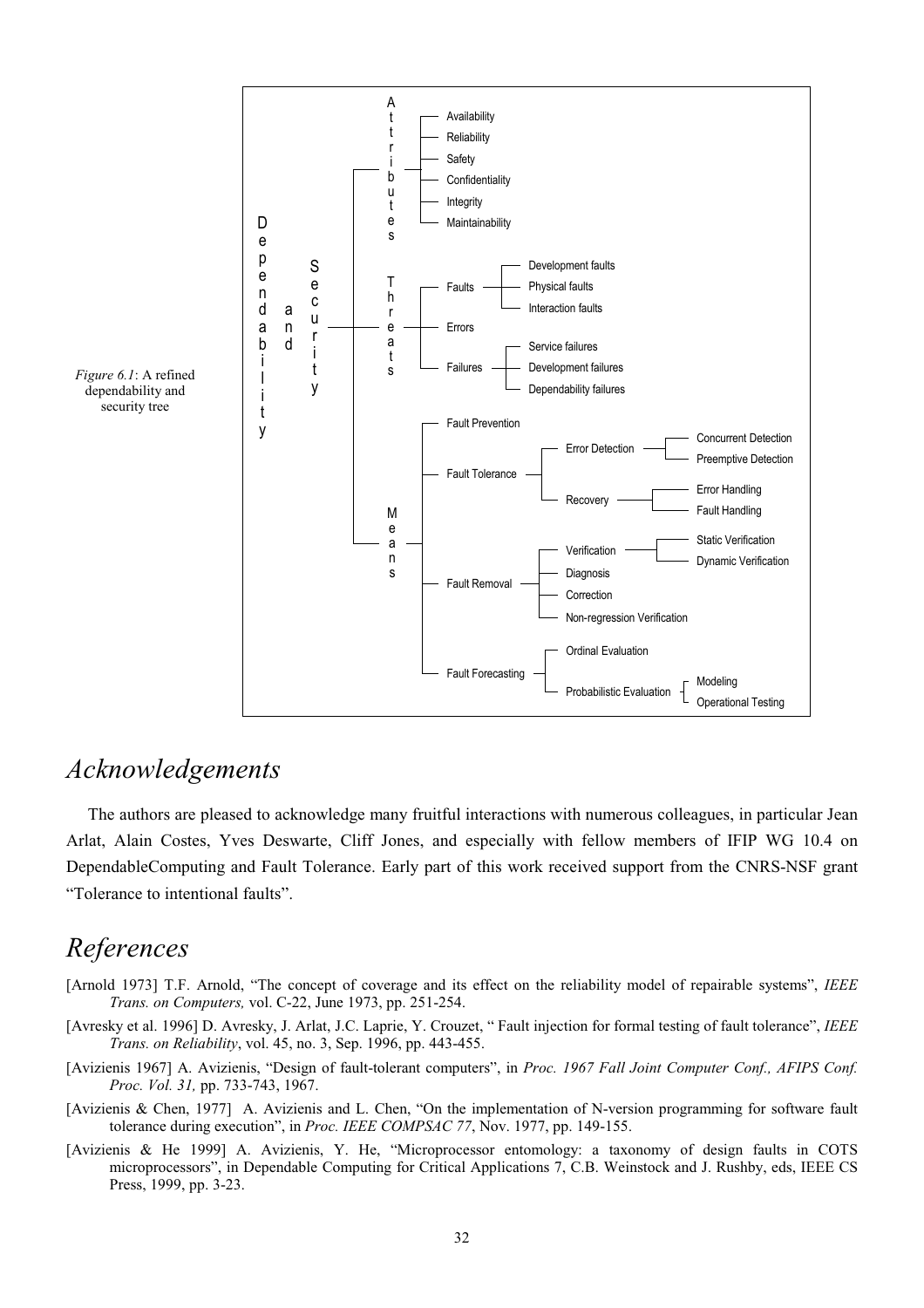- [Avizienis & Kelly 1984] A. Avizienis, J.P.J. Kelly, "Fault tolerance by design diversity: concepts and experiments", *Computer,* vol. 17, no. 8, Aug. 1984, pp. 67-80.
- Boehm 1979 B.W. Boehm, "Guidelines for verifying and validating software requirements and design specifications", in *Proc. EURO IFIP'79,* London, Sep. 1979, pp. 711-719.
- [Bouricius et al. 1969] W.G.Bouricius, W.C. Carter, and P.R. Schneider, "Reliability modeling techniques for self-repairing computer systems", in *Proc. of 24th National Conference of ACM*, 1969*,* pp. 295-309.
- [Cachin et al. 2000] C. Cachin, J. Camenisch, M. Dacier, Y. Deswarte, J. Dobson, D. Horne, K. Kursawe, J.C. Laprie, J.C. Lebraud, D. Long, T. McCutcheon, J. Muller, F. Petzold, B. Pfitzmann, D. Powell, B. Randell, M. Schunter, V. Shoup, P. Verissimo, G. Trouessin, R.J. Stroud, M. Waidner, I. Welch, "Malicious- and Accidental-Fault Tolerance in Internet Applications: reference model and use cases", LAAS report no. 00280, MAFTIA, Project IST-1999-11583, Aug. 2000, 113p.
- [Castelli et al. 2001] V. Castelli, R.E. Harper, P. Heidelberger, S.W. Hunter, K.S. Trivedi, K. Vaidyanathan, W.P. Zeggert, "Proactive management of software aging", *IBM J. Res.& Dev.*, vol. 45, no. 2, March 201, pp. 311-332.
- [CCITT 1984] Termes et définitions concernant la qualité de service, la disponibilité et la fiabilité, Recommandation G 106, CCITT, 1984; in French ("Terms and definitions characterizing quality of service, availability and reliability").
- [CEC 1991] *Information Technology Security Evaluation Criteria*, Harmonized criteria of France, Germany, the Netherlands, the United Kingdom, Commission of the European Communities, 1991.
- [Chillarege et al. 1992] R. Chillarege, I. S. Bhandari, J. K. Chaar, J. Halliday, D. S. Moebus, B. K. Ray et M.-Y. Wong, "Orthogonal Defect Classification—A Concept for In-Process Measurements", *IEEE Trans. on Software Engineering*, 18 (11), 1992, pp.943-956.
- [Cristian 1991] F. Cristian, "Understanding Fault-Tolerant Distributed Systems", *Com. of the ACM*, vol. 34, no. 2, 1991, pp. 56-78.
- [Debar et al. 1998] H. Debar, M. Dacier, M. Nassehi, A. Wespi, "Fixed vs. variable-length patterns for detecting suspicious process behavior", in *Proc. 5th European Symp. on Research in Computer Security*, Louvain-la-Neuve, Belgium, Sept. 1998, Lecture Notes in Computer Science 1485, J.J. Quisquater, Y. Deswarte, C. Meadows, D. Gollmann, eds., Springer, pp. 1-15.
- [Ellison et al. 1999] R.J. Ellison, D.A. Fischer, R.C. Linger, H.F. Lipson, T. Longstaff, N.R. Mead, "Survivable network systems: an emerging discipline", Technical Report CMU/SEI-97-TR-013, November 1997, revised May 1999.
- [Fabre et al 1995] J.C. Fabre, V. Nicomette, T. Perennou, R.J. Stroud, and Z. Wu. "Implementing fault tolerant applications using reflective object-oriented programming", in *Proc 25th IEEE Int. Symp. on Fault-Tolerant Computing (FTCS-25)*, 1995, pp. 489-498.
- [Forrest et al. 1996] S. Forrest, S.A. Hofmeyr, A. Somayaji, T.A. Longstaff, "A sense of self for Unix processes", in *Proc. 1996 IEEE Symp. on Security and Privacy*, Oakland, California, May 1996, pp. 120-128.
- [Fox & Patterson 2003] A. Fox, D. Patterson, "Self-repairing computers", Scientific American, vol. 288, no. 6, 2003, pp. 54- 61.
- [Fray et al. 1986] J.M. Fray, Y. Deswarte, D. Powell, "Intrusion tolerance using fine-grain fragmentation-scattering", in *Proc. 1986 IEEE Symp. on Security and Privacy,* Oakland, April 1986, pp. 194-201.
- [FTCS 1982] Special session "Fundamental concepts of fault tolerance", in *Proc. 12th IEEE Int. Symp. on Fault-Tolerant Computing (FTCS-12),* Santa Monica, California, June 1982:
	- D.E. Morgan, "Report of subcommittee on models, fundamental concepts, and terminology", pp. 3-5.
	- A. Avizienis, "The four-universe information system model for the study of fault tolerance", pp. 6-13.
	- H. Kopetz, "The failure fault model", pp. 14-17.
	- J.C. Laprie, A. Costes, "Dependability: a unifying concept for reliable computing", pp. 18-21.
	- A.S. Robinson, "A user oriented perspective of fault-tolerant system models and terminologies", pp. 22-28.
	- T. Anderson, P.A. Lee, "Fault tolerance terminology proposals", pp. 29-33.

P.A. Lee, D.E. Morgan, editors, "Fundamental concepts of fault-tolerant computing", pp. 34-38.

- [Ganek & Korbi 2003] A.G. Ganek, T.A. Korbi, "The dawning of the autonomic computing era", IBM Systems Journal, vol. 42, no. 1, 2003, pp. 5-18.
- [Gray 1986] J.N. Gray, "Why do computers stop and what can be done about it?", in *Proc. 5th Symp. on Reliability in Distributed Software and Database Systems,* Los Angeles, Jan. 1986, pp. 3-12.
- [Gray 2001] J. Gray, "Functionality, Availability, Agility, Manageability, Scalability -- the New Priorities of Application Design", *in Proc. HPTS 2001*, Asilomar, April 2001.
- [Grigonis 2001] R. Grigonis, "Fault-resilience for communications convergence", *Special Supplement to CMP Media's Converging Communications Group*, Spring 2001.
- [Hosford 1960] J.E. Hosford, "Measures of dependability", *Operations Research,* vol. 8, no. 1, 1960, pp. 204-206.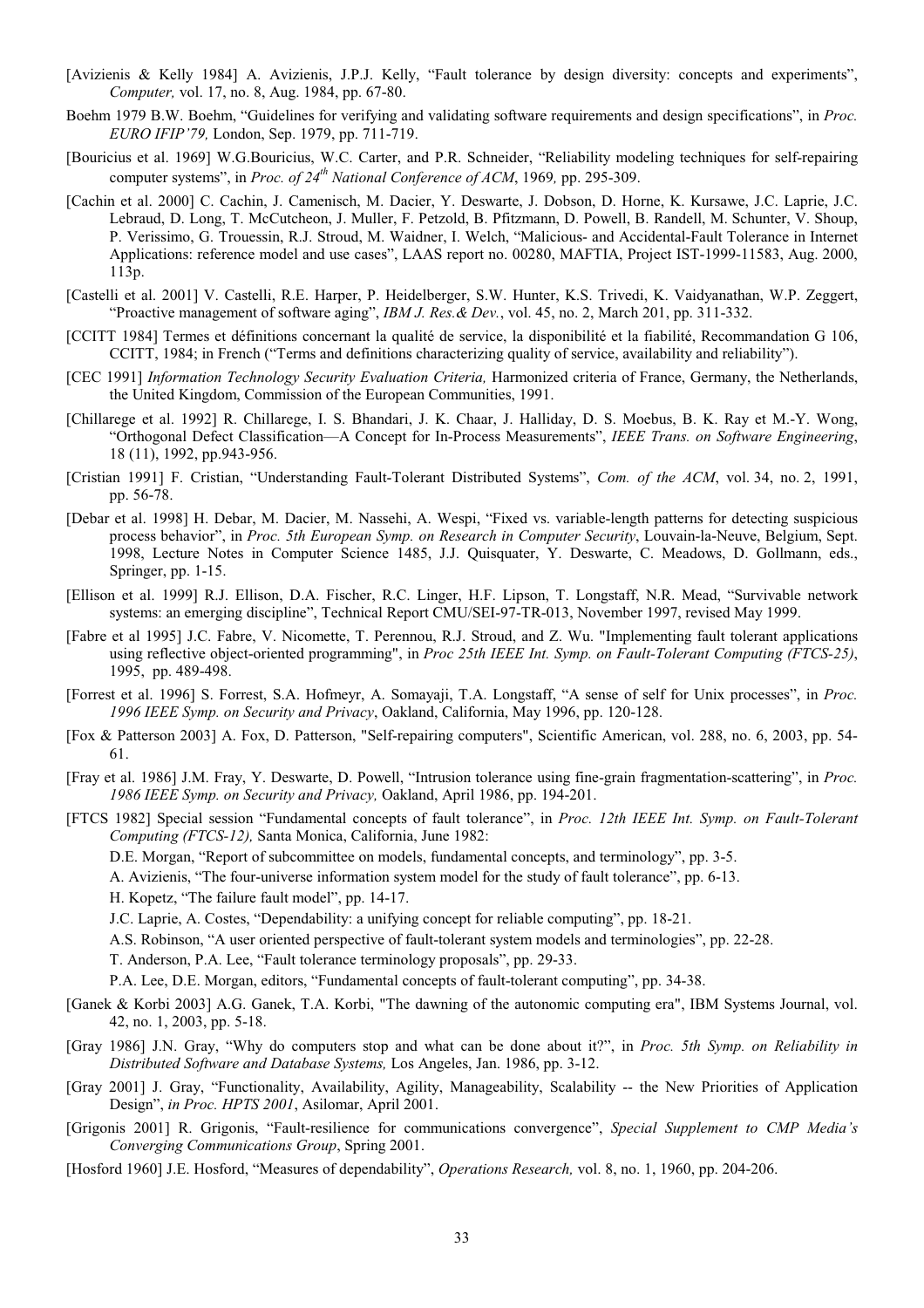- [Huang et al. 1995] Y. Huang, C. Kintala, N. Kolettis, N.D. Fulton, "Software rejuvenation: analysis, module and applications", in *Proc*. *25th IEEE Int. Symp. on Fault-Tolerant Computing (FTCS-25),* Pasadena, California, June 1995, pp. 381-390.
- [Huang & Kintala 1995] Y. Huang, C. Kintala, "Software fault tolerance in the application layer", in Software Fault Tolerance, Michael Lyu Ed., Wiley, 1995, pp. 231-248.
- [IEC 1992] Industrial-process measurement and control Evaluation of system properties for the purpose of system assessment. Part 5: Assessment of system dependability, Draft, Publication 1069-5, International Electrotechnical Commission (IEC) Secretariat, Feb. 1992.
- [IEC 1998] Functional Safety of Electical/Electronic/Programmable Electronic Safety-Related Systems, IEC Standard 61505, 1998.
- [ISO 1992] Quality Concepts and Terminology, Part one: Geberic Terms and Definitions, Document ISO/TC 176/SC 1 N 93, Feb. 1992.
- [ISO/IEC 1999] *Common Criteria for Information Technology Security Evaluation*, ISO/IEC Standard 15408, August 1999.
- [Jacob 1991] J. Jacob. "The Basic Integrity Theorem", in *Proc. Int. Symp. on Security and Privacy*, Oakland, CA, USA, 1991*,*  pp. 89-97.
- [Johnson 1995] J. Johnson, "Chaos: the dollar drain of IT project failures", *Application Development Trends*, January 1995, pp. 41-47. Subsequent updates at <www.standishgroup.com>.
- [Joseph & Avizienis 1988a] M.K. Joseph, A. Avizienis, "A fault tolerance approach to computer viruses", in *Proc. 1988 Symp. on Security and Privacy,* Oakland, April 1988, pp. 52-58.
- [Joseph & Avizienis 1988b] M.K. Joseph, A. Avizienis, "Software fault tolerance and computer security: a shared problem", in *Proc. Ann. Joint Conf. on Software Quality and Reliability*, Arlington, March 1988, pp. 428-432.
- [Kanoun et al. 2004] K. Kanoun, H. Madeira, Y. Crouzet, M. Dal Cin, F. Moreira, J.C. Ruiz Garcia, eds., "DBench Dependability Benchmarks", DBench, Project *IST-2000-25425*, May 2004, 233 p.
- [Lamport et al. 1982] L. Lamport, R. Shostak, M. Pease, "The Byzantine generals problem", *ACM Trans.on Programming Languages and Systems,* vol. 4, no. 3, July 1982, pp. 382-401.
- [Landwehr et al. 1994] C.E. Landwher, A.R. Bull, J.P. McDermott, W.S. Choi, "A Taxonomy of Computer Program Security Flaws", *ACM Computing Surv.*, vol. 26, no. 3, 1994, pp. 211-254.
- [Laprie 1985] J.C. Laprie. Dependable computing and fault tolerance: concepts and terminology. In *Proc. 15th IEEE Int. Symp. on Fault-Tolerant Computing (FTCS-15),* Ann Arbor, June 1985, pp. 2-11, .
- [Laprie 1992] J.C. Laprie, editor, *Dependability: Basic Concepts and Terminology*, Springer-Verlag, 1992.
- [Laprie 1995] J.C. Laprie, "Dependability its attributes, impairments and means", in *Predictably Dependable Computing Systems*, B. Randell, J.C. Laprie, H. Kopetz, B. Littlewood (eds.), Springer, 1995, pp. 3-24
- [Lynch 1996] N.A. Lynch, *Distributed Algorithms*, Morgan Kaufmann 1996
- [McLean 1985] J. McLean, "A Comment on the 'Basic Security Theorem' of Bell and LaPadula", *Information Processing Letters*, vol. 20, no. 2, 15 (1985), pp.67-70.
- [Meyer 1978] J.F. Meyer, "On evaluating the performability of degradable computing systems", in *Proc. 8th IEEE Int. Symp. on Fault-Tolerant Computing (FTCS-8),* Toulouse, France, June 1978, pp. 44-49.
- [Musa 1992] J. Musa, "The Operational Profile in Software Reliability Engineering: An Overview", *Proc. 3rd IEEE Int. Symp. on Software Reliability Engineering (ISSRE'92)*, pp. 140-154, NC, USA, IEEE Computer Society Press, 1992.
- [NIST 1995] An Introduction to Computer Security: The NIST Handbook, Special Publication 800-12, National Institute of Standards and Technology, 1995.
- [NSTC 2000] National Science and Technology Council, *Information Technology Frontiers for a New Millennium*, Supplement to to the Prsident's FY 2000 Budget.
- [Ortalo et al. 1999] R. Ortalo, Y. Deswarte, M. Kaaniche, "Experimenting with Quantitative Evaluation Tools for Monitoring Operational Security", *IEEE Transactions on Software Engineering*, Vol.25, N°5, 1999, Sept./Oct. 1999, pp.633-650.
- [Parnas 1972] D. Parnas, "On the criteria to be used in decomposing systems into modules", Comunications of the ACM, vol. 15, no. 12, Dec. 1972, pp. 1053-1058.
- [Paulk et al. 1993] M.C. Paulk, B. Curtis, M.B. Chrissis, C.V. Weber, "Capability maturity model for software", Software Engineering Institute, report CMU/SEI-93-TR-24, ESC-TR-93-177, Feb. 1993.
- [Pfleeger 2000] C.P. Pfleeger, "Data security", in *Encyclopedia of Computer Science*, A.Ralston, E.D. Reilly, D. Hemmendinger, eds, Nature Publishing Group, 2000, pp. 504-507.
- [Powell et al. 1988] D. Powell, G. Bonn, D. Seaton, P. Verissimo, F. Waeselynck, "The Delta-4 approach to dependability in open distributed computing systems", in *Proc. 18th IEEE Int. Symp. on Fault-Tolerant Computing (FTCS-18),* Tokyo, Japan, June 1988, pp. 246-251.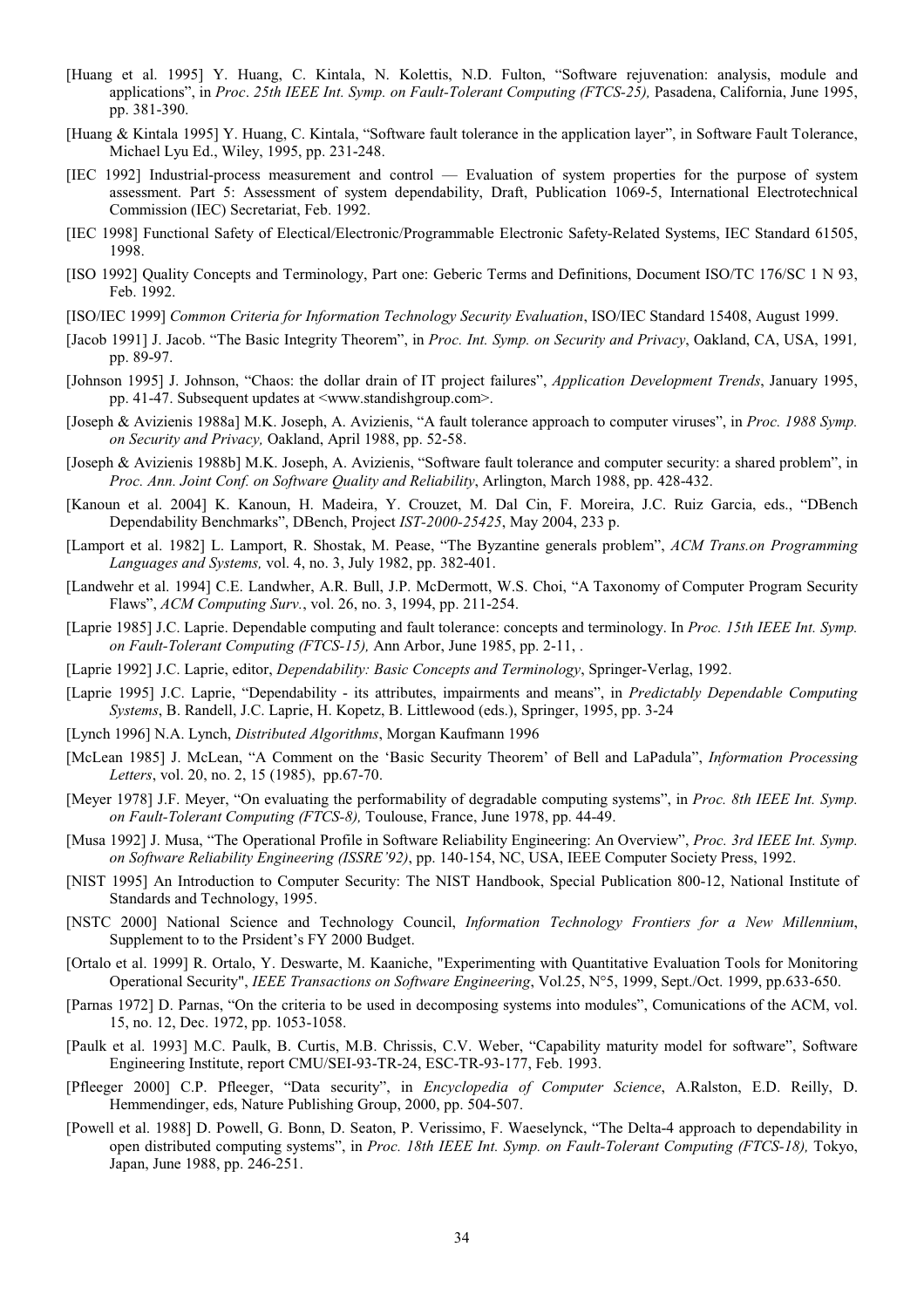- [Powell 1992] D. Powell, "Failure Mode Assumptions and Assumption Coverage", *Proc. 22nd IEEE Int. Symp. on Fault-Tolerant Computing (FTCS-22)*, Boston, June 1992, pp. 386-395.
- [Powell & Stroud 2003] D. Powell, R. Stroud, editors, "Conceptual Model and Architecture of MAFTIA", MAFTIA, Project IST-1999-11583, Jan. 2003, 123p.
- [Rabin 1989] M.O. Rabin, "Efficient dispersal of information for security, load balancing and fault tolerance", *Journal of the ACM*, vol. 36, no. 2, April 1989, pp. 335-348.
- [Randell 1975] B. Randell, "System structure for software fault tolerance", *IEEE Trans. on Software Engineering,* vol. SE-1, no. 2, June 1975, pp. 220-232.
- [RTCA/EUROCAE 1992] *Software considerations in airborne systems and equipment certification*, DO-178-B/ED-12-B, Requirements and Technical Concepts for Aviation/European Organisation for Civil Aviation Equipement, 1992.
- [Rushby 1992] J. Rushby, "Formal Specification and Verification of a Fault-Masking and Transient-Recovery Model for Digital Flight Control Systems", *Proc. 2nd Int. Symp. on Formal Techniques in Real Time and Fault-Tolerant Systems*, Nijmegen, Netherlands, Springer-Verlag, 1992. Lectures Notes in Computer Science, vol. 571, pp. 237-258.
- [Rushby 1995] J. Rushby, "Formal methods and their role in the certification of critical systems", Technical Report CSL-95-1, SRI International, 1995.
- [Sanders et al. 2002] W. H. Sanders, M. Cukier, F. Webber, P. Pal, and R. Watro, "Probabilistic validation of intrusion tolerance," in *Supplemental Volume Int. Conference on Dependable Systems & Networks (DSN-2002)*, Washington, DC, June 2002, pp. B–78–B–79.
- [Schneider 1999] F. Schneider, ed., *Trust in Cyberspace*, National Academy Press, 1999.
- [Siewiorek & Swarz 1992] D.P. Siewiorek, R.S. Swarz, *Reliable Computer Systems, Design and Evaluation*, Digital Press, 1992
- [Smith & Trivedi 1988] R.M. Smith, K.S. Trivedi, A.V. Ramesh, "Performability analysis: measures, an algorithm, and a case study", *IEEE Trans. on Computers*, vol. 37, no. 4, April 1988, pp. 406-417.
- [SQUALE 1999] Dependability Assessment Criteria, SQUALE project (ACTS95/AC097), Jan. 1999, LAAS Report no. 98456.
- [Thevenod-Fosse et al. 1991] P. Thevenod-Fosse, H. Waeselynck, Y. Crouzet, "An experimental study on softawre structural testing: deterministic testing versus random input generation", in *Proc. 21st IEEE Int. Symp. on Fault-Tolerant Computing (FTCS-21),* Montreal, June 1981, pp. 410-417.
- [US DOT 1998] USA Department of Transportation, Office of Inspector General, Audit Report: Advance Automation System, Report No. AV-1998-113, April 15, 1998.
- [Valdes et al. 2004] A. Valdes, M. Almgren, S. Cheung, Y. Deswarte, B. Dutertre, J. Levy, H. Saïdi, V. Stavridou, T. Uribe, "An Adaptative Intrusion-Tolerant Server Architecture", in *Proc. 10th International Workshop on Security Protocols*, Cambridge (GB), 17-19 April 2002, Eds B. Christianson, B. Crispo, J.A. Malcolm, M. Roe, LNCS n°2845, Springer, ISBN 3-540-20830-5, 2004, pp.158-178.

[Weyuker 1982] E.J. Weyuker, "On testing non-testable programs", *The Computer Journal*, vol. 25, no. 4, 1982, pp. 465-470.

[Wood 1994] A. Wood, "NonStop availability in a client/server environment", Tandem Technical Report 94.1, March 1994.

# *Index of Definitions*

Accidental fault 3.2.1 Accountability 4.3 Active fault 2.2 Adaptive maintenance 3.1 Atomic 2.1 Augmentive maintenance 3.1 Authenticity 4.3 Autonomic computing 4.3 Availability 2.3 Back-to-back testing 5.3.1 Backward recovery 5.2.1 Behavior Byzantine failure 3.3.1 Catastrophic failure 3.3.1 Commission fault 3.2.3 Common-mode failure 3.5 Compensation 5.2.1 Component 2.1 Computer-based systems 2 Concurrent detection 5.2.1

Confidentiality 2.3 Configuration fault 3.2.3 Consistency 3.3.1 Consistent failure 3.3.1 Content failure 3.3.1 Correct service 2.2 Corrective maintenance 3.1 Coverage 5.5 Degraded mode 2.2 Deliberate fault 3.2.1 Denial of service 3.2.4 Dependability & security analysis 5.5 Dependability & security benchmark 5.4 Dependability & security failure 3.3.3 Dependability & security specification 2.3 Dependability 2.3 Dependability provision 5.5 Dependence 2.3

Design diversity 5.2.2 Design for testability 5.3.1 Design for verifiability 5.3.1 Detectability 3.3.1 Detected error 3.4 Detection and recovery 5.2.1 Deterministic testing 5.3.1 Development environment 3.1 Development failure 3.3.2 Development fault 3.2.1 Development phase 3.1 Diagnosis 5.2.1 Dormant fault 2.2 Downgrading 3.3.2 Dynamic verification 5.3.1 Early timing failure 3.3.1 Elusive fault 3.5 Environment 2.1 Erratic failure 3.3.1 Error 2.2